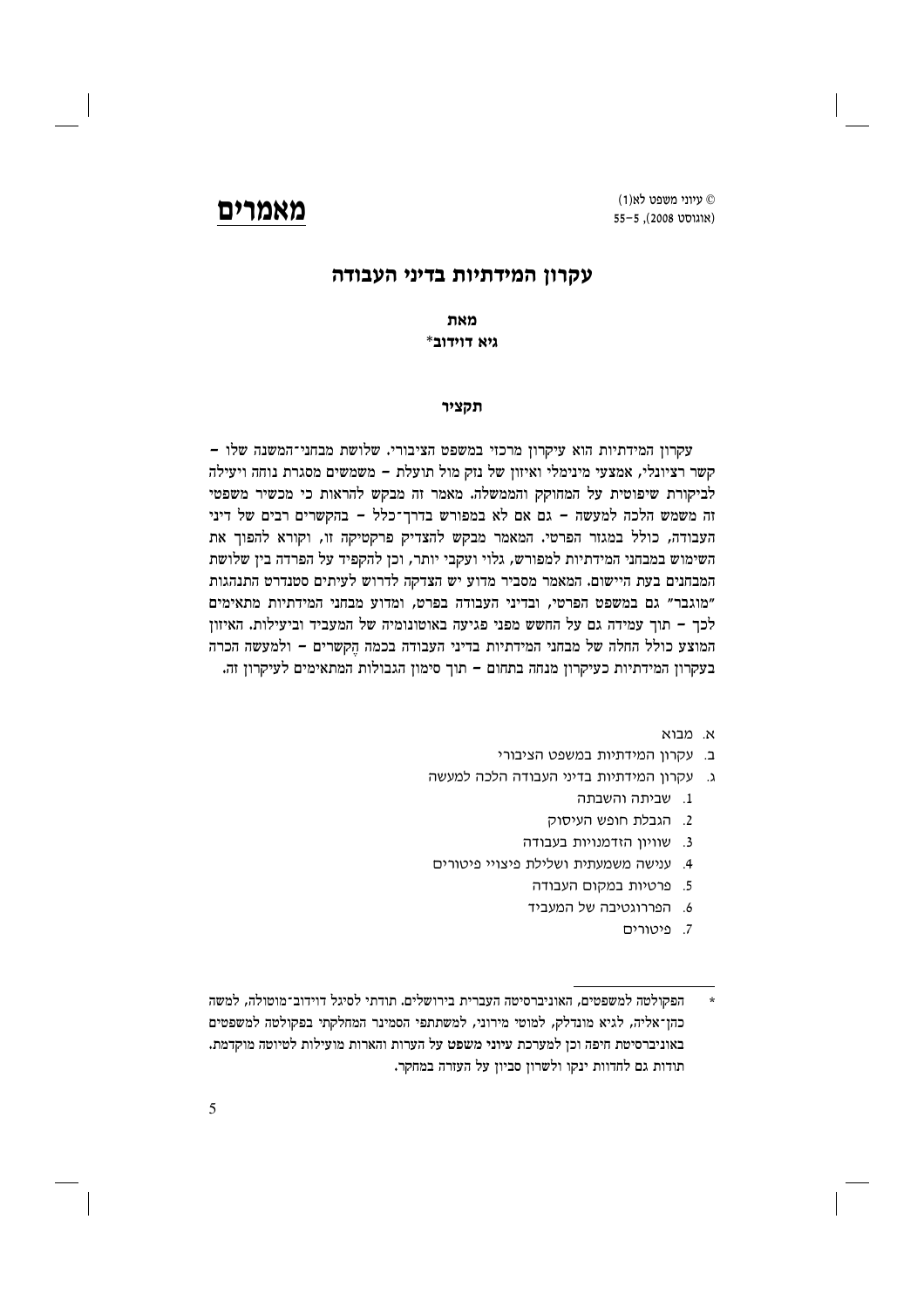גיא דוידור

ד. עקרון המידתיות בדיני העבודה – הדין הראוי

- 1. הצדקה לסטנדרט התנהגות "מוגבר" ביחסי עבודה
- 2. הצדקה לשימוש במידתיות כמכשיר להגבלת השימוש בכוח על־ידי המעביד
	- 3. החשש מפני פגיעה באוטונומיה של המעביד וביעילות
		- 4. האיזון המוצע
	- 5. הצדקה לשימוש במידתיות כמכשיר להגבלת שביתות והשבתות
		- ה. סיכום

### א. מבוא

העיקרוז שלפיו כוח יש להפעיל "במידה", קרי לא באופז מוגזם (excessive) או מיותר (gratuitous), הוא עקרון־יסוד במשפט. כך במשפט הציבורי – אנו מצפים מרשויות המנהל שינהגו במידתיות, ולא יפגעו בזכויותינו במידה העולה על הנדרש;' כך במשפט הבין־ לאומי – אנו דורשים מכל מדינה לנהוג במידתיות ביחסיה עם מדינות אחרות, ולהימנע (למשל) מתגובה מופרזת כנגד איומים;' וכך גם במשפט הפלילי – על השופטים לגזור את הדין באופן מידתי, כלומר, להתאים את העונש לעברה על רקע תכליות הענישה.<sup>3</sup> ברמה הכללית־המוסרית מדובר בעיקרון עתיק־יומין, 4אשר תואר כ״קומונסנסי״.5 אולם כעיקרון משפטי מחייב, בנוסח המוכר לנו כיום, יסודו של עקרון המידתיות בגרמניה בסוף המאה

ראו, למשל, בג"ץ 3477/95 בן־עטיה נ' שר החינוך, התרבות והספורט, פ"ד מט(5) 1  $\overline{1}$ (1996): ס׳ 8 לחוק־יסוד: כבוד האדם וחירותו.

ראו, למשל, בג״ז 2056/04 מועצת הכפר בית סוריק נ׳ ממשלת ישראל, פ״ד נח(5) 807, פס׳  $\mathfrak{Z}$ 37 (2004) ולהלן: עניין בית סוריק); בג"ץ 769/02 הוועד הציבורי נגד העינויים בישראל נ׳ ממשלת ישראל, פס׳ 41 ואילך לפסק־דינו של הנשיא ברק (טרם פורסם, 14,12,2006).

ע״פּ 2982/04 כליליאן נ׳ מדינת ישראל (לא פורסם, 11,10,2004).  $\overline{\mathbf{3}}$ 

דומה כי ניתן לגזור את עקרון המידתיות מהכלל שלפיו ״מה ששנוא עליך אל תעשה לחברך״,  $\overline{4}$ המיוחס להלל הזקן (בבלי, שבת, לא, ע"א), שהרי כלל מוסרי זה מכתיב את הצורך להתחשב באחר, והדרישה לא לפגוע באחר מעבר למידה ההכרחית נראית מתבקשת ומינימלית בהקשר זה. כלל זה מוכר בנוסח כזה או אחר בדתות ובתורות פילוסופיות רבות – ראו: JEFFREY WATTLES, THE GOLDEN RULE (1996). באופן דומה ניתן להסיק את החובה לא לפגוע באחר JOHN RAWLS, A THEORY OF) של רולס של הבערות" של האכרחית מרעיון "מסך הבערות" (Justice (1971) – בתנאים של חוסר ודאות לגבי השאלה אם הכוח יהיה בידינו או בידי הצד האחר, נעדיף כלל שלפיו אותו כוח יופעל במידתיות.

Evelyn Ellis, Foreword to THE PRINCIPLE OF PROPORTIONALITY IN THE LAWS OF EUROPE  $\overline{5}$ David נמידתיות: בעקבות השויות ומידתיות: עקבות v (Evelyn Ellis ed., 1999) (2004) Beatty, The Ultimate Rule of Law (Oxford, 2004)<br/> יממשל טיום "Beatty, The Ultimate Rule of Law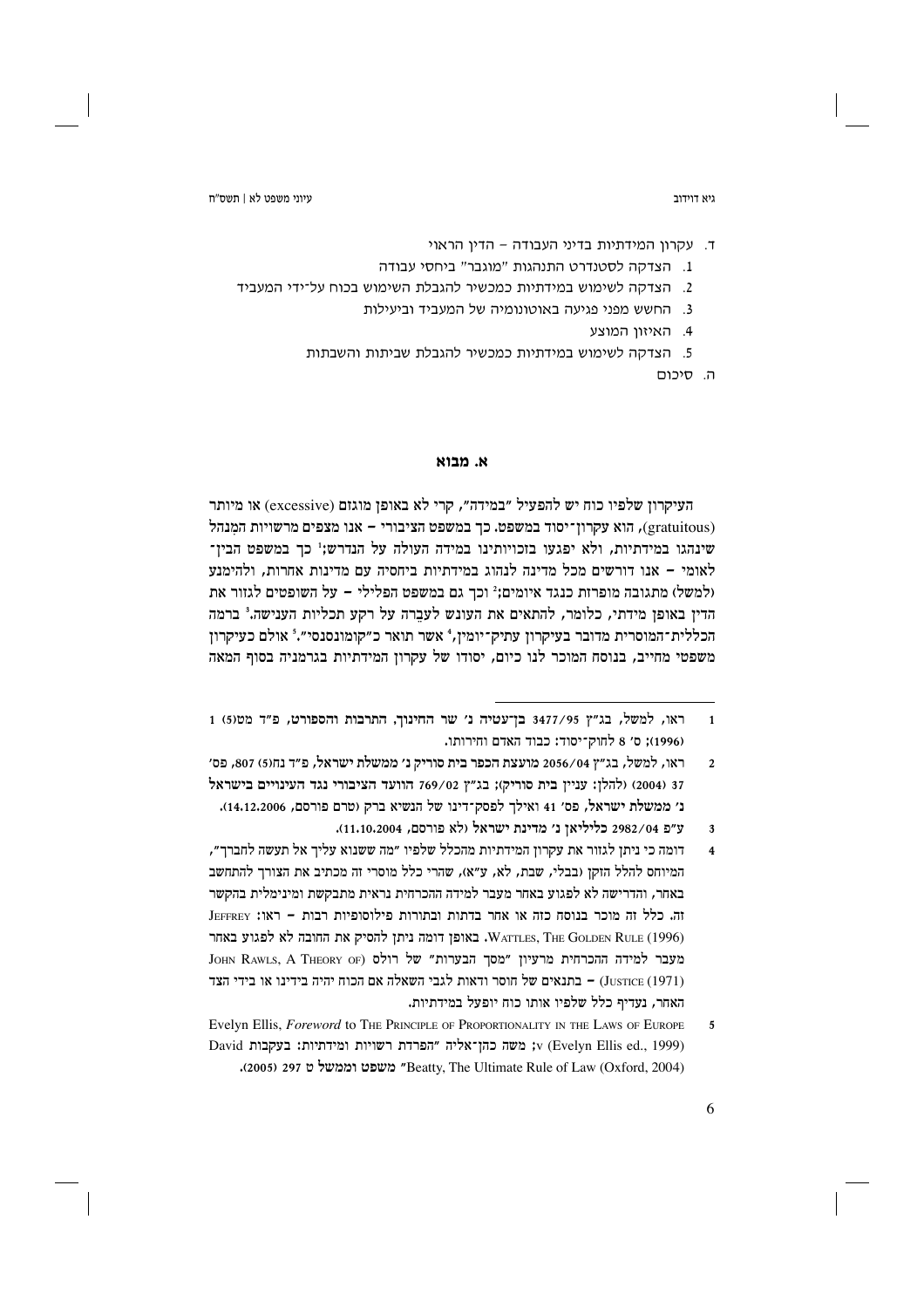עיוני משפט לא | תשס"ח

### עקרוו המידתיות בדיני העבודה

התשע־עשרה.° תחילה אומץ העיקרון על־ידי בתי־המשפט שם, בתחום דיני המשטרה, כהגבלה של השימוש המשטרתי המותר בכוח. בהמשך הוא פותח ונהפך בהדרגה לעיקרון מנחה במשפט המנהלי והחוקתי בגרמניה.' משם התפשט עקרון המידתיות במהירות וצבר חשיבות רבה. בנוסח כזה או אחר מופיעה דרישת המידתיות בשורה ארוכה של חוקות "The Ultimate Rule ואמנות בתואר "The Ultimate Rule" "of Law." על מרכזיותו ומעמדו של העיקרון כיום מעידה גם הכללתו בטיוטת החוקה של אירופה, שנוסחה אך לאחרונה, כאחד משלושת "עקרונות־היסוד" של האיחוד האירופי, וכעיקרון המרכזי המסדיר הגבלה של זכויות־יסוד.10 בישראל נקלט העיקרון בשנות התשעים של המאה הקודמת, ונהפך במהירות לעיקרון מרכזי הן במשפט המנהלי" והן במשפט החוקתי.12

עקרון המידתיות כולל בחובו שלוש דרישות, אשר בוחנות כולן את האמצעים שנבחרו לצורך הפעלת הכוח. ראשית, צריך להיות קשר רציונלי ביז האמצעי למטרה, במובז שהאמצעי שנבחר אכן עשוי לקדם את המטרה שהוא מתיימר לקדם. שנית, יש לבחור באמצעי המינימלי אשר הכרחי להשגת המטרה, במובן שיש להימנע משימוש באמצעים פוגעניים למעלה מן הצורך. הדרישה השלישית, אשר שנויה במחלוקת יותר מהאחרות (כפי שיובהר להלן), אינה מסתפקת בבחינת הקשר בין האמצעי למטרה, אלא כרוכה גם בהערכה שיפוטית בנוגע לחשיבותה של המטרה עצמה. לפי דרישה זו, המכונה "המידתיות במובן הצר", אסור שה"נזק" (או "המחיר") כתוצאה מהפגיעה בזכויות יהיה גדול מה"תועלת"

JÜRGEN SCHWARZE, EUROPEAN ADMINISTRATIVE LAW 685 ff. (Sweet & Maxwell, 1992); 6 NICHOLAS EMILIOU, THE PRINCIPLE OF PROPORTIONALITY IN EUROPEAN LAW 23 (1996)

DAVID P. CURRIE, THE CONSTITUTION OF THE FEDERAL REPUBLIC OF :עם, פרק 2, וראו גם:  $\overline{7}$ **GERMANY 309 (1994)** 

CANADIAN CHARTER OF RIGHTS AND FREEDOM art. 1: CONSTITUTION OF THE :כאו, למשל:  $\mathbf{g}$ REPUBLIC OF SOUTH AFRICA art. 36; EUROPEAN CONVENTION OF HUMAN RIGHTS arts. 8-11; Treaty Establishing the European Community art. 5, March 25, 1957, O.J. C 325

DAVID M. BEATTY, THE ULTIMATE RULE OF LAW (2004)  $\mathbf q$ 

Treaty Establishing a Constitution for Europe arts. I-11, II-112, Oct. 29, 2004, O.J. C  $10$ .310, available at europa.eu.int/constitution

בג"ץ 987/94 יורונט קווי זהב (1992) בע״מ נ׳ שרת התקשורת, פ״ד מחו5) 412 (1994);  $11$ עניין בן־עטיה, לעיל ה״ש 1; זאב סגל ״עילת העדר היחסיות (Disproportionality) במשפט המינהלי״ הפרקליט לט 507 (1990); יצחק זמיר ״המשפט המינהלי של ישראל בהשוואה למשפט המינהלי של גרמניה" משפט וממשל ב 109, 130–133 (1994).

ס׳ 8 לחוק־יסוד: כבוד האדם וחירותו; ס׳ 4 לחוק־יסוד: חופש העיסוק; ע״א 6821/93 בנק  $12$ המזרחי המאוחד בע״מ נ׳ מגדל כפר שיתופי, פ״ד מט(4) 221 (1995) (להלן: עניין בנק המזרחי); בג"ץ 1715/97 לשכת מנהלי ההשקעות בישראל נ' שר האוצר, פ"ד נא(4) 367 (1997); בג"ץ 1661/05 המועצה האזורית חוף עזה נ' כנסת ישראל, פ"ד נט(2) 481, פס'  $(2005)$  68-66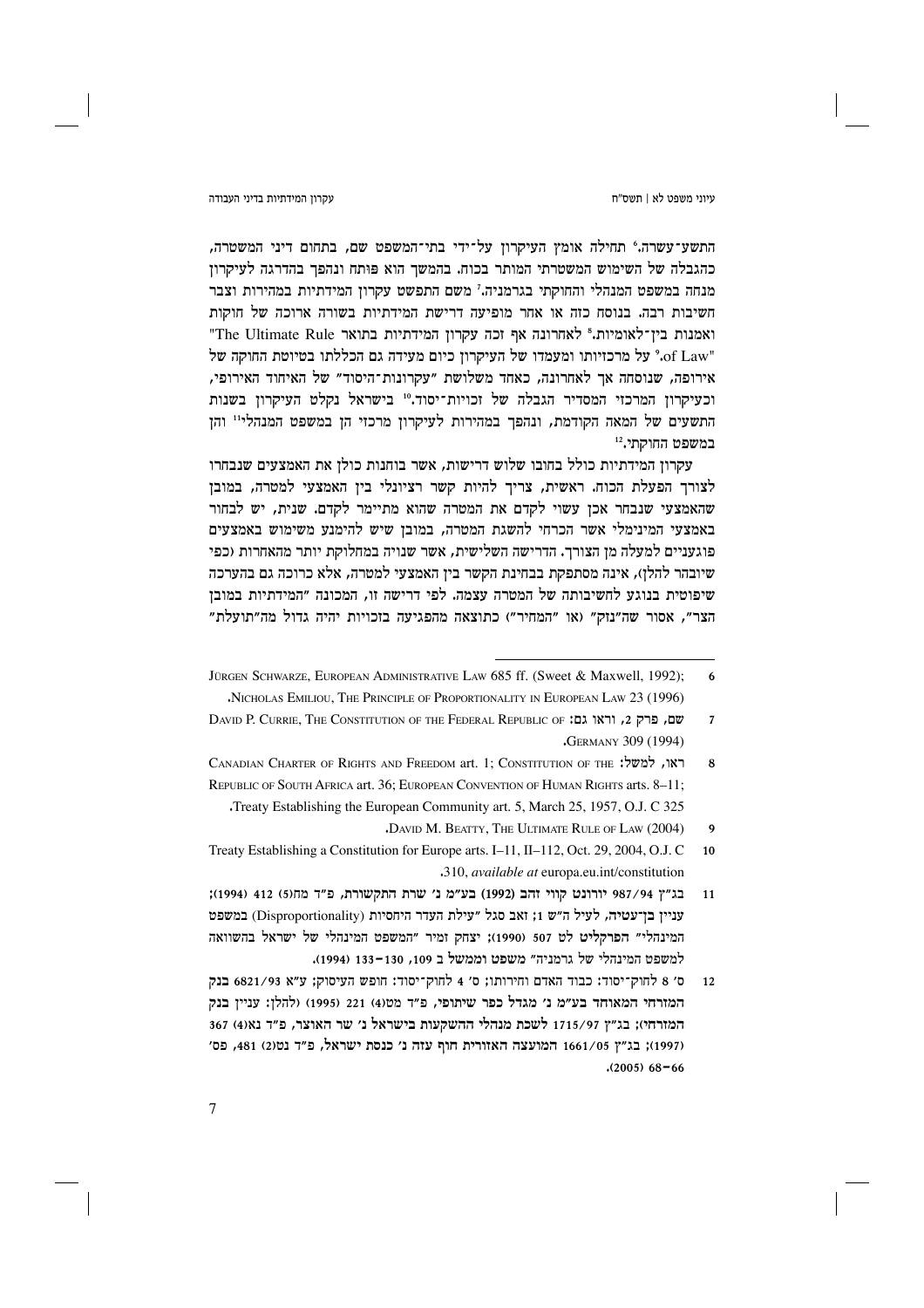גיא דוידור

המופקת מהפעלת הכוח. דרישה זו מנוסחת לעיתים באופן שדי בכך שיתקיים "יחס סביר" או "יחס ראוי" בין הנזק והתועלת.<sup>13</sup> כך או אחרת, מבחנים אלה משמשים את בתי־המשפט בישראל, כמו־גם את מקביליהם בעולם, על בסיס יומיומי. הביקורת השיפוטית על הפעלת כוח על־ידי המדינה מבוססת במידה רבה על שלוש דרישות אלה.

האם יש נסיבות שבהז דרישות אלה חלות גם ביחסים ביז פרטים? והאם דאזי להשתמש במבחנים אלה גם בתחומי המשפט הפרטי? אלה השאלות שמאמר זה מבקש להתמודד עימן, תוך התמקדות ביחסי עבודה. תחילה אסקור בקצרה את שלושת מבחני המידתיות כפי שפותחו במשפט הציבורי, ואעמוד על הדרך הנכונה (לדעתי) ליישומם (להלן פרק ב). לאחר־מכן אטען, ברמה התיאורית, כי מבחן המידתיות כבר מיושם הלכה למעשה בכמה הקשרים בדיני העבודה ולהלן פרק ג) – לעיתים במפורש, בדרך־כלל במשתמע, וכמעט תמיד ללא יישום מסודר של שלושת המבחנים בנפרד. ובכל־זאת, סקירת הפסיקה שבה פותחו הגבלות לגבי שביתה והשבתה, חופש העיסוק, אפליה בעבודה, ענישה משמעתית ושלילת פיצויי פיטורים, וכן פגיעה בפרטיות במקום העבודה מגלה כי מבחני המידתיות משמשים למעשה את הפסיקה - במידה כזו או אחרת - זה שנים, וכי יש אף מי שביקשה ליישמם (בדעת מיעוט) גם בהקשר של קביעת הגבלות לגבי פיטורים וקביעת גבולות הפררוגטיבה של המעביד.

הטיעון התיאורי מעורר כמובן את הצורך בהתמודדות עם השאלה הנורמטיבית. האם ראוי להחיל את מבחני המידתיות בדיני העבודה גם במגזר הפרטי? תשובתי הינה חיובית. ככלל, אטען כי עקרון המידתיות לא רק נהפך לעיקרון מנחה בדיני העבודה, אלא גם ראוי שיהיה כזה (להלן פרק ד). אכן, יש להכיר בעקרון המידתיות במפורש כעיקרון מנחה בדיני העבודה, וליישם את מבחני המידתיות בסוגיות שונות של דיני העבודה באופז מפורש וברור יותר (תוך הקפדה על הפרדה בין שלושת המבחנים, בין היתר כדי לצמצם את השימוש במבחן השלישי, שהינו בעייתי יותר). טיעון זה אבסס על כמה נדבכים. תחילה אראה כי אין הבחנה חדה בין משפט פרטי למשפט ציבורי, וכי גם במשפט הפרטי נוהג הכלל הבסיסי שלפיו כוח יש להפעיל באחריות. אף שיש הצדקה לכך שנדרוש – באמצעות המשפט – רמת התנהגות גבוהה יותר מרשויות ציבוריות, בהשוואה לרמת ההתנהגות הנדרשת ביו פרטים זרים, יש גם הצדקה לדרוש רמת התנהגות "מוגברת" בהקשרים מסוימים של היחסים בין פרטים *שאינם* זרים. היחסים בין עובד למעבידו הם דוגמה פרדיגמטית לכך. כמו־כן אעמוד על המגמה להחיל זכויות אדם גם במשפט הפרטי במידה כזו או אחרת - מגמה אשר ניתן להצדיקה בקלות יחסית בתחום יחסי העבודה לנוכח ייחודם וובפרט פערי הכוח) וחשיבותם לפרט ולחברה.

לאחר־מכן אפנה לשאלה אם מבחני המידתיות הם מכשיר מתאים לקביעת גבולות הכוח של מעבידים. אטען כי בשל המאפיינים המיוחדים של חוזה העבודה – חוזה ארוך־טווח המחייב שינויים מזמן לזמן, עם נחיתות של העובד וחשש ממשי מפני שימוש לרעה בכוח מצד המעביד – נדרש סטנדרט ״פתוח״ וכללי כמו המידתיות כדי להגן על העובדים. אוסיף, עם זאת, כי יש להביא בחשבוז את החשש מפני פגיעה באוטונומיה של המעסיקים

ראו, למשל, עניין בית סוריק, לעיל ה״ש 2, פס׳ 41.  $13$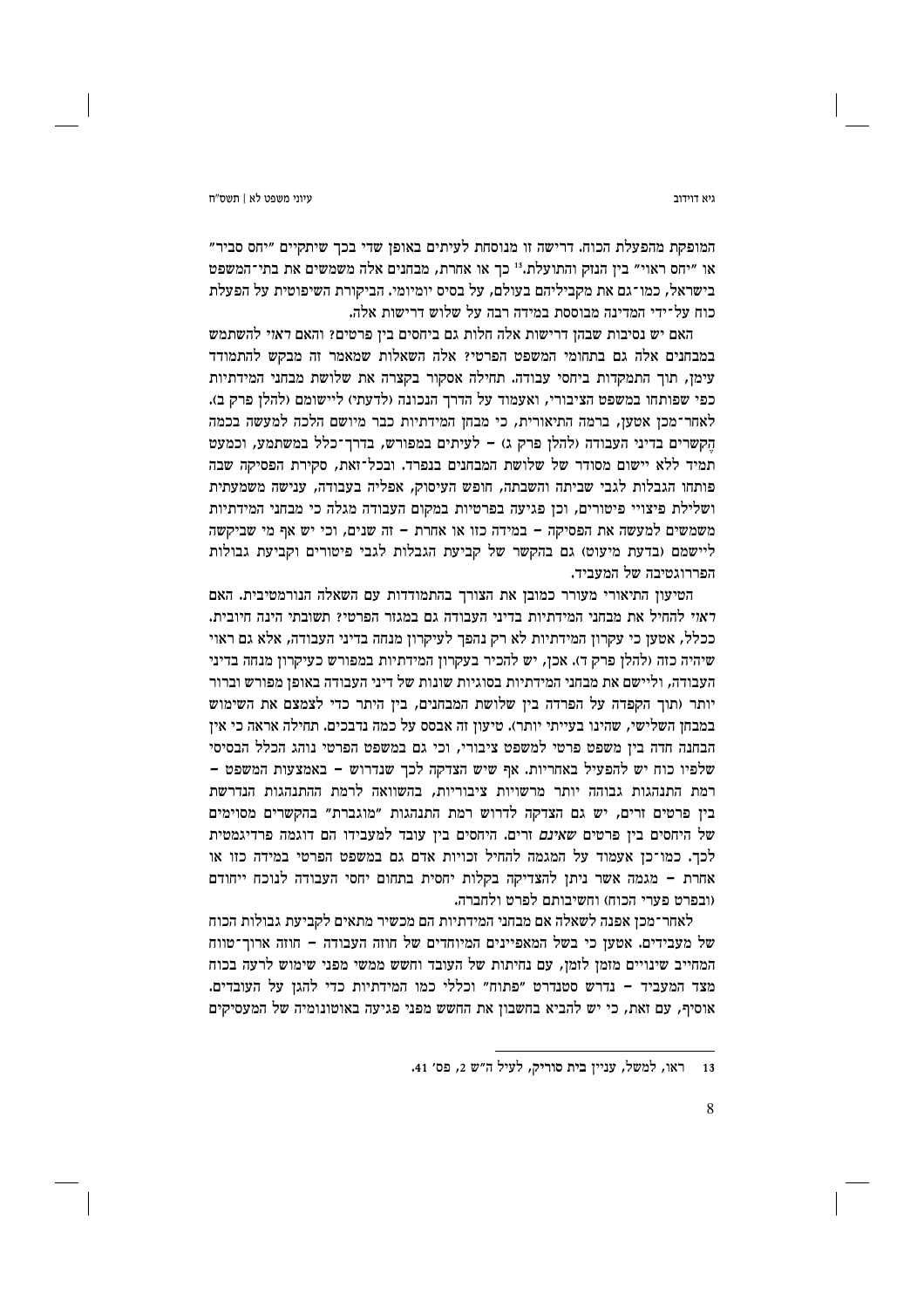עקרוו המידתיות בדיני העבודה

וביעילות. בהתאם לכך אציע איזון אשר מבקש לשרטט את הגבולות הראויים להתפרשותו של עקרון המידתיות. לבסוף אצדיק בנפרד את החלת מבחני המידתיות גם לקביעת גבולות השימוש בכוח השביתה על־ידי ארגוני עובדים.

# ב. עקרון המידתיות במשפט הציבורי

את מבחני המידתיות ניתן להבין כקונקרטיזציה של דרישת הסבירוּת.14 על הדרישה שפותחה בפסיקה, שלפיה על רשויות המנהל לפעול תמיד במסגרת מתחם של ״סבירוּת״, 15 נמתחה ביקורת בשל החשש כי עילת הסבירות תביא לידי החלפת שיקול־הדעת של רשויות המנהל בשיקול־דעת שיפוטי.<sup>16</sup> אכן, העובדה שעילת הסבירוּת כה "פתוחה", ומאפשרת למעשה – ולוּ במידה מסוימת – התערבות שיפוטית על בסיס דעותיו האישיות של השופט. מעוררת קשיים הן בהיבט של הלגיטימציה הדמוקרטית והן בהיבט של היכולת המוסדית.'' העילה של העדר מידתיות אינה מכסה אומנם את כל מגוון ההחלטות שאינן "סבירות". היא לא באה במקום עילת הסבירוּת, אלא מהווה אך "ענף בעץ אי־הסבירוּת".<sup>18</sup> אולם במסגרת אותו "ענף" – באותם הקשרים שבהם מדובר בפגיעות בפרט – יש בה כדי לסייע בהצבעה על החלטות שאינן סבירות באמצעות מבחנים קונקרטיים וניתנים לצפייה במידה גבוהה בהרבה." צרכני המשפט נהנים מהעובדה שסטנדרט פרוץ ומעורפל מוחלף בשורה של מבחנים, אשר יכולה אומנם להיות מחלוקת רבה בשאלת אופן יישומם, אבל קשה לחלוק על כך שהם יוצרים מסגרת ברורה בהרבה וידועה מראש. אכן, על רקע זה ניתן גם להסביר את נכונותו של המכונן לכלול את דרישת המידתיות כחלק מפסקת ההגבלה בחוקי־היסוד. בתי־המשפט לא קיבלו סמכות לפסול חוקים בשל היותם "בלתי־סבירים", וקשה להעלות

השוו בג״ץ 3648/97 סטמקה נ׳ שר הפנים, פ״ד נג(2) 728, פס׳ 51 (1999): עניין בו־עטיה,  $14$ לעיל ה״ש 1, פס׳ 7 לפסק־דינו של המשנה לנשיא ברק (כתוארו אז).

בג"ץ 389/80 דפי זהב בע״מ נ׳ רשות השידור, פ״ד להוו) 421 (1980). 15

ראו שם, פסק־דינו של הנשיא לנדוי. כז ראו מיכל שקד ״הערות על ביקורת הסבירות במשפט  $16$ המנהלי״ משפטים יב 102 (1982); רונן שמיר ״הפוליטיקה של הסבירות: שיקול־דעת ככוח שיפוטי" תיאוריה וביקורת 5, 7 (1994); מנחם מאוטנר "הסבירות של הפוליטיקה" תיאוריה וביקורת 5, 25 (1994); יואב דותן הנחיות מינהליות 520–526 (1996); יואב דותן "שני מושגים של סבירות" ספר שמגר חלק א 417 (אהרן ברק יו"ר המערכת, 2003).

ראו גיא דוידוב ״ביקורת חוקתית בעניינים בעלי השלכה תקציבית״ הפרקליט מט 345  $17$  $(2007)$ 

סגל, לעיל ה״ש 11, בעמ׳ 531. ביטוי זה אומץ בעניין בן־עטיה, לעיל ה״ש 1, פס׳ 7 18 לפסק־דינו של המשנה לנשיא ברק (כתוארו אז).

Paul Craig, Unreasonableness and ;51 , פס׳ 14, פס׳ באו עניין סטמקה, לעיל ה״ש 14,  $19$ Proportionality in UK Law, in THE PRINCIPLE OF PROPORTIONALITY IN THE LAWS OF "EUROPE 85, 99-100 (Evelyn Ellis ed., 1999)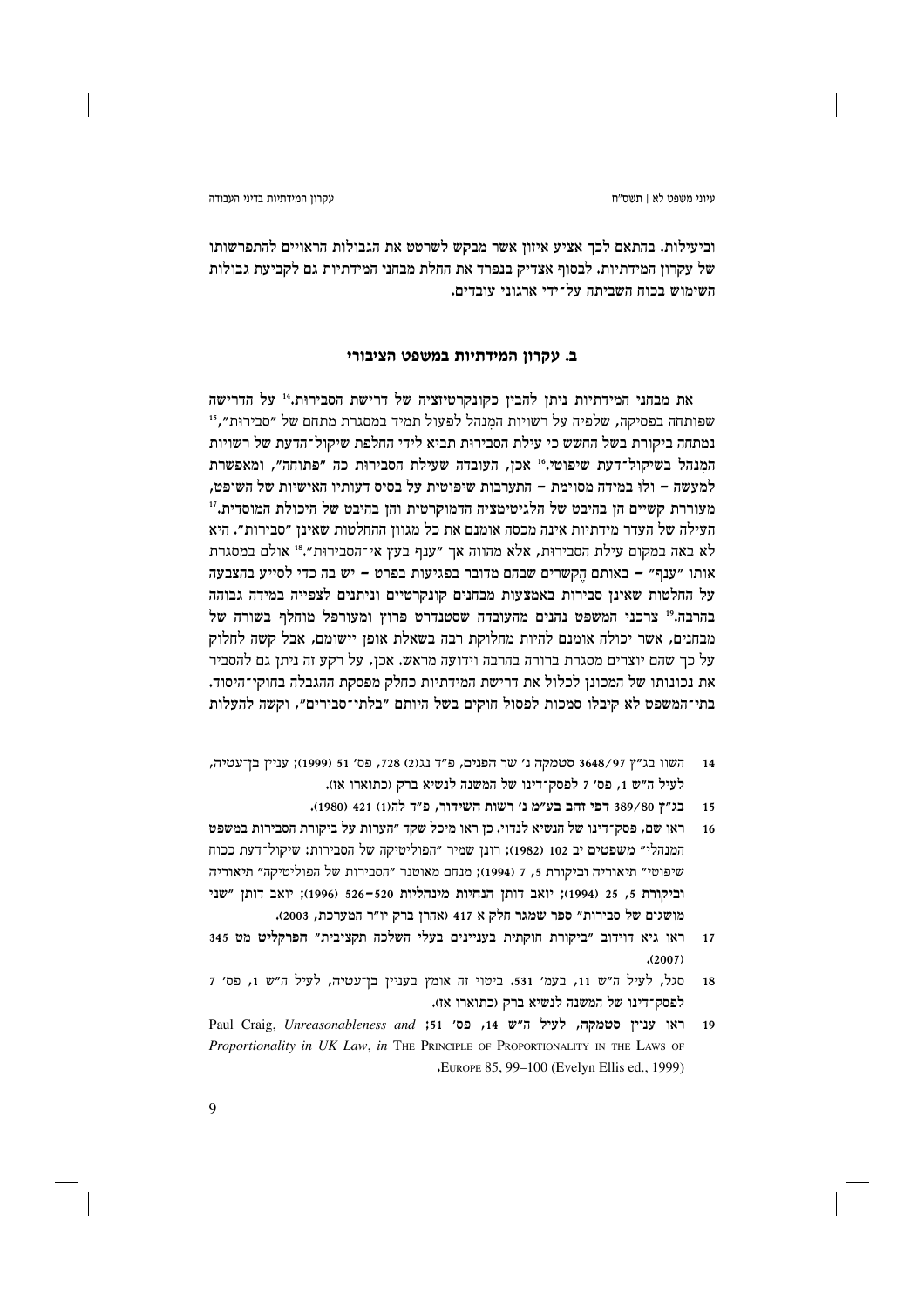גיא דוידור

על הדעת נכונות של חברי־הכנסת להעניק לשופטים סמכות כזו.20 אולם חברי־הכנסת הסכימו להכפיף את עצמם לדרישה הקונקרטית יותר של מידתיות.<sup>21</sup>

כיום מבחז המידתיות חולש על המשפט הציבורי כולו. בהתאם להלכות שפותחו בפסיקה, כל רשות מנהלית חייבת לפעול במידתיות ולקבל החלטות מידתיות.22 הלכה למעשה, מבחז המידתיות נעשה דומיננטי יותר ויותר בפסיקה, ומחליף במידה רבה את מבחן הסבירות כמכשיר המרכזי לקיום ביקורת שיפוטית.<sup>23</sup> מבחן המידתיות ממלא תפקיד מרכזי גם בניתוח החוקתי.<sup>24</sup> בהתאם לחוק־יסוד: כבוד האדם וחירותו וחוק־יסוד: חופש העיסוק, גם חקיקה ראשית הפוגעת בזכויות־יסוד חוקתיות חייבת לעשות כן "במידה שאינה עולה על הנדרש״. דרישה זו פורשה בפסיקה באופן שכולל את שלושת המבחנים שאומצו במשפט המנהלי.

מבחן המידתיות הראשון מציב דרישה בסיסית ביותר: צריך להיות קשר רציונלי בין האמצעי למטרה. אומנם. יש אשר מפרשים דרישה זו כמחייבת שהאמצעי יהיה ״מתאים״ **–** מה שעשוי לפתוח פתח רחב להתערבות. כך עשויים להתייתר למעשה המבחנים האחרים, שהרי גם אמצעי שפוגע למעלה מן הצורך (למשל) אינו אמצעי "מתאים".<sup>25</sup> לפי התפיסה

אם כי ראו את השימוש במונח ״סבירוּת״ במסגרת פסקות ההגבלה בקנדה ובדרום־אפריקה  $20$ (לעיל ה״ש 8). בפועל הוראות אלה מיושמות באמצעות מבחני המידתיות.

הדרישה המופיעה בחוקי־היסוד היא שהפגיעה תהיה ״במידה שאינה עולה על הנדרש״ (ס׳  $21$ 8 לחוק־יסוד: כבוד האדם וחירותו; ס׳ 4 לחוק־יסוד: חופש העיסוק). ניתן לטעון כי הכוונה הייתה למבחז האמצעי המינימלי בלבד, ולא לשלושת מבחני המידתיות. אולם בכל מקרה בולטת נכונותם של חברי־הכנסת לקבל על עצמם מבחז של מידתיות.

לעיל ה״ש 11.  $22$ 

לדוגמה עדכנית ודומיננטית ראו את הפסיקות בענייז גדר/חומת־ההפרדה: ענייז בית סוריק, לעיל ה״ש 2: בג״ז 7957/04 מראעבה נ׳ ראש ממשלת ישראל (טרם פורסם, 15.9.2005).

ראו, למשל, בג״ץ 6055/95 צמח נ׳ שר הביטחון, פ״ד נג(5) 241 (1999); עניין המועצה  $24$ האזורית חוף עזה, לעיל ה"ש 12; בג"ץ 8276/05 עדאלה - המרכז המשפטי לזכויות המיעוט הערבי בישראל נ׳ שר הביטחוז (טרם פורסם, 12.12.2006).

ראו, למשל, עניין סטמקה, לעיל ה"ש 14, פס' 54–55 (במסגרת רצונו של משרד הפנים  $2.5$ להילחם בנישואים פיקטיביים, נדרשו מהגרים לא־חוקיים שנישאו לישראלים לעזוב את הארץ עד לתום הבדיקה; במקרה זה נפסק, בין היתר, שאין קשר רציונלי בין האמצעי למטרה, אולם זאת על בסיס קביעות המתאימות לשני מבחני המידתיות האחרים – למשל, בהתייחס לסבל הרב שנגרם כתוצאה מכך, ולשאלה אם מדובר באמצעי הכרחי). ראו גם בג״ץ 4542/02 עמותת ״קו לעובד״ נ׳ ממשלת ישראל. פס׳ 49–51 לפסק־דינו של השופט לוי (טרם פורסם. 30.3.2006) (שבו נפסק כי "הסדר הכבילה" - שעל־פיו ניתנו לעובדים זרים היתרי כניסה לישראל לצורך העסקה אצל מעסיק מסוים בלבד – אינו מקדם את המטרה של הבטחת עזיבתם של אותם עובדים את הארץ בתום תקופת העבודה, מאחר שמספר העובדים הזרים שנותרו בישראל ללא היתר הלך ועלה; אולם ניתן לטעון כי בהעדר הסדר כזה היה מספר השוהים ללא היתר גדול אף יותר, ודומה כי הביקורת נוגעת יותר בשני מבחני המידתיות האחרים).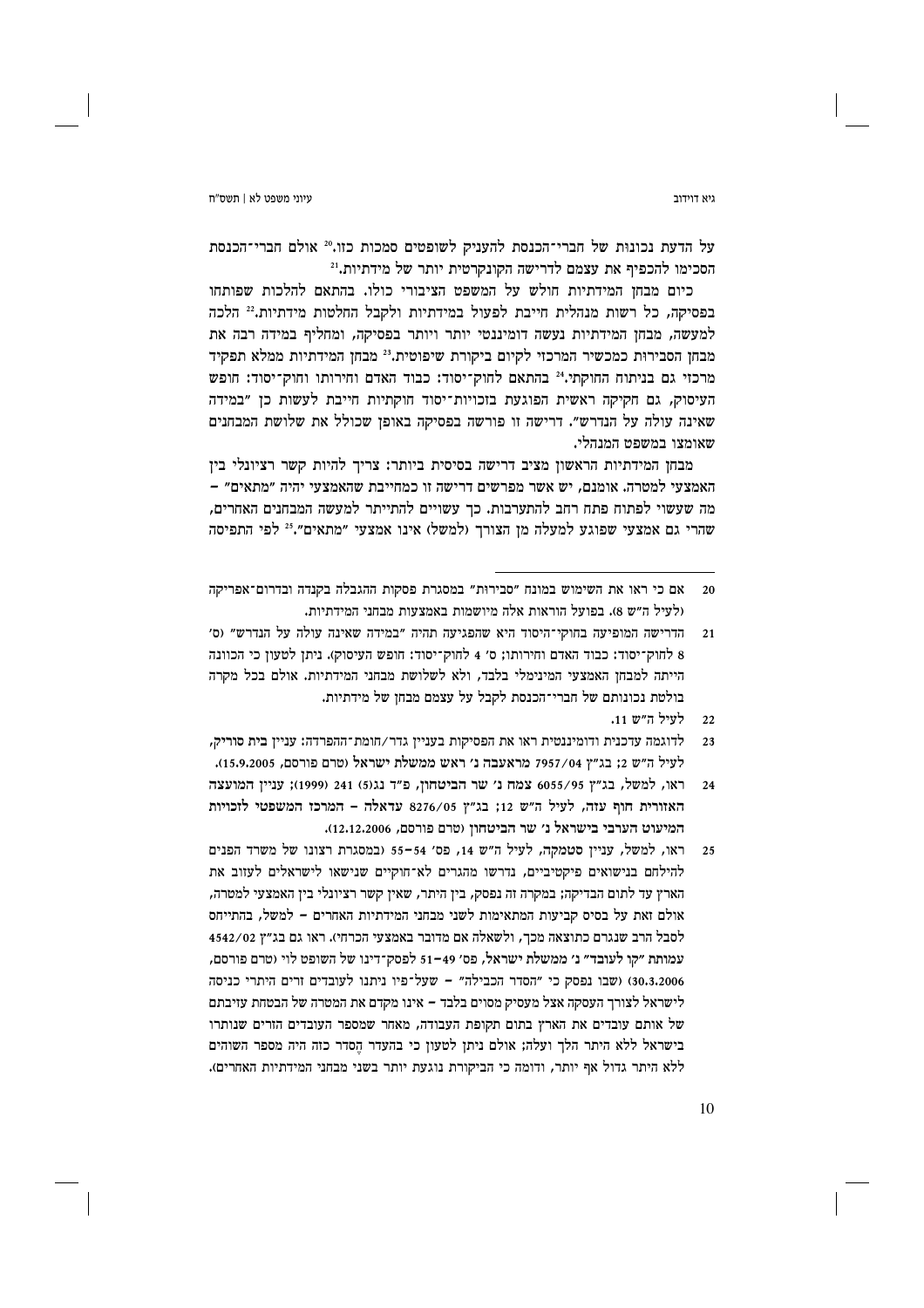### עקרוו המידתיות בדיני העבודה

הצרה, לעומת זאת, הדרישה אינה אלא שהאמצעי יהיה מסוגל לקדם את המטרה. הלכה למעשה קשה להעלות על הדעת רשות מנהלית או מחוקק שייכשלו בדרישה זו, כלומר, שיבחרו אמצעים שאינם יכולים כלל לקדם את המטרה שלהם עצמם.24 לכז דומה שהתפקיד המרכזי של מבחן זה הוא לחשוף תכליות נסתרות. אם האמצעי אינו מקדם כלל את המטרה המוצהרת, יש סיכוי סביר שהוא נבחר כדי לקדם מטרה אחרת, סמויה.<sup>27</sup> ייתכן שהרשות אינה חושפת מטרה זו מאחר שהיא אינה "תכלית ראויה", כדרישת חוקי־היסוד, וייתכן שהסתרת התכלית האמיתית נעשית מסיבות לא משפטיות, אלא פוליטיות. כך או אחרת, מבחן המידתיות הראשון מסייע במניעת מצבים מעין אלה, של חוסר רציונליות (בבחירת אמצעי שאינו מקדם כלל את המטרה) או חוסר שקיפות (בהסתרת המטרה האמיתית) בפעולתן של רשויות הציבור. זאת, מבלי להתערב כלל בבחירת המטרות, ואף לא בבחירת האמצעים, מבין מגוון האמצעים הרלוונטיים להשגת המטרה.

מבחו המידתיות השני מעלה את מידת ההתערבות השיפוטית לרמה אחת גבוהה יותר. לא די עוד בכך שהאמצעי שנבחר הוא רציונלי או רלוונטי; הוא חייב להיות גם ״מינימלי״, במובן שאי־אפשר להשיג את המטרה באמצעים אשר פוגעים פחות בזכויות הפרט. אם יש דרך אחרת להגיע לאותו יעד, תוך צמצום הפגיעה בזכויות הפרט, על הרשות או המחוקק

RJR-MacDonald Inc. v. Canada (Attorney General), [1995] 3 בדוגמה נוספת ראו: של חוק המגביל פרסום של S.C.R. 199, par. 159 (per McLachlin J.) מוצרי טבק נפסק כי איסור השימוש בלוגו של מוצרי טבק על־גבי מוצרים אחרים אינו קשור רציונלית למטרה של הפחתת השימוש בטבק: אולם נראה כי הקושי האמיתי של בית־המשפט היה באופי המוחלט של האיסור, אשר מתאים יותר לבוחנו במסגרת מבחן האמצעי המינימלי. כלומר, היה אפשר להשיג את המטרה גם על־ידי אמצעים פוגעים פחות, כגוז חוק שיחריג מתחולתו פרסום על־גבי מציתים).

מקרה חריג שבו עשוי להתעורר מצב כזה הוא פעולה של המדינה על בסיס שמועות או חששות  $26$ לא־מבוססים. אולם אין משמעות הדבר שבמסגרת דרישת הקשר הרציונלי על המדינה להוכיח כי ייגרם נזק בטרם תוכל לפעול למניעתו. אם, למשל, יחליט המחוקק להגביל את השימוש בטלפונים ניידים בשל חשש שהם מזיקים לבריאות, יהיה עליו להראות שיש בסיס כלשהו לחשש זה, אך אין מקום לדרוש ממנו להוכיח כי ייגרם נזק בהסתברות של יותר מ־50%. גם חשש של 5% (למשל) לפגיעה בבריאות מספיק לקיום קשר רציונלי. להרחבה בעניין זה ראו: Guy Davidov, Separating Minimal Impairment from Balancing: A Comment on R. v. Sharpe (B.C.C.A.), 5 REV. CONST. STUD. 195 (2000).

ראו בג״ץ 1030/99 אורון נ׳ יושב־ראש הכנסת, פ״ד נו<610 (2002) ופסילת חוק שנועד  $27$ להכשיר את "ערוץ 7" – תחנת רדיו שפעלה בניגוד לחוק; בית־המשפט היה מוכן להניח כי קיימת גם תכלית ראויה לחוק שעמד לביקורת, שעניינה הבטחת פלורליזם בתקשורת, אולם תכלית זו לא הצליחה להסביר את הסעיף שנועד להכשיר את ערוץ 7 דווקא). לעניין תכלית נסתרת ראו גם גיא דוידוב, יונתן יובל, אילן סבן ואמנון רייכמן "מדינה או משפחה? חוק האזרחות והכניסה לישראל (הוראת שעה), תשס״ג־2003″ משפט וממשל ח 643 (2005).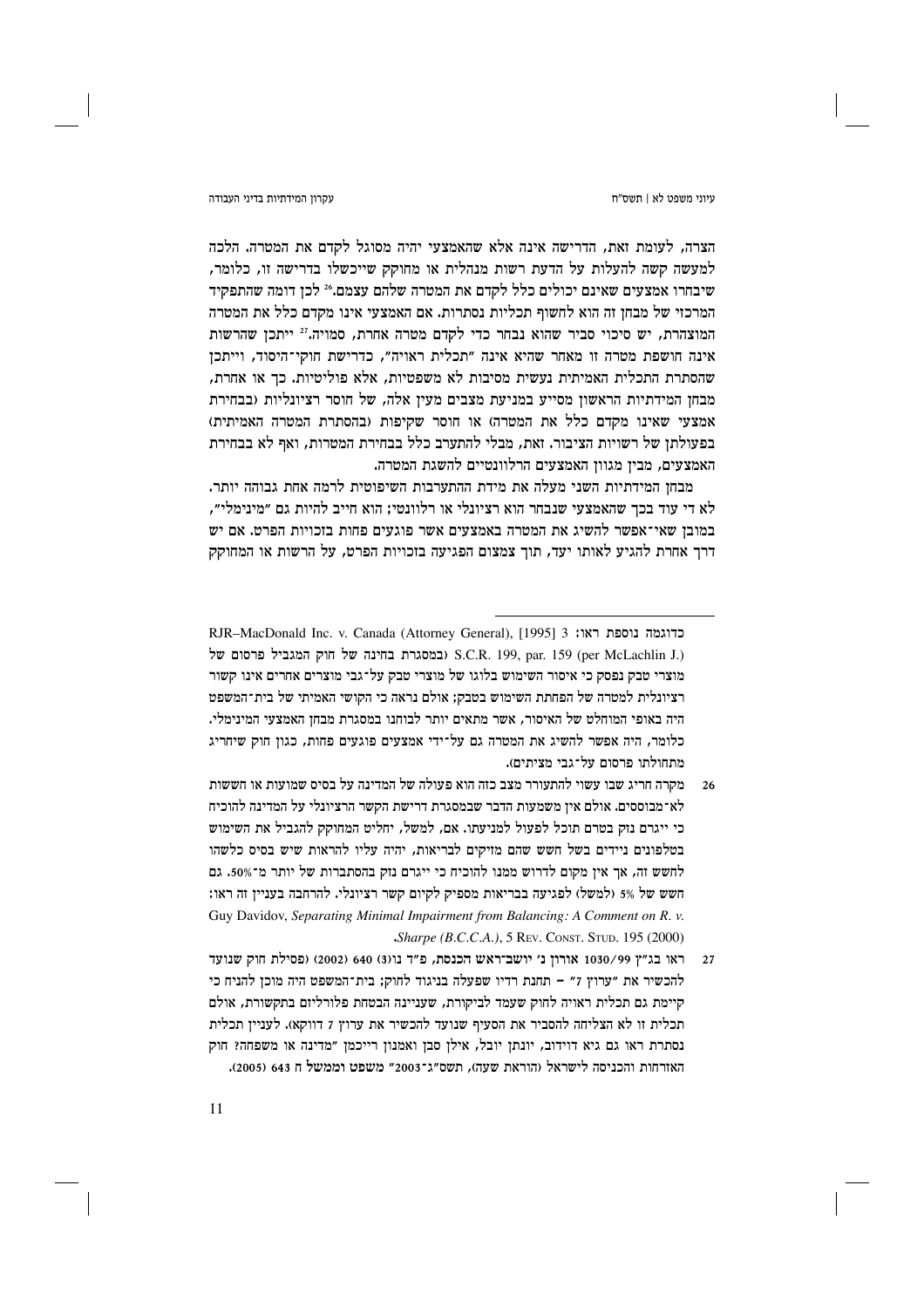להעדיף דרך זו.<sup>28</sup> ודוקו: במסגרת מבחן זה יש לבחון את יכולתם של האמצעים החלופיים להשיג את המטרה *במלואה.* אם המדינה בחרה באמצעי נתון כדי להשיג רמה מסוימת של ביטחוז אישי (למשל), אי־אפשר לדרוש מהמדינה להעדיף אמצעי פוגע פחות (על בסיס מבחן האמצעי המינימלי) אם הוא ישיג מידה פחותה של ביטחון.29 מבחן זה אמור לוודא כי לא נבחרו אמצעים ביד גסה, בחוסר התחשבות, כאשר ניתז להשיג אותה מטרה מבלי לפגוע בזכויות הפרט או תוך פגיעה קלה יותר.

במדינות אחרות – קנדה, למשל – אין מקפידים תמיד על יישום נכון של מבחן האמצעי המינימלי. ניכרת העדפה ברורה לפסילת חוקים על בסיס מבחן זה דווקא, גם כאשר האמצעי החלופי לא יוכל להביא לידי הגשמת המטרה במלואה.30 הסיבה להרחבה זו של מבחן האמצעי המינימלי מצויה בקשייו של מבחן המידתיות השלישי, אשר מעלה את רמת ההתערבות השיפוטית במידה משמעותית: לא עוד בחינה של האמצעי בלבד, אלא התערבות גם במטרות. אומנם, איז מדובר בהתערבות ישירה – כל עוד התכלית "ראויה", לא יתערב בית־המשפט בבחירותיהן של הרשויות האחרות – אולם לצורך יישומו של מבחן המידתיות השלישי נדרשת הערכה של חשיבות המטרה. להערכה זו יש תפקיד חיוני בביקורת השיפוטית. מבחן המידתיות השלישי נועד למנוע מצבים של פגיעה קשה בזכויות הפרט לטובת מטרות זניחות. הוא נועד להבטיח שהרשות והמחוקק ייתנו משקל ראוי לזכויות הפרט, ושפגיעה בזכויות תיעשה רק לטובת מטרות שמצדיקות זאת.<sup>31</sup> לדידי מדובר במבחן חיוני ומרכזי, שבלעדיו תיוותר הביקורת השיפוטית מוגבלת ביותר. עם זאת, ניתן בהחלט להבין את הביקורת הרבה שנמתחה על המבחן, את החשש מפני הסובייקטיביות השיפוטית הכרוכה בו, 32 ואת נטייתם של שופטים (במדינות עם ניסיון

ראו Davidov, לעיל ה"ש 26; כהן־אליה, לעיל ה"ש 5. 30

גיא דוידור

אם כי בפסיקה מופיעות אמירות שלפיהן הרשות אינה חייבת לבחור באמצעי שפגיעתו היא  $28$ הקטנה ביותר, אלא די בכר שתבחר באמצעי שפגיעתו נמצאת בתור ״מתחם המידתיות״. ראו, למשל, בג״ץ 4769/95 מנחם נ׳ שר התחבורה, פ״ד נז(1) 235, 280 (2002). לביקורת ראו דוידוב, לעיל ה״ש 17.

ראו עניין בית סוריק, לעיל ה"ש 2, פס' 41; בג"ץ 7052/03 עדאלה - המרכז המשפטי 29 לזכויות המיעוט הערבי בישראל נ׳ שר הפנים, פס׳ 89 לפסק־דינו של הנשיא ברק (טרם פורסם, 14.5.2006). כן ראו EMILIOU, לעיל ה״ש 6, בעמ׳ 30 (במשפט הגרמני מבחן המידתיות השני מיושם באופן שבוחן אם יש אמצעי "רך" יותר אך "אפקטיבי באותה מידה" להשגת המטרה).

ראו עניין עדאלה – המרכז המשפטי לזכויות המיעוט הערבי נ׳ שר הביטחון, לעיל ה״ש  $31$ 24, פס׳ 30 לפסק־דינו של הנשיא ברק ("מבחן משנה זה נושא על כתפיו, בעיקרו של דבר, את התפיסה החוקתית, כי המטרה אינה מקדשת את האמצעים. הוא ביטוי לרעיון כי קיים מחסום ערכי, שהדמוקרטיה אינה יכולה לעבור אותו, גם אם התכלית אותה מבקשים להגשים היא ראויה").

ראו עניין בנק המזרחי, לעיל ה"ש 12, בעיקר פסק־דינו של הנשיא שמגר, פס׳ 84. ראו גם  $32$ Davidov, לעיל ה"ש 26; כהן־אליה, לעיל ה"ש 5.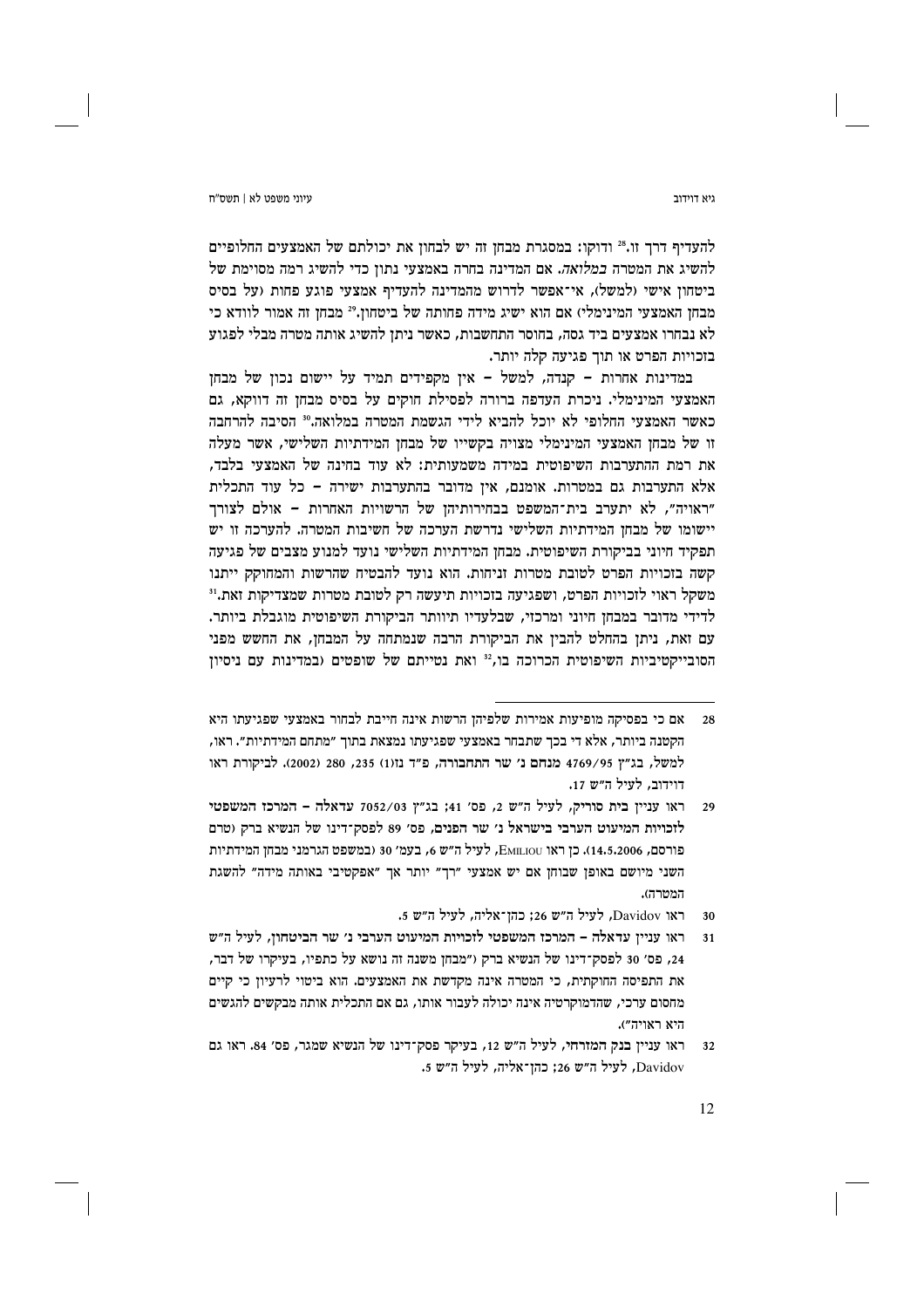עקרוו המידתיות בדיני העבודה

רב משלנו בביקורת חוקתית) להימנע ככל האפשר משימוש בו – נטייה אשר מסבירה את הרחבת מבחן האמצעי המינימלי.<sup>33</sup> מבחן המידתיות השני נתפס כ"אובייקטיבי" יותר, אפילו טכני. הוא כרוד בהשוואת יעילותם של אמצעים שונים, מבלי להרהר אחר המטרה. במקום אחר ביקרתי את השימוש במבחן האמצעי המינימלי גם בנסיבות שבהן האמצעי החלופי אינו יכול להשיג המטרה במלואה.<sup>34</sup> טענתי כי בנסיבות כאלה מדובר למעשה באיזוז ביז החשיבות של השגת המטרה במלואה לבין הרצון לצמצם את הפגיעה בזכויות. זה בדיוק סוג האיזון שנעשה - וצריך להיעשות - במסגרת מבחן המידתיות השלישי. אכן, מדובר באיזון בעייתי מנקודת־המבט של החשש מפני סובייקטיביות שיפוטית. ייתכן שיש מקום במקרים מסוימים להפחית את רמת הביקורת בעת יישום המבחן השלישי – למשל, על־ידי העברת נטל ההוכחה מהמדינה לעותרים או על־ידי התערבות רק במצבים שבהם אי־המידתיות לפי מבחן זה היא חד־משמעית או קיצונית. 35 אך בכל מקרה, מן הראוי להתמודד עם הקושי בגלוי. ולא לטשטשו.

האם עקרון המידתיות משמש במשפט הציבורי להגנה על זכויות־יסוד בלבד? בדרך־כלל כך, אולם דומה שלא בהכרח. אומנם, ברוב המקרים שאלת המידתיות מתעוררת בהקשר של פגיעה בזכויות־יסוד, ומבחינת אופן יישומם של מבחני המידתיות, אין ספק שהסיכוי להתערבות שיפוטית על בסיס עילת המידתיות גבוה בהרבה – ובצדק – כאשר הפגיעה היא בזכויות־יסוד. אולם עקרונית מבחן זה מתאים לעריכת הביקורת השיפוטית בכל מקרה שבו רשות מנהלית פוגעת באינטרסים של הפרט, גם כאשר אין מדובר בזכויות־יסוד. כך היה, למשל, במקרה הראשון שבו פותח ואומץ במפורש מבחן המידתיות בבית־המשפט העליון – עניין בן־עטיה.<sup>36</sup> באותו מקרה עמדה לדיון החלטת משרד החינוך לשלול מתלמידי בית־ספר מסוים את האפשרות ליהנות מהקלה בקשר לבחינות־בגרות, בשל חשד לפגיעה בטוהר הבחינות. הפגיעה הייתה, למעשה, בזכותם של התלמידים לגשת לבחינות־בגרות "פנימיות" בחלק מהמקצועות. ניתן אומנם לאפיין את ההחלטה גם כפוגעת בזכות־יסוד (הזכות לשוויון; או הזכות לשם טוב, המהווה חלק מכבוד האדם), אולם לא נעשה כל מאמץ לכך בפסק־הדין. החובה לפעול במידתיות משתרעת, כך נראה, גם על מצבים של פגיעה באינטרסים שאינם זכויות־יסוד, אם כי ברור שלא בנקל יפסול בית־משפט החלטה שלטונית בשל פגיעה באינטרסים ״סתם״.

ניתן לסכם חלק זה ולקבוע כי למבחן המידתיות יש חשיבות מרכזית במשפט הציבורי,

לעיל ה״ש 1.  $36$ 

Davidov, לעיל ה״ש 26.  $33$ 

ישם.  $34$ 

לטיעון בדבר הפחתת רמת הביקורת ראו שם. הנחת־המוצא שלי היא כי בדרך־כלל נטל 35 ההוכחה כי מדובר בפגיעה מידתית בזכויות חוקתיות רובץ על המדינה. לדיון בסוגיה זו, אשר טרם הוכרעה חד־משמעית, ראו בג״ץ 6427/02 התנועה לאיכות השלטון בישראל נ׳ הכנסת, פס׳ 21–22 לפסק־דינו של הנשיא ברק (טרם פורסם, 11.5.2006). להצעה נוספת להפחתת רמת הביקורת ראו כהן־אליה, לעיל ה״ש 5 (הסבור כי מבחן המידתיות במובן הצר צריך לחול רק כאשר מדובר בפגיעה "משמעותית" בזכויות "יסודיות").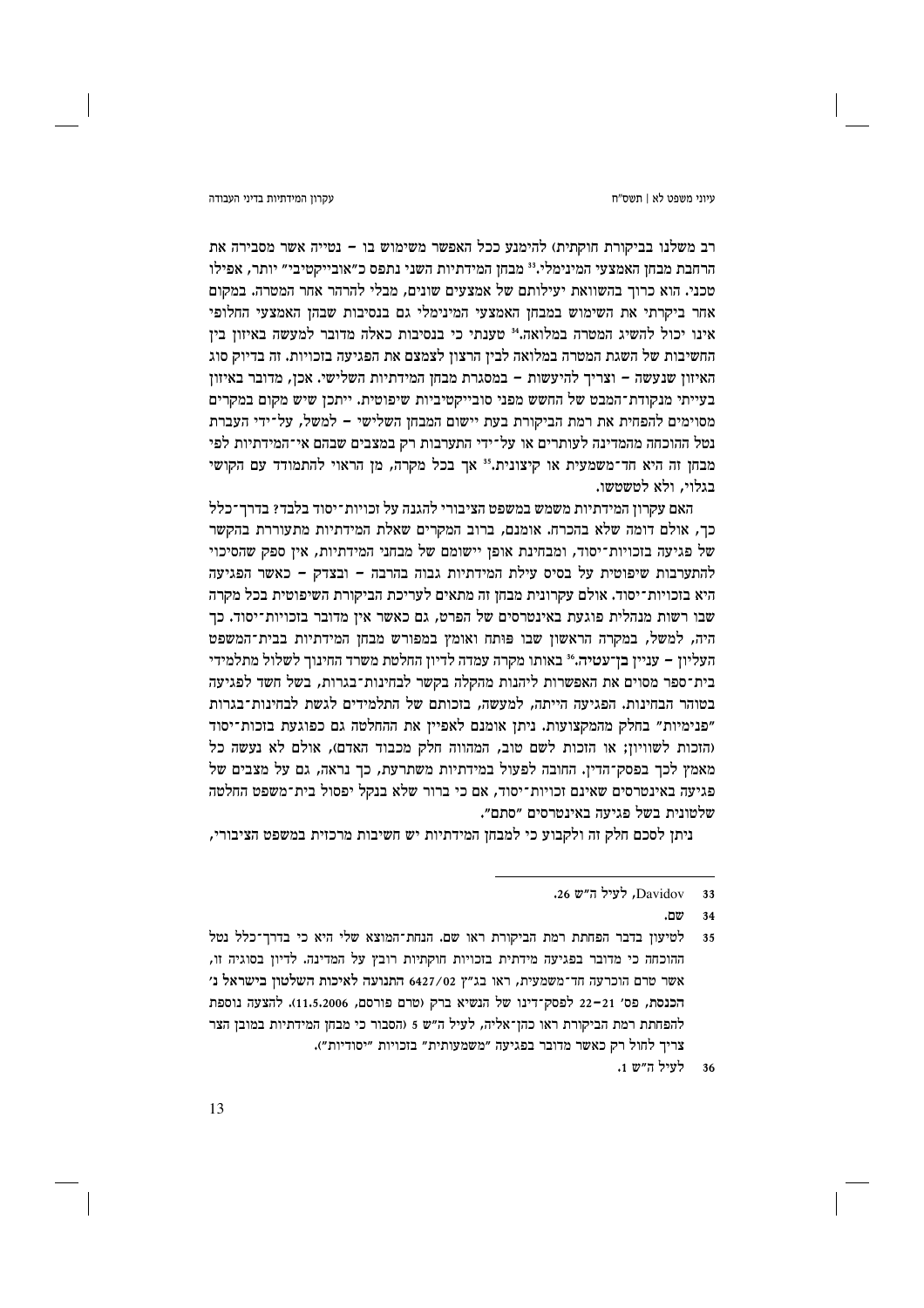ויא דוידור

ויווי משפט לא L חשס"ח

וכי הוא מסייע ביצירת מסגרת לביקורת השיפוטית בכל מקרה של פגיעה בזכויות־יסוד או באינטרסים אחרים של הפרט. יתרונו בכך שבכללותו הוא נתפס כ"אובייקטיבי" יחסית. הוא מעמיד את החלטות המנהל והמחוקק לביקורת על בסיס מבחנים קונקרטיים, אשר פרוצים פחות להשפעות סובייקטיביות ממבחן ה״סבירוּת״, למשל. עם זאת, הוא כולל בחובו מרכיב בעייתי מבחינה זו - מבחן המידתיות השלישי - שעל־פיו נטלו לעצמם בתי־המשפט את הסמכות לערוך ביקורת שיפוטית על בסיס הערכה של תועלת מול נזק. הערכה זו מערבת בהכרח מידה לא־מעטה של סובייקטיביות, באשר היא מבוססת על תפיסת־עולם אישית לגבי חשיבותם היחסית של ערכים מתנגשים. מאידך גיסא, זהו מבחן חשוב, אשר ויתור עליו יביא לידי החלשה ממשית של מכשיר הביקורת השיפוטית. עם קושי זה ניתן להתמודד באמצעות שיפור המכשיר המשפטי, באופן שיביא לידי צמצום ההתערבות השיפוטית על בסיס הערכת תועלת ונזק במקרים שבהם התערבות כזו נראית בעייתית במיוחד.

# ג. עקרון המידתיות בדיני העבודה הלכה למעשה

עיון בפסיקתם של בתי־הדין לעבודה מעלה כי עקרון המידתיות אומץ בכמה הקשרים ונהפך בתוך שנים מעטות – במהלך העשור האחרון – לעיקרון מרכזי למדי בתחום. זאת ועוד, הלכה למעשה ניתן לזהות בפסיקה יישום של מבחני המידתיות – או חלק מהם – גם קודם לאימוץ העיקרון במפורש. השופטת ברק־אוסוסקין, עד לאחרונה סגנית הנשיא בבית־הדין הארצי לעבודה, ניסתה לקדם אימוץ נרחב בהרבה של העיקרון. למעשה, דומה כי היא ביקשה להפוך את עקרון המידתיות לעקרון־על אשר יחול בכל הקשר של דיני העבודה. בפרק זה אעמוד על שבעה הקשרים שונים בדיני העבודה שבהם עקרון המידתיות כבר מיושם או שהועלו הצעות בפסיקה ליישומו. זאת, במטרה לבסס שני טיעונים תיאוריים: ראשית, שמבחני המידתיות מיושמים הלכה למעשה בפסיקה בתחום העבודה, גם אם במקרים רבים הדבר אינו נאמר במפורש; שנית, שיישומם של מבחני המידתיות נעשה כיום באופן לא־עקבי, ובדרך־כלל (גם כאשר עקרון המידתיות מוזכר במפורש) מבלי ליישם באופז נפרד ושיטתי את שלושת מבחני המידתיות השונים.

ייאמר כבר עתה כי מבחני המידתיות משמשים מכשיר לקביעת גבולות כוחו של המעביד גם במדינות נוספות. בולטת במיוחד העובדה שדרישת המידתיות מופיעה באופן כללי וגורף בקוד העבודה הצרפתי." במהלך הסקירה שלהלן אכלול מדי פעם הפניות

עקרון המידתיות הופיע תחילה בקוד הצרפתי כהגבלה לגבי הפעלת כוחו של המעביד בהקשר המשמעתי בלבד, אולם על־פי תיקון משנת 1992, הורחב היקפו של העיקרון (ראו: -Jean Emmanuel Ray & Jacques Rojot, Worker Privacy in France, 17 Comp. LAB. L.J. 61, (1995) 65). כיום הקוד הצרפתי אוסר כל פגיעה בזכויות העובדים שאינה עומדת בתנאים "no one can limit the rights of the individual, or individual and 'של מבחני המידתיות collective freedoms, unless the limitations are justified by the task to be performed "or are in proportion to the goal towards which they are aimed" (שם, בעמ׳ 64; לנוסח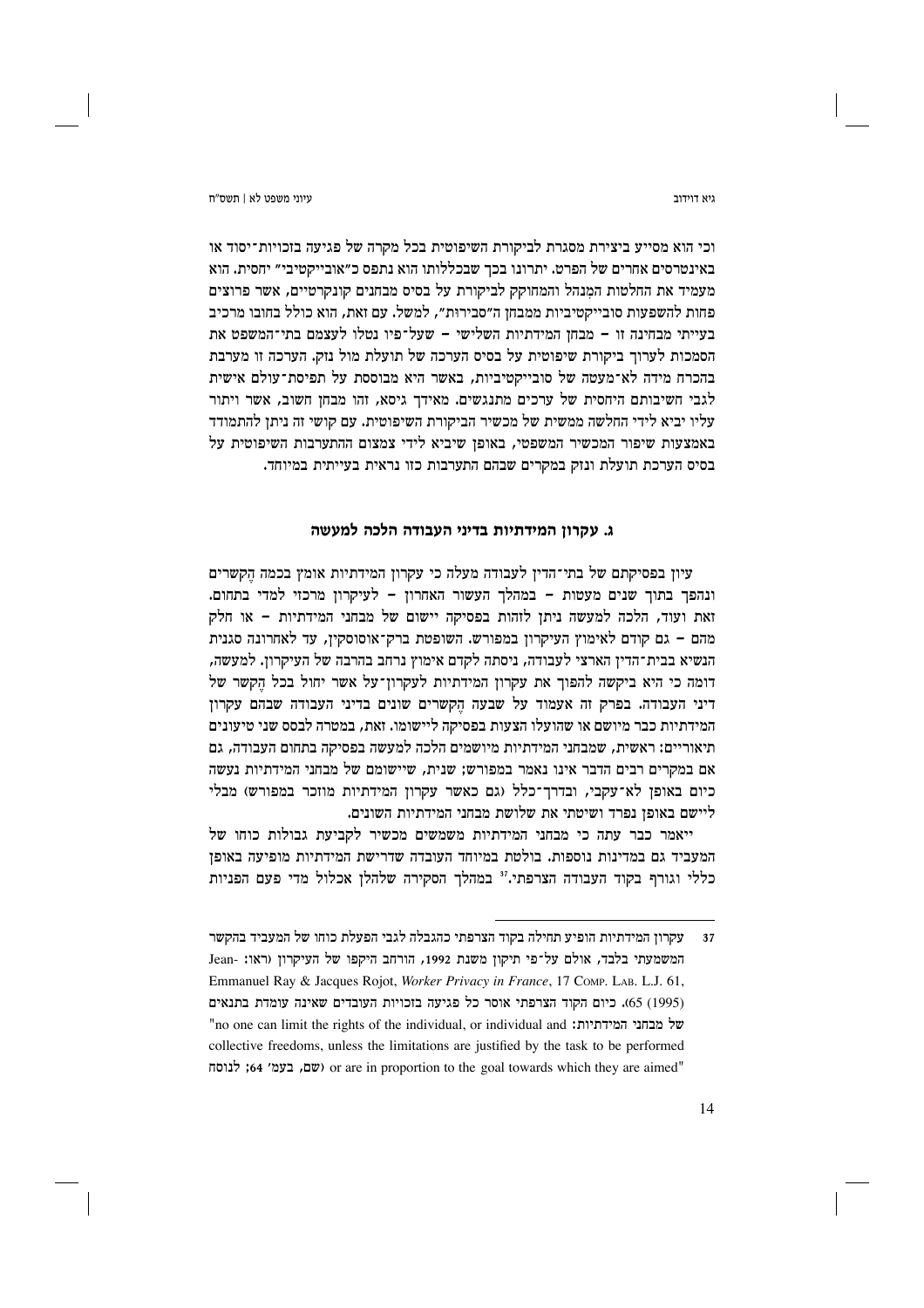#### עקרוו המידתיות בדיני העבודה

נוספות לשימוש בעקרון המידתיות בעולם, אם כי אלה אינן ממצות בהכרח.

בטרם נפנה לניתוח הפסיקה, מן הראוי לעמוד על שני הקשרים שבהם בתי־הדין מאזכרים את עקרוז המידתיות אר שאליהם *לא* אתייחס במאמר זה. *ראשית,* על מעבידים ציבוריים חלה החובה לנהוג במידתיות מכוח המשפט הציבורי.<sup>38</sup> לפיכך לא אתייחס למקרים שבהם הוחל עקרון המידתיות רק מאחר שמדובר בגוף ציבורי, שכן אז אין מדובר בתחולה ספציפית של העיקרון בדיני העבודה גופם.<sup>3</sup>° זאת, למעט כאשר ניתן להסיק מהפסיקה כוונה להחיל אותם מבחנים גם על מעסיק פרטי. שנית, מקובלת כיום התפיסה כי לנוכח חוק־יסוד: כבוד האדם וחירותו, גם בתי־המשפט ובתי־הדין חייבים - כמו כל רשות ציבורית – לפעול בהתאם לעקרון המידתיות.40 תפיסה זו באה לידי ביטוי מעשי בעת מתן סעדים, כאשר בית־הדין מבהיר כי הוא מנחה את עצמו בהתאם למבחני המידתיות - למשל, בהקשרים של תיקון פגמים דיוניים,<sup>41</sup> הפקדת ערובה,<sup>42</sup> קביעת

CODE DU TRAVAIL art. L120-2 (Fr.), available at www.legifrance.gouv. "המקורי ראו fr/ WAspad/ListeCodes). עד כה יושמה הוראה זו בהקשרים של פרטיות, קביעת גבולות הפררוגטיבה של המעביד והגבלת חופש העיסוק (ראו להלו). אולם נראה כי השפעתה של Marie-Ange Moreau, Changes in French ו- ראו: Marie-Ange Moreau, Changes in French Labour Law Between 1992 and 2003 (a study undertaken for the Employment and Social Affairs Directorate-General of the European Commission), ec.europa.eu/ .employment social/labour law/docs/ell france.pdf

- ראו באופז כללי מנחם גולדברג ״פסיקת בית הדיז לעבודה על פי עקרונות המשפט המינהלי״ 38 ספר לנדוי כרד שני 699 (אהרז ברק ואלינער מזוז עורכים, 1995).
- בתי־הדין גילו גם נכונות רבה לראות בגופים שונים ״גופים דו־מהותיים״ ולהחיל עליהם את 39 המשפט הציבורי כתוצאה מכר. עם גופים אלה נמנים, למשל, בתי־ספר תיכונים (ע״ע (ארצי) 1123/01 בית ספר תיכוז עירוני כל ישראל חברים בתל־אביב־יפו – צויזנר, פד״ע לו 438, 467 (2001), אוניברסיטות (דב"ע (ארצי) 70/97 -4 אוניברסיטת תל־אביב - ההסתדרות הכללית החדשה, פד״ע ל 385, 410–411 (1998); ע״ע (ארצי) 1185/04 אוניברסיטת בר־ אילו – קיסר, פס׳ 22 לפסק־דינה של השופטת ארד (טרם פורסם, 24,3,2005)) ובתי־חולים (בש"א (אזורי י־ם) 1347/05 פינקלשטיין – מרכז רפואי שערי צדק, פס׳ 11 לפסק־הדין (טרם פורסם, 21.8.2005)). לגישה קיצונית בהרבה ראו ע"ע (ארצי) 300178/98 ביבס -שופרסל בע״מ, פד״ע לו 481, 494 (2001) (לפי השופטת ברק־אוסוסקין, בדעת מיעוט, חברת שופרסל בע״מ מהווה גוף דו־מהותי שכן ״כל קיומה הוא למתן שירות לציבור״).
- ראו רע״א 1958/00 נדב נ׳ סלון מרכזי למכונות כביסה וטלוויזיה בבית אל על, פ״ד נה(5)  $40$ 43 (2001). כז ראו יגאל מרזל ״השעיית הכרזת הבטלות״ משפט וממשל ט 39 (2005).
- ראו, למשל, ע״ע (ארצי) 1014/01 אטלס, י.ש קייטרינג ואירועים בע״מ אחמד (טרם  $41$ פורסם, 19,9,2002); עא"ח (ארצי) 1011/00 באדר - אבנשפנגר, פד"ע לו 385 (2001).
- ראו, למשל, בש"א (ארצי) 1291/04 טיבי החברה הכלכלית לפיתות צפת "עמק התכלת"  $\Delta$ 2  $Saint$  Peter in - אבו נסאר 1424/02 (ארצי); צ״ע (ארצי); בע״מ Gallicantu) (טרם פורסם, 6.7.2003).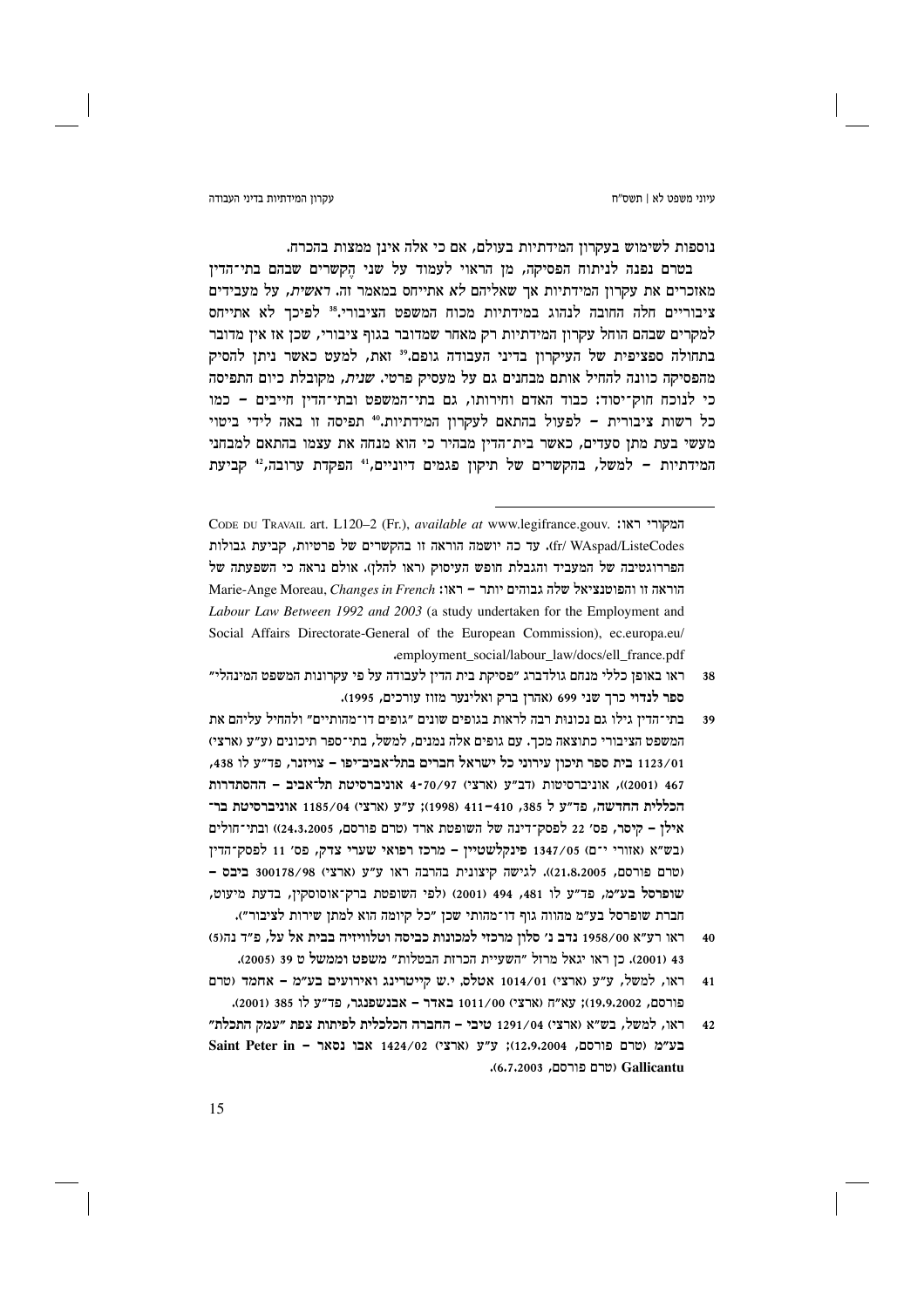גיא דוידור

שיעורם של פיצויי הלנה,<sup>41</sup> הרמת מסך<sup>41</sup> או הכרעה אם להעדיף אכיפה או פיצויים במקרה של פיטורים שלא כדין.45 גם במקרים אלה אין מדובר בתחולתו של עקרון המידתיות בדיני העבודה גופם, אלא בהקשר של הליכים שאינם מיוחדים לתחום העבודה דווקא.

### 1. שביתה והשבתה

ההקשר המרכזי בדיני העבודה שבו נעשה כבר שימוש מפורש במבחני המידתיות הוא השביתה. עצם קיומה של שביתה מלמד על מאבק בין מעביד לעובדיו אשר הגיע לשיא. הסכסוך הקיבוצי – ששיאו בשביתה – מהווה דוגמה קיצונית למאבק כוחות, אשר ככלל הדין מקבל ומתיר. התפיסה המקובלת היא כי מאבקים מעין אלה, אף שיש להם מחיר מבחינת החברה בכללותה, הכרחיים כדי לאפשר לעובדים להבטיח את זכויותיהם. אי־ אפשר ״לייתר״ מאבקים כאלה באופו מוחלט באמצעות הגנה על עובדים בחקיקה.46 ואם מאפשרים אותם, אך טבעי הוא כי הדין יבקש להטיל הגבלות על הפעלת הכוח על־ידי הצדדים לסכסוך. עם זאת, בחקיקה נקבעו הגבלות מעטות בלבד, בעיקר בקשר למגזר הציבורי.<sup>47</sup> זאת מסיבות שונות, ובעיקר עקב אי־רצונו של המחוקק להתערב בנושאים "מורכבים" ו"רגישים" כיחסי עבודה, ועקב ההנחה ששלטה בעבר כי בזכות כוחם הרב של ההסתדרות הכללית, מחד גיסא, ושל ארגוני המעבידים הגדולים, מאידך גיסא, יוכלו הצדדים "להסתדר ביניהם". אולם המציאות בפועל הוכיחה כי לא תמיד ניתן לסמוך על הצדדים – או על "השוק החופשי" – כי יבטיחו שימוש אחראי בכוח. היחלשותה של ההסתדרות בשנים האחרונות רק הביאה לידי החרפה במצב, שכן לעיתים נעשית פנייה למיליטנטיות יתרה בניסיון לפצות על חולשה זו. את החסר בחקיקה נדרשו בתי־ הדין - ולפניהם בתי־המשפט - להשלים. כך נפסק כי העובדים אינם רשאים לנקוט אלימות במסגרת שביתה, וכי פעילות אלימה תוציא את פעולותיהם מגדר "שביתה", באופן שיביא לידי אובדן ההגנות המוקנות לשובתים בחוק.45 כן נקבע כי על ההסתדרות הכללית

חוק יישוב סכסוכי עבודה, התשי״ז־1957.

ראו, למשל, עב׳ (אזורי ת"א) 1836/00 קושנירוב - קונקס תעשיות טלקומוניקציה בע"מ  $43$ (טרם פורסם, 16.8.2005).

בית־הדין מעדיף לעיתים הרמת מסך חלקית – ״מידתית״ – אשר תחול לצרכים מסוימים  $44$ בלבד. ראו, למשל, עב׳ (אזורי ת"א) 911405/99 פוקץ - מיקרו קול בע״מ, פס׳ 32 (טרם פורסם, 21.9.2004).

עס״ק (ארצי) 1008/00 הורן את ליבוביץ בע״מ – הסתדרות העובדים הכללית החדשה,  $45$ פד״ע לה 145, 172–173 (2000).

Guy Davidov, Collective Bargaining Laws: Purpose and Scope, 20 INTL. J. : NT  $46$ .COMP. LAB. L. & INDUS. REL. 81 (2004)

ראו רות בן־ישראל השביתה 47–48, 177–178 (1987) והאסמכתות שם; דב"ע (ארצי) נו/41-27 ההסתדרות הכללית – מכתשים מפעלים כימיים בע״מ, פד״ע ל 449, 486 (1997) (להלן: עניין מכתשים).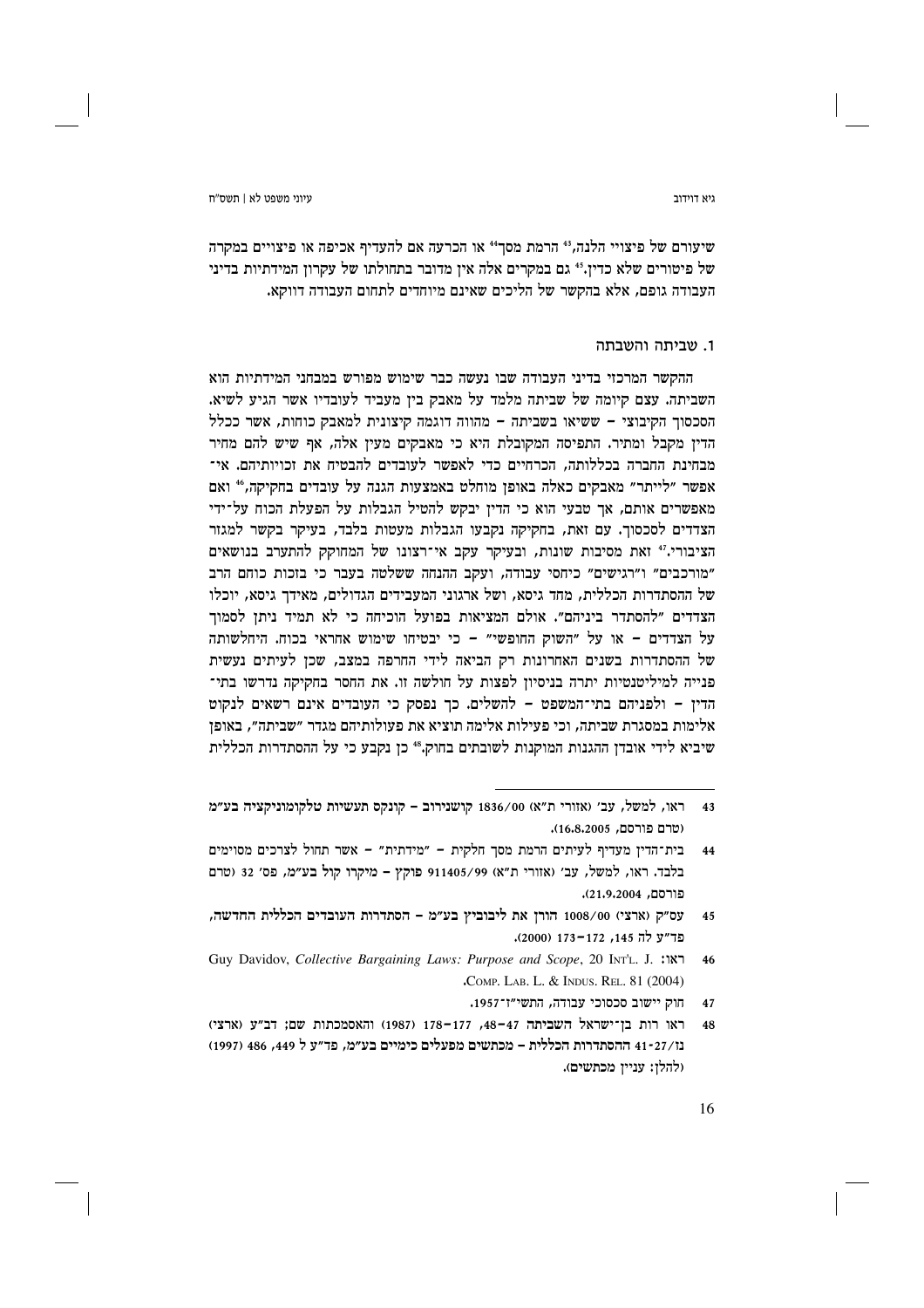יחולו – בשל מעמדה וכוחה במשק – כללי המשפט המנהלי.49 לבסוף נפסק – כפי שיפורט להלן, ומבלי להגביל את הפסיקה להסתדרות הכללית דווקא – כי שביתה חייבת להיות מידתית. זה המבחז המקובל גם בכמה מדינות נוספות."

הסוגיה מתעוררת כאשר בית־הדין מתבקש להוציא צו מניעה נגד שביתה. לפי הפסיקה, בית־הדיז יוציא צו מניעה כזה אם השביתה היא "שלא כדיז".<sup>51</sup> בעבר נעשה שימוש בכלי זה בעיקר לשם מניעת "שביתות פראיות", שפרצו ללא הודעה מוקדמת כנדרש או מבלי שקיבלו את אישור הגורמים הנדרשים בארגון העובדים היציג;<sup>52</sup> שביתות שהיו מנוגדות לסעיף "שקט תעשייתי" בהסכם קיבוצי;<sup>53</sup> או שביתות שכללו פגיעה בזכויות קנייניות של המעביד (למשל, בדרך של התבצרות במפעל או חסימה של שער הכניסה).54 בשנים האחרונות הצטמצם השימוש בצווי מניעה בנסיבות אלה." בית־הדין הגמיש את גבולות

- MANFRED WEISS & <br/> ראו: אבחו המידתיות יש תפקיד מרכזי בדיני השביתה למבחו ה 50 MARLENE SCHMIDT, LABOUR LAW AND INDUSTRIAL RELATIONS IN GERMANY par. 401-405 (3rd rev. ed., 2000). להחלת עקרוז המידתיות בהקשר זה בארצות־הברית, באופז יוצא־דופז ה האולם Bob Evans Farms, Inc. v. NLRB, 163 F.3d 1012 (7th Cir. 1998). אולם Trompler, Inc. v. NLRB, 338 F.3d 747 (7th Cir. או: Trompler, Inc. v. NLRB, 338 F.3d 747 (7th Cir. אונ (2003, בעיקר את דעת היחיד של השופט Easterbrook. להחלת מבחז המידתיות במובז הצר Labour Relations Act, 1995, § 66(2)(c), available על שביתת־אהדה בדרום־אפריקה ראו: ית החיל מבחן של at www.labour.gov.za/legislation Kerstin Ahlberg, Committee Proposes Enhanced Authority :המירתיות על שביתות ראו for Mediators and Restrictions on Right to Strike, EUR, INDUS, REL. OBSERVATORY .(1998), www.eiro.eurofound.eu.int/1998/12/feature/se9812129f.html
- לעיתים נעשה שימוש במונח "שביתה לא־לגיטימית". ראו, למשל, דב"ע (ארצי) מה/18-1  $51$ מרכז השלטוז המקומי בישראל – הסתדרות הפקידים עובדי המינהל והשירותים. פד״ע טז 421, 439 (1985); דב"ע (ארצי) נג/4-4 ההסתדרות הכללית – בזק, החברה הישראלית לתקשורת בע״מ, פד״ע כה 367, 376 (1992) (להלן: עניין בזק).
- ראו, למשל, דב״ע (ארצי) מח/20-41 ההסתדרות הכללית של העובדים בארץ  $52$ ישראל – רשות שדות התעופה, פד"ע יט 449 (1988); דב"ע (ארצי) מז/6-4 רשות השידור – כלל עובדי הטלביזיה ברשות השידור, פד״ע יח 287, 302 (1986).
- יאו, למשל, דב"ע (ארצי) מט/16-14 הוצאת עיתון "הארץ" בע"מ האיגוד הארצי של 53 עיתונאי ישראל. פד״ע כ 198 (1989).
- ראו, למשל, המ׳ (מחוזי ת״א) 2832/78 אמגט פלסטיק בע״מ חברה רשומה כדין נ׳ יערי,  $54$ פ"מ התשל"ח(1) 434 (1978); דב"ע (ארצי) נז/10-4 חיפה כימיקלים בע"מ - רביב (לא פורסם, 1,1997).
- על "המדיניות המצמצמת" של בית־הדין בהוצאת צווי מניעה כיום ראו סטיב אדלר "חופש 55

דב"ע (ארצי) לה/1-5 מרקוביץ - ארגון עובדי קופת חולים, פד"ע ו 197, פס' 12 (1975);  $\overline{49}$ דב״ע (ארצי) נב/12-4 ההסתדרות הכללית והאיגוד הארצי של קציני הים – צים, חברת השיט הישראלית בע״מ, פד״ע כו 3, פס׳ 16 (1993).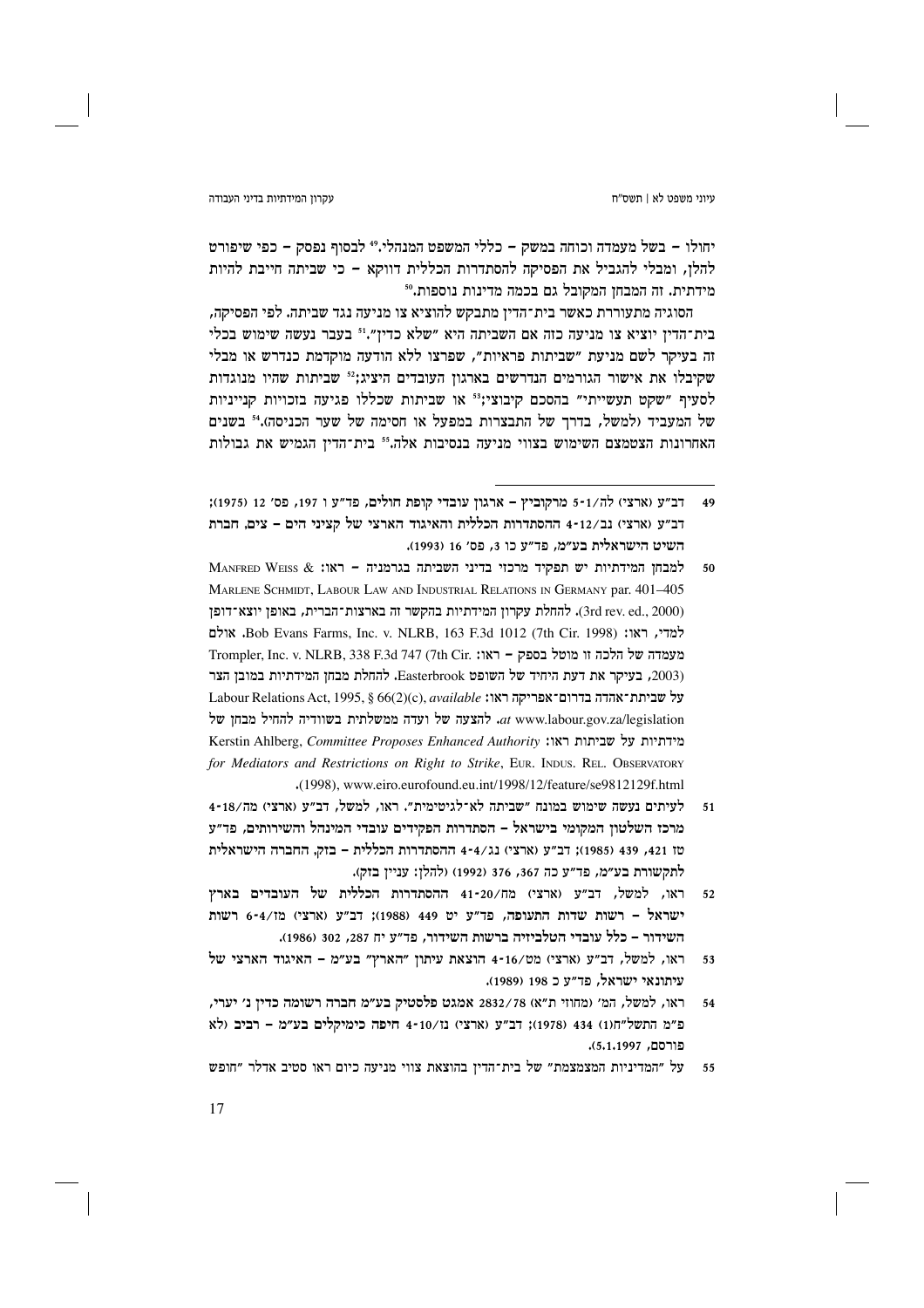המאבק, והוא מוכן להתיר שביתות גם אם פרצו ללא הודעה מוקדמת,50 וגם אם נעשתה פגיעה בקניין המעביד" - הכל אם יש לכך הצדקה בנסיבות המקרה הספציפי. המכשיר המשפטי המרכזי שבתי־הדין החלו להשתמש בו הוא עקרון המידתיות. השאלה בכל מקרה נתון היא אם לנוכח מכלול הנסיבות, לרבות התנהגות המעביד קודם לפרוץ השביתה, פעולתם של העובדים היא מידתית.88

שימוש מוקדם במבחן זה – אף אם ללא אזכורו במפורש – ניתן למצוא בפסק־הדין של בית־המשפט העליון בעניין מפעלי רכב אשדוד." באותו עניין תבעו תעשיינים שנפגעו משביתה של קציני ים את ארגון העובדים שהכריז על השביתה. בפסק־דין שנוי במחלוקת, מפי השופט שלמה לוין, הטיל בית־המשפט אחריות על ארגון העובדים על בסיס עילת הרשלנות.<sup>60</sup> מעבר להכרעה העקרונית בדבר האפשרות להטיל אחריות נזיקית על ארגון עובדים בגין נזקי שביתה, לענייננו חשובים השיקולים שפירט בית־המשפט לצורך הקביעה אימתי שביתה חורגת ממתחם הלגיטימיות (שאז ניתז לומר כי הופרה חובת הזהירות). ביז היתר נפסק כי ״יש לבחון במקרה נתון מה מידת רצינותו של הנזק, שהיה צפוי לצד שלישי עקב נקיטת הליך בגדר השביתה, לעומת התועלת, שהיתה צפויה לשובתים כתוצאה מנקיטת אותו הליך על רקע הנסיבות שהולידו את השביתה".<sup>61</sup> והרי זה מבחן המידתיות במובן הצר. מעניין לתת את הדעת לכך שההתמקדות בצד ה״מחיר״ הינה בצדדים שלישיים בלבד,

- ראו, למשל, ענייז הורז את ליבוביץ בע״מ, לעיל ה״ש 45.
- כדוגמה להטמעת המבחן בהקשר של שביתות בישראל ראו חיים ברנזון ואסף ברנזון ״שביתת אהדה - מעמדה ומידתיותה" ספר ברנזון כרך שני - בני סברה 763, 768 (אהרן ברק וחיים ברנזוז עורכים, 2000).
- ע״א 593/81 מפעלי רכב אשדוד בע״מ נ׳ ציזיק, פ״ד מא(3) 169 (1987) (להלן: עניין 59 מפעלי רכב אשדוד).
- לביקורת ראו רות בן־ישראל ״אחריות בשל נזקים שנגרמו עקב שביתה הרהורים בעקבות 60 ע״א 593/81 מפעלי רכב אשדוד בע״מ נ׳ אדם ציזיק ז״ל, ואח׳״ עיוני משפט יד 149 (1989); פרנסס רדאי "חרות השביתה, תביעות צד ג' ובוררות חובה" שנתון משפט העבודה ה 143 (1995). בתוכיר חוק דיני ממונות, התשס"ו־www.justice.gov.il/NR/rdonlyres/ 2006 F4C8889A-234F-4A90-9B5A-B30C5B1B2E2A/0/mamonot.pdf כלולה הצעה שלפיה "לא יישא אדם באחריות בנזיקין בשל מעשה שעשה במסגרת שביתה או השבתה כדין, ובלבד שהמעשה נעשה במהלך הטבעי והישיר של שביתה או השבתה; הוראות סעיף זה לא יחולו לגבי מעשה שגרם נזק לגוף" (ס' 377).
	- עניין מפעלי רכב אשדוד, לעיל ה"ש 59, פס' 28. 61

ויא דוידור

השביתה בראי הפסיקה" ספר ברנזון כרך שני - בני סברה 475, 487 (אהרן ברק וחיים ברנזון עורכים, 2000). על הפרקטיקה של הוצאת צווי מניעה בעבר ראו גיא מונדלק ויצחק הרפז "בין המערכות: בחינה אמפירית של תפקיד בית־הדין לעבודה בשביתות" עיוני משפט כו  $(2002)$  145

ראו, למשל, דב"ע (ארצי) 41-92/97 ארגון העובדים בעיריית תל־אביב-יפו – עיריית 56 תל־אביב־יפו, פד״ע לא 109 (1997).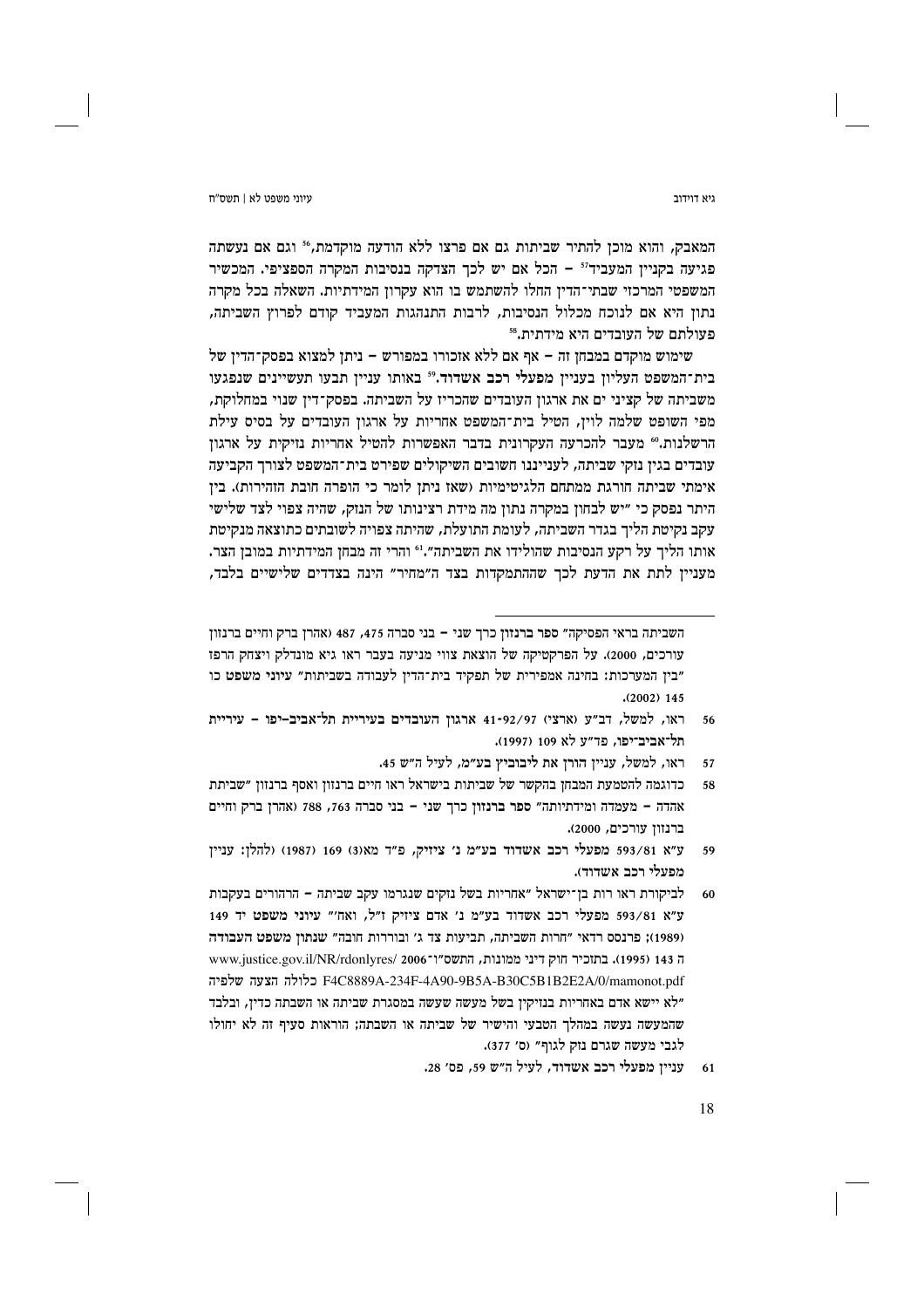עיוני משפט לא | תשס"ח

### עקרוו המידתיות בדיני העבודה

ללא כל התייחסות למעביד עצמו.<sup>62</sup> אכן, גם בפסיקת בית־הדין הארצי, אשר שנים מספר לאחר־מכן החל לעשות שימוש מפורש בעקרון המידתיות בהקשר זה, בולטת ההתמקדות בפגיעה בציבור הרחב (להבדיל מהמעביד). התפיסה היא כי שביתה אינה מידתית – ולכז ״אינה כדין״ ובית־הדין יורה לעובדים להפסיקה – כאשר היא גורמת לפגיעה מופרזת או מיותרת בציבור. עם זאת, כפי שיובהר להלן, גם הפגיעה במעביד מובאת לעיתים – וראוי שתובא - בחשבון.

אם בעניין מפעלי רכב אשדוד נעשה שימוש (למעשה) במבחן המידתיות השלישי, בפסק־דין נוסף מאותה תקופה, שנתן הנשיא שמגר בעניין קוקה, 63 ניתן לזהות בבירור את מבחן המידתיות השני. באותו מקרה עמדה לדיון הרשעתו של יושב־ראש ועד העובדים ברשות השידור בדין משמעתי, בשל העובדה שמנע שידור כתבה בטלוויזיה מאחר שסבר כי היא צולמה בעזרת ציוד מסוים בניגוד להסכמות עם הוועד. הנשיא שמגר דחה את הערעור על ההרשעה, תור שהוא מצייז כי ״ההתנהגות של המערער היתה בוטה ותוקפנית ללא צורך וללא הצדקה... לפני שנוקטים אמצעי קיצוני כאמור, מן הראוי למצות את אמצעי הבירור והשכנוע האחרים".46 כלומר, יושב־ראש הוועד נקט אמצעי ארגוני חריף מן הנדרש לשם השגת המטרה. והרי זה מבחן האמצעי המינימלי. גם במקרה זה, הדגש הוא בפגיעה בציבור הרחב.

גם בפסיקת בית־הדין הארצי לעבודה ניתן למצוא אמירות המרמזות על שימוש במבחני המידתיות עוד קודם לאימוצם של מבחנים אלה במפורש. כך, למשל, נפסק כי ״אין מכירים בזכות לפעולות שחורגות *מעבר לדרוש* למאבק תעשייתי״, וכי בית־הדין ימנע שביתה כזו, החורגת מ״כללי המשחק״י - משמע, מבחן האמצעי המינימלי. בהתאם לכך, בית־הדין בוחן, במסגרת הפעלת שיקול־דעתו אם להוציא צו מניעה נגד שביתה אם לאו, אם מדובר בצעד ראשון (כלומר, מוקדם ומהיר מדי) מצד ארגון העובדים או שהשביתה פרצה רק לאחר ניסיון כן וממושך להגיע להסכם." אכן, רק אם "הצדדים הפעילו את סמכויותיהם וכוחם *במידה הדרושה* כאשר לא הגיעו להסכם... מוכנה החברה לספוג הפעלת כוח, כולל פגיעה בתושבים״.<sup>ז</sup>° כמו־כן נפסק כי יש להתחשב ב״נזק אשר עלול להיגרם כתוצאה מהעיצומים,

אכז, כוונה זו עולה במפורש מדברי השופט לויז בסוף אותה פסקה: ״ראשיתה של זכות השביתה ברצון לאזן בין עמדתם הנחותה של העובדים לבין כוחם הדומיננטי של המעבידים. הדין התערב כדי לאזן את האינטרסים ההדדיים, כאשר ידם של העובדים היתה על התחתונה; לא נבצר ממנו להתערב, כאשר במערכת היחסים שבין העובדים לצד שלישי יד האחרון על התחתונה."

עש"מ 1/86 קוקה נ' יו"ר רשות השידור, פ"ד מ(2) 406 (1986). 63

שם, פס' 12.

רב״ע (ארצי) לח/13-14 האיגוד הארצי של עיתונאי ישראל – עיתון ״הארץ״, פד״ע ט 415, 65 420 (1978) (ההדגשה שלי - ג' ד'). כן ראו עניין בזק, לעיל ה"ש 51, בעמ' 382.

עניין רשות שדות התעופה, לעיל ה"ש 52, בעמ׳ 458; דב"ע (ארצי) נו/16-1 מרכז השלטון המקומי בישראל – הסתדרות העובדים הכללית החדשה, פד"ע לב 1, 31 (1998).

שם. בעמ' 33 (ההדגשה שלי – ג' ד'). 67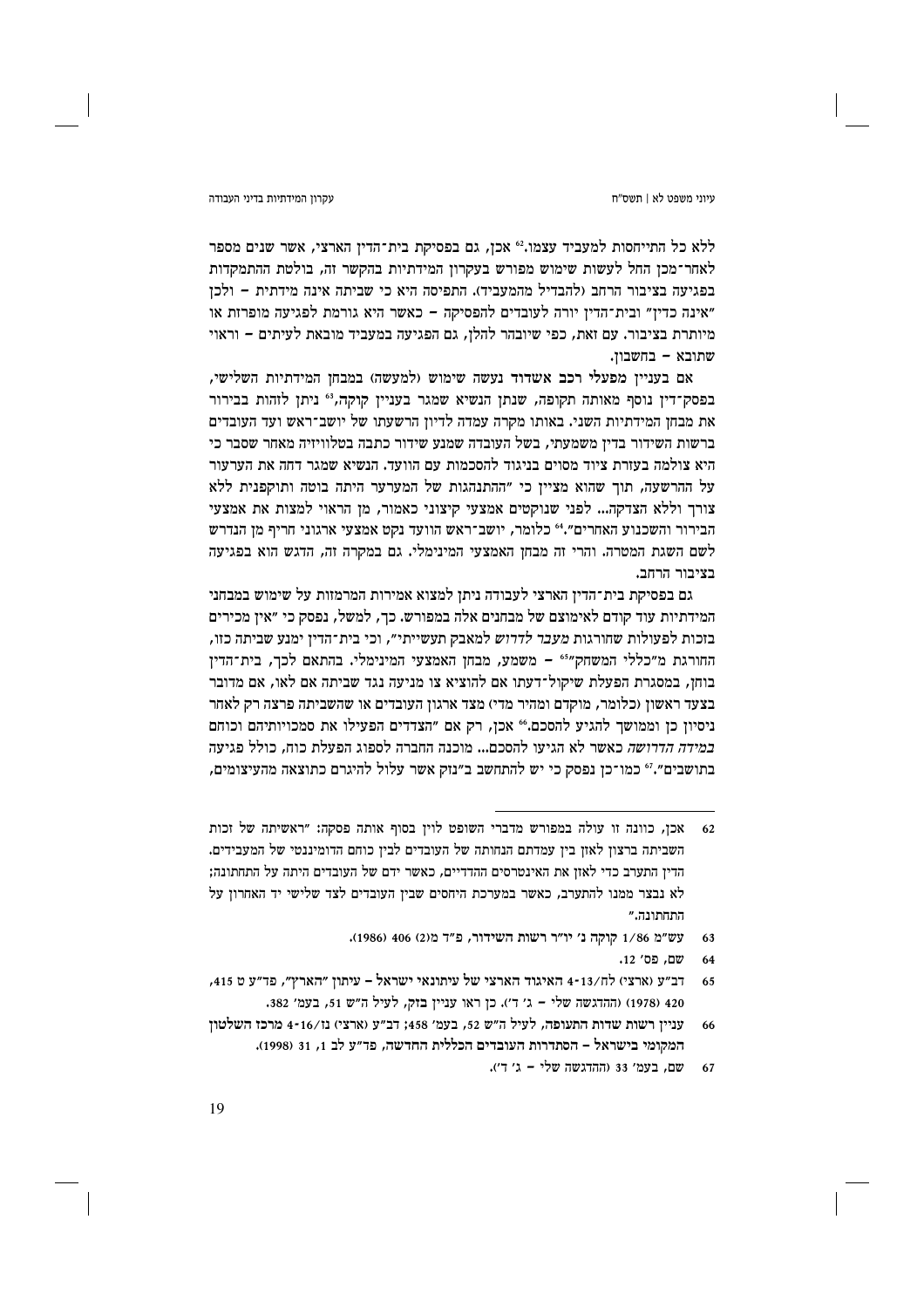גיא דוידור

מול שלילת הזכות הלגיטימית של ארגון עובדים להכריז על שביתה"<sup>66</sup> – כלומר, מידתיות במובן הצר. ברוח זו צוין כי "על בית־הדין להתייחס בצורה שונה ל׳שביתה כללית׳ העשויה לשתק כליל את השירותים שמספקת בזק, כולם או חלקם, לבין עיצומים, הפוגעים כמובן בציבור הצרכנים, אך אינם מונעים ממנו שירותים חיוניים":°° ולעניין הערכת הנזק הוסיף בית־הדיז והבהיר כי ״השאלה הנשאלת. כאשר באים להגביל את חופש השביתה בשירות הציבורי, היא האם קיימת 'ודאות קרובה' שהשביתה, לכשתפרוץ, תשבש בצורה החורגת מהסביר את השירות החיוני שנותנים עובדי השירות הציבורי״." לפנינו, אם כן, אימוץ של מבחן הסתברותי לצורך הערכת ה״מחיר״ של השביתה, ולאחר־מכן העמדת ״מחיר״ זה אל מול ה״תועלת״ (בחינה אם השיבוש חורג מהסביר). לעניין ה״תועלת״ של השביתה, בית־ הדין אינו מסתפק בעמידה על חשיבותה של זכות השביתה ככלל, אלא בוחן באיזו מידה הייתה השביתה מוצדקת בנסיבות העניין. כך, למשל, כאשר שביתה באה בתגובה על הרעת תנאים או על שינוי בסטטוס־קוו מצד המעביד, בית־הדיז נוטה לראותה כלגיטימית.''

בפסיקת בית־הדין נאמר כי יש לאזן בין חירות השביתה לבין זכויות אחרות.27 מבחני המידתיות מהווים מכשיר מרכזי לעריכת איזון זה באופן שמקנה מסגרת קבועה לניתוח ומבטיח מידה של עקביות וצפיות (במיוחד כאשר מדובר בשני המבחנים הראשונים). אכן, בפסיקה מאוחרת יותר אימץ בית־הדין *במפורש* את עקרון המידתיות לצורך קביעת גבולות השביתה. תחילה היה זה בעניין מכתשים, " שבו נבחנו לראשונה "משמרות־מחאה" שהקימו עובדים בפתח מפעל. בדעת יחיד ציינה השופטת ברק־אוסוסקין כי את האיזון בין זכות הקניין של המעביד לבין חופש הביטוי של העובדים יש לערוך תוך יישום עקרון המידתיות.<sup>24</sup> בהתאם לכך, "יש לבחון אם פעילותם של העובדים אינה אלימה, אם היא לא עולה על הסביר מבחינת הנזק שהיא גורמת למעביד ולציבור, אם היא נעשית בתחום מוגבל של שעות, אם היא עוברת על החוק באופן חריג וכיוצא באלה נסיבות שיש לבוחנן לצורך האיזון";<sup>35</sup> ובהמשך – "יש לאזן בין מטרת המאבק ועוצמתה של חירות הביטוי של עובדים, לבין גודל הנזק שהוא גורם למעביד או לצד שלישי ועוצמתו״.4° את היישום בנסיבות העניין

עניין בזק, לעיל ה״ש 51, בעמ׳ 384. 69

- לעיל ה״ש 48. 73
- שם, בעמ׳ 461, 467, 469, 470, 478.  $74$ 
	- שם, בעמ׳ 461.
	- שם. בעמ' 469. 76

דב"ע (ארצי) נה/27-4 המוסד לביטוח לאומי – ההסתדרות הכללית החדשה, פד"ע כח 68 315, 328 (1995). ראו גם עניין רשות שדות התעופה, לעיל ה"ש 52, בעמ' 458.

שם. בעמ׳ 385. 70

ראו, למשל, עניין ארגון העובדים בעיריית תל־אביב-יפו, לעיל ה"ש 56; עניין מרכז  $71$ השלטון המקומי בישראל, לעיל ה"ש 66, בעמ' 31; עניין המוסד לביטוח לאומי, לעיל ה"ש 68. בעמ' 328.

דב״ע (ארצי) נב/17-4 מדינת ישראל – הסתדרות האחים והאחיות, פד״ע כו 87, 100  $72$  $(1993)$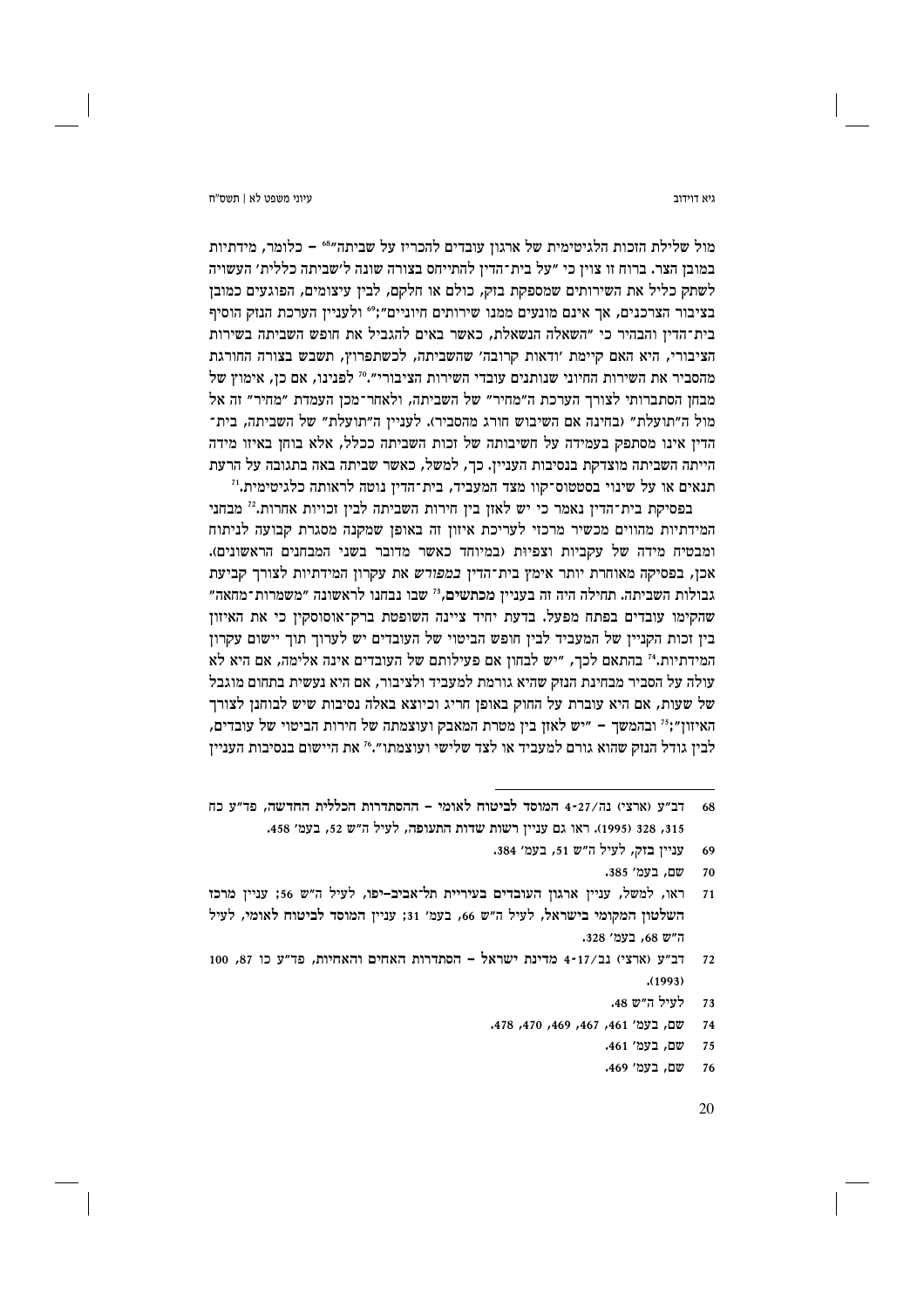### עקרוו המידתיות בדיני העבודה

ערכה השופטת ברק־אוסוסקין ללא התייחסות נפרדת לשלושת מבחני המידתיות, אולם תוך בחינה קונקרטית של העובדות והשוואה למקרים אחרים. יתר השופטים לא התייחסו ווגם לא הביעו התנגדות) לשימוש במבחז המידתיות. בנסיבות הענייז הסכימו כולם כי איז מקום לצו שימנע את משמרות־המחאה. בהמשך אומצו דבריה של השופטת ברק־אוסוסקין בהסכמה על־ידי בית־הדיז כולו.זז

אכן, בפסיקה מאוחרת יותר של בית־הדין הארצי בהקשר של שביתות נהפך עקרון המידתיות לכלי מפורש ומרכזי, המקובל על כלל השופטים. בעניין מקורות,<sup>78</sup> למשל, עמדה לדיון השאלה אם יש מקום להוציא צו מניעה נגד שביתה בשירות חיוני, ובפרט כזו שתמנע הספקת מים סדירה." בית־הדין לא התייחס לשלושת מבחני המידתיות באופן פרטני, אולם עמד על השאלות הרלוונטיות, באופן שמצביע על התייחסות הלכה למעשה למבחני המידתיות השני והשלישי. על בסיס מבחנים אלה קבע בית־הדין כי בנסיבות הענייז, ״כאשר הצדדים היו קרובים להסכם, השביתה נמשכה זמז רב, הפסקות המים היו עלולות לסכן את החיים ואת ביטחון הציבור והייתה אפשרות להגביל את השביתה באופן חלקי בלי לשלול את מלוא כוח המיקוח של ההסתדרות, הגענו למסקנה שיש לתת את הצו... האוסר על פגיעה באספקת המים לאוכלוסיה".80 בדומה לכך, בעניין לשכת המסחר תל־ אביב,<sup>81</sup> שם נידונה בקשה של ארגוני מעסיקים למנוע שביתה כללית במשק נגד התוכנית הכלכלית של הממשלה, סברו רוב חברי ההרכב כי יש להתיר את השביתה, "אך שביתה זו כפופה לעקרון המידתיות. חירות השביתה אינה בלתי מוגבלת ועל־כן יש צורך לאזן בינה לבין זכויות וחירויות אחרות וטובת הציבור ומשכך, רואים אנו לנכון להטיל מגבלות על השביתה, ככל שתוצא אל הפועל".<sup>82</sup> בהתאם לכך הוטלו הגבלות שונות בנוגע לאופן קיום השביתה והיקפה. בהחלטה קודמת באותו תיק מנע בית־הדין את השביתה, אולם זאת בכפוף לקיומה של "שביתה וירטואלית" – המשכת העבודה תוך העברת הכנסות המעביד לחשבון נאמנות – גם־כן מהטעם שזה היה הפתרון המידתי לטעמו בנסיבות העניין.<sup>83</sup>

עניין הורן את ליבוביץ בע״מ, לעיל ה״ש 45, פס׳ 13. 77

עס"ק (ארצי) 19/99 מקורות חברת מים בע"מ - הסתדרות העובדים הכללית החדשה, 78 פר"ע לו 560 (2001).

שם, בעמ׳ 575 ("משהוכרזה שביתה בשירות חיוני, על בית־הדין להשתמש בתורת האיזונים 79 ובעיקרון המידתיות על־מנת לקבוע אם הציבור ייפגע במידה המחייבת את הגבלת השביתה").

שם. בעמ' 576. 80

ס״ק (ארצי) 13/03 לשכת המסחר תל־אביב ואיגוד לשכות המסחר – הסתדרות העובדים  $\overline{81}$ הכללית החדשה (טרם פורסם, 14,12,2003).

שם. פס׳ 3. 82

ס״ק (ארצי) 13/03 לשכת המסחר תל־אביב ואיגוד לשכות המסחר - הסתדרות העובדים 83 הכללית החדשה, פס׳ 7–8 לפסק־דינו של הנשיא אדלר (לא פורסם, 18,11,2003). ראו גם גיא דוידוב "שביתה כשלב אחד ברצף אירועים ושביתה וירטואלית (עם שכר) כסעד מידתי" עבודה. חברה ומשפט יא 53 (2005).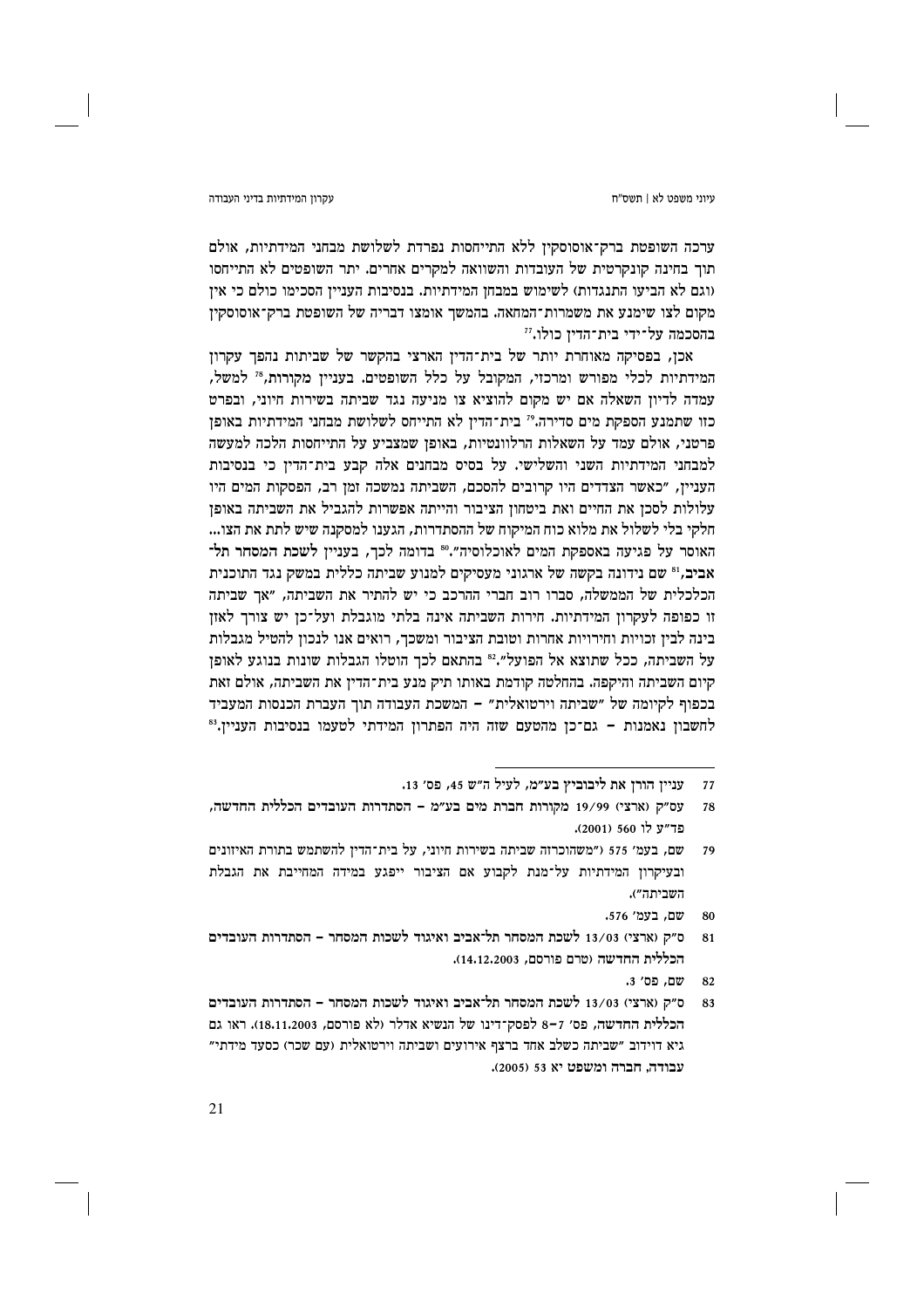דוגמה נוספת ליישום עקרון המידתיות ניתן למצוא בפסק־הדין בעניין שירותי בריאות כללית.84 שם נידונה הלגיטימיות של צעדים ארגוניים שמשמעותם הייתה מניעת כניסתם של קבלני ניקיון לבית־החולים ״העמק״ בעפולה. דעת הרוב, מפי השופטת וירט־ליבנה, הוציאה צו מניעה נגד צעדי העובדים, בשל הפרת הסכם קודם בין הנהלת בית־החולים לבין הוועד המקומי. אולם השופטת ברק־אוסוסקין, בדעת מיעוט, סברה שצעדם של העובדים היה לגיטימי, ועיגנה את חוות־דעתה בעקרון המידתיות: "השאלה מהם גבולות המאבק. עד כמה עליו לכאוב והיכן גבול הנזק הנגרם למעסיקים ולציבור. מהם גבולות הנזק לעומת אינטרס המאבק. אלו נמדדים באיזון ובמבחן המידתיות. בענייננו נראה לי שהתגובה המיידית הספונטנית, אמנם ללא הודעה מוקדמת, היתה כשלעצמה מידתית."<sup>55</sup>

עמדתי על כך שבעבר נעשה שימוש בפסיקה במבחן הסתברותי, שלפיו אחד השיקולים בהחלטה אם להוציא צו מניעה היה מידת הוודאות שיגרמו שיבושים קשים בשירותים חיוניים. לאחרונה נעשה שימוש במבחז דומה – הפעם תור התייחסות מפורשת לעקרוז המידתיות – בהתייחס לשאלה מהי מידת הוודאות שאכן תיגרם פגיעה לעובדים, כאשר העובדים פותחים בשביתה בטענה לפגיעה צפויה. זאת, בעניין איגוד הבנקים,<sup>86</sup> שם נידונה בקשה למנוע שביתה בבנקים נגד כוונת הממשלה לערוך שינויים מבניים בשוק ההון (יישום דוח ועדת בכר). הנשיא אדלר ציין כי יש לתת משקל לעקרון המידתיות, וכי במסגרתו "יש להביא בכלל חשבון אף את ממשיות הפגיעה בעובדים לה טוענת ההסתדרות".<sup>87</sup> בכך ניתן ביטוי להסתברות התממשותה של ״תועלת״ מהשביתה. בנסיבות המקרה לא השתכנע בית־ הדין כי קיימת ודאות מספקת לפגיעה בעובדים, שתצדיק שביתה בכל המערכת הבנקאית, והוציא צו מניעה, אם כי קבע במקביל לוח־זמנים למשא־ומתן בפיקוחו.

עקרונות אלה מיושמים לעיתים, גם כיום, ללא אזכור מפורש של מבחני המידתיות. כך היה, למשל, בעניין בנק דיסקונט,88 שם עמדה לדיון השאלה אם יש למנוע את העובדים מלקיים עיצומים שמשמעותם הימנעות מהכנה והגשה של דוחות כספיים לרשות לניירות־ערך, סמוך למועד מתוכנן להפרטה. הנשיא אדלר, שכתב את דעת הרוב, סבר כי מדובר בצעד שהשלכותיו חמורות מדי, שכן הלכה למעשה הוא יסכל את מכירת הבנק;" כלומר, מדובר בצעד בלתי־מידתי במובן הצר. הוא הוסיף וציין כי "בכל שביתה גלומה פגיעה בזכות קניינית של המעסיק וטיבעה של שביתה שהיא גורמת נזק כלכלי. אולם, ישנם מקרים שבהם השביתה גורמת נזק מיוחד ובפני העובדים פתוחה דרך אחרת

גיא דוידור

עס״ק (ארצי) 1017/04 שירותי בריאות כללית – הסתדרות העובדים הכללית החדשה (טרם 84 פורסם, 16,5,2005).

שם, פסק־דינה של סגנית הנשיא ברק־אוסוסקין. 85

ס"ק (ארצי) 53/05 איגוד הבנקים בישראל ע"ר - הסתדרות העובדים הכללית החדשה (טרם פורסם, 4.5.2005).

שם, פס׳ ז(ג) לפסק־דינו של הנשיא אדלר. 87

עס"ק (ארצי) 1013/04 בנק דיסקונט בע"מ - ההסתדרות הכללית החדשה, פד"ע מ 337 88  $(2004)$ 

שם, פס׳ 9 לפסק־דינו של הנשיא אדלר. 89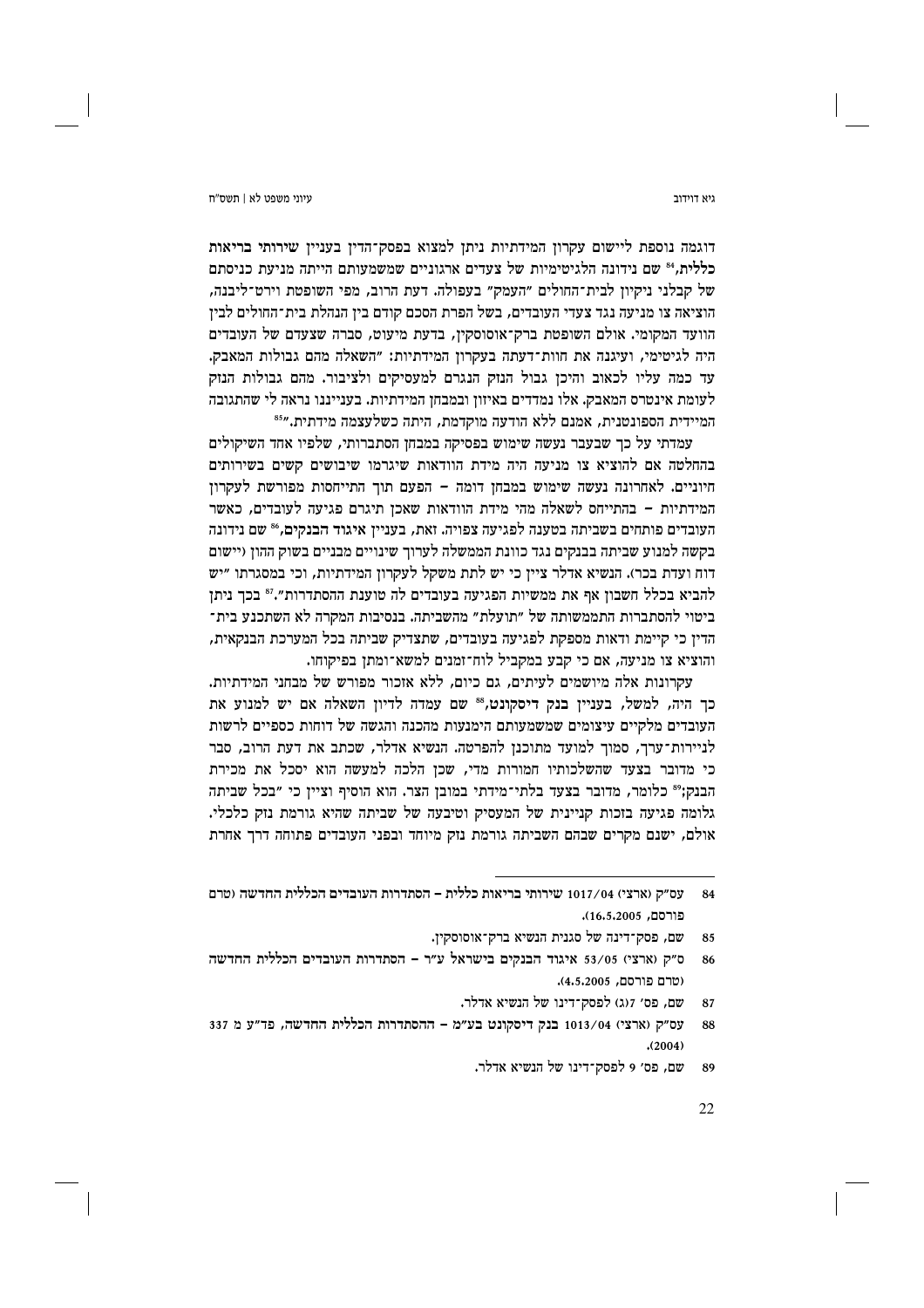עקרוו המידתיות בדיני העבודה

לקדם את מטרותיהם הלגיטימיות אל מול המעסיק";" כלומר, מדובר בשימוש באמצעי שאינו מינימלי. פסק־דינו של הנשיא אדלר מיישם באופן ברור את מבחני המידתיות, אר מבלי להזכירם במפורש. לעומת זאת, שני השופטים הנוספים באותו הליד ביססו את פסק־דינם במפורש על עיקרון זה. סגנית הנשיא ברק־אוסוסקין עמדה על כך שהמידתיות היא הכלי המנחה לקביעת גבולות השביתה, ואף פירטה את שלושת מבחני המידתיות המקובלים במשפט הציבורי. בנסיבות המקרה היא סברה – מבלי שנכנסה ליישום פרטני של המבחנים – כי האמצעי שנבחר הוא דווקא מינימלי, ובפרט מזיק הרבה פחות משביתה מלאה. השופט פליטמן, לעומתה, תמך בתוצאה של דעת הרוב, תוך שהוא טוען כי מדובר בצעד שאינו מידתי. פסק־דינו של השופט פליטמן התייחס, לכאורה, למבחן הקשר הרציונלי; לדבריו, התכלית של סיכול מכירת הבנק אינה תכלית לגיטימית, והצעד שננקט לא יקדם כלל תכלית לגיטימית של הגנה על זכויות העובדים. אולם קשה לקבל את ההנחה שהאיום בסיכול מכירת הבנק לא יוכל לקדם את האינטרסים של העובדים בהגנה על וכויותיהם. ייתכן כי גם את פסק־דינו של השופט פליטמן ניתן להבין – בדומה לדעת הרוב – כקביעה שלפיה ארגון העובדים נקט צעד קיצוני מדי להשגת מטרות לגיטימיות, כלומר, צעד שאינו עומד במבחו האמצעי המינימלי.

הגבלת השימוש בכוח בסכסוך קיבוצי מצד העובדים זוכה באיזון בדמות הגבלה דומה לגבי השימוש בכוח מצד המעביד. הפסיקה מכירה בזכותו של מעביד לנקוט ״השבתת־ מגז״, שבמסגרתה נמנעת מעובדים האפשרות לעבוד ולהשתכר, בתגובה על פעילות ארגונית של עובדים אחרים; אולם מלכתחילה נקבע כי "חייבים לשמור על פרופורציה בין ה׳אמצעים׳ לבין ה׳אמצעים שכנגד׳״.י° כלומר, בהקשר של השבתה ניתן למצוא קביעה מפורשת מוקדמת ביותר – עוד מסוף שנות השבעים – שלפיה גבולות כוחו של המעביד ייקבעו (בין היתר) על־פי מבחן של מידתיות. בפסיקה נוספת שעסקה בגבולות ההשבתה ניתן למצוא יישום הלכה למעשה של מבחני המידתיות, גם אם ללא התייחסות מפורשת לעיקרון. כך, למשל, נפסק כי ההשבתה צריכה להיות ״צעד אחרון במאבק ולא צעד ראשון בו׳״,2° וכי השבתה תיחשב לגיטימית רק אם נעשתה בנסיבות של ״כורח״.<sup>3</sup>°

ניתן לסכם ולומר כי בשנים האחרונות עקרון המידתיות מוזכר באופן מפורש בהקשר

שם, פס׳ 10 לפסק־דינו של הנשיא אדלר. 90

דב"ע (ארצי) לז/13-14 מועצת פועלי רמת־גן וגבעתיים – "אלקו" חרושת אלקטרו־מיכנית  $91$ בע״מ, פד״ע ט 113, 135 (1977). המינוחים עשויים להטעות. למעשה, גם במקרה זה מדובר בבחינה של האמצעים אל מול המטרה. כאשר המטרה (הלגיטימית) של המעביד היא צמצום הנזק כתוצאה מהשביתה. האמצעים שהמעביד נוקט כנגד השביתה (אשר מכונים כאן ״אמצעים שכנגד") צריכים להיות פרופורציונליים למטרה זו.

דב״ע (ארצי) לח/4-8 ההסתדרות הכללית של העובדים בא״י – כיתן בע״מ דימונה, פד״ע  $92$ יא 29. פס׳ 18 (1979).

דב"ע (ארצי) שם/35-2 קוזולוביץ – "אורדן" בע"מ, פד"ע יב 200, פס' 7 (1981). על הקשר  $93$ בין דרישה זו לבין המידתיות ראו גם רות בן־ישראל שביתה והשבתה בראי הדמוקרטיה 151  $(2003)$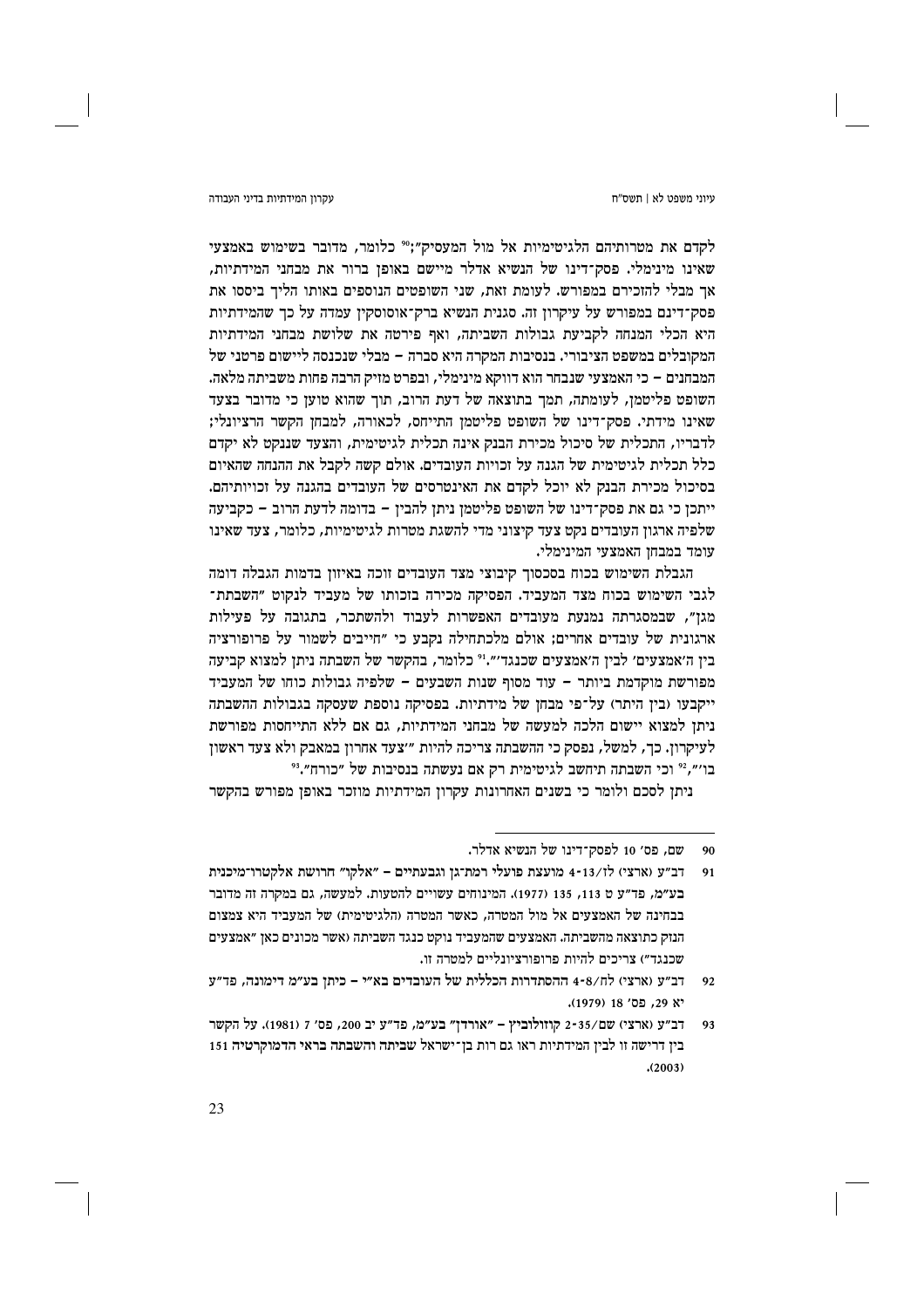של דיני השביתה, גם אם לא בצורה עקבית, וכמעט תמיד ללא התייחסות לשלושת מבחני המידתיות בנפרד. אולם חשוב מכך: הלכה למעשה בית־הדין מיישם את מבחני המידתיות המרכזיים (מבחז האמצעי המינימלי ומידתיות במובז הצר) בהקשר של שביתה והשבתה באופן עקבי למדי, וזאת אף בפסיקה שקדמה לאזכורו של עקרון המידתיות.

# 2. הגבלת חופש העיסוק

אם במשפט העבודה הקיבוצי (שביתה והשבתה) עקרון המידתיות מוחל באופן מקביל על שני הצדדים ליחסים. בתחום משפט העבודה האישי הנחת־המוצא היא כי כוחו של המעביד עדיף, וההגבלות לגבי הפעלת כוח זה מופנות כלפיו בלבד. דוגמה בולטת נוגעת בגבולות המותרים של הגבלת חופש עיסוקו של עובד לאחר סיום עבודתו. זהו הקשר נוסף שבו נעשה שימוש בעקרוז המידתיות, הלכה למעשה, עוד מימים ימימה – גם אם לא תמיד תוך אזכור העיקרון במפורש, ומבלי שניתנה הדעת לשלושת מבחני המידתיות בנפרד.

לפי הפסיקה האנגלית, אשר אומצה על־ידי בית־המשפט העליון עוד לפני כחמישה עשורים, תניה חוזית שלפיה הסכים עובד להימנע מתחרות מול המעביד בתקופה שלאחר סיום היחסים ביניהם, תקפה רק אם היא "סבירה".<sup>24</sup> הגבלה החורגת מגדר הסביר נחשבת לפוגעת בתקנת הציבור ועל־כן בטלה. כיצד קובעים אם הגבלה היא סבירה אם לאו? השאלה המכרעת, לפי פסיקת בית־המשפט העליון, היא באיזו מידה ההגבלה אכן נדרשת לשם הגנה על האינטרסים הלגיטימיים של המעביד.50 לשם כך בוחנים את האינטרסים שהמעביד מבקש להגן עליהם, ואל מולם את היקף ההגבלה של חופש העיסוק, מבחינת תחום העיסוק, השטח הגיאוגרפי ומשר ההגבלה.

למעשה, יש כאן יישום של שני מבחני המידתיות הראשונים. תחילה בוחנים את תכלית ההגבלה – אם יש בכלל טעם לגיטימי לתניה שבאה להגביל את חופש העיסוק, מעבר לרצונו של המעביד לצמצם את התחרות מולו – וכהמשך ישיר לכך בוחנים אם בנסיבות העניין מתקיים קשר רציונלי בין התניה הנוגעת בהגבלת העיסוק לבין אינטרס לגיטימי כלשהו. למעשה, כמו במשפט הציבורי, מבחן המידתיות הראשון משמש כאן מכשיר לחשיפת תכליות נסתרות. האינטרסים הלגיטימיים של המעביד הם בעיקר הגנה על סודות מסחריים, ובמידה מסוימת גם הגנה על השקעה מיוחדת בעובד וכן על קשרים עם לקוחות או ספקים.<sup>26</sup> השאלה היא, על־כן, אם תניה הנוגעת בהגבלת עיסוק אכן יכולה להגן על

ראו ע״ע (ארצי) 164/99 פרומר - רדגארד בע״מ, פד״ע לד 294 (1999) (להלן: עניין צ׳ק 96 פוינט). בפסק־דין מנחה זה, אשר יידון להלן, הנשיא אדלר מונה בין האינטרסים הלגיטימיים של המעביד גם הגנה על ״תמורה מיוחדת״ שניתנה לעובד כנגד הסכמתו להימנע מתחרות. אולם טרם נערך בפסיקה דיון בכך או יישום של מרכיב זה. לדעתי, תשלום שכל מטרתו

גיא דוידור

ע״א 136/56 פוקס נ׳ אילון את עציוני בע״מ, פ״ד יאוו) 358 (1957). 94

ע״א 136/64 "פרנסיטקס" תעשיית אריגי ז׳קרד בע״מ נ׳ אוצ׳יטל, פ״ד יחונז) 617 (1964); 95 נ׳ AES System Inc. 6601/96 מ״ץ (1973) 85 (11973) ע״א 238/73 238/73 נ׳ סער, פ"ד נד(3) 850 (2000).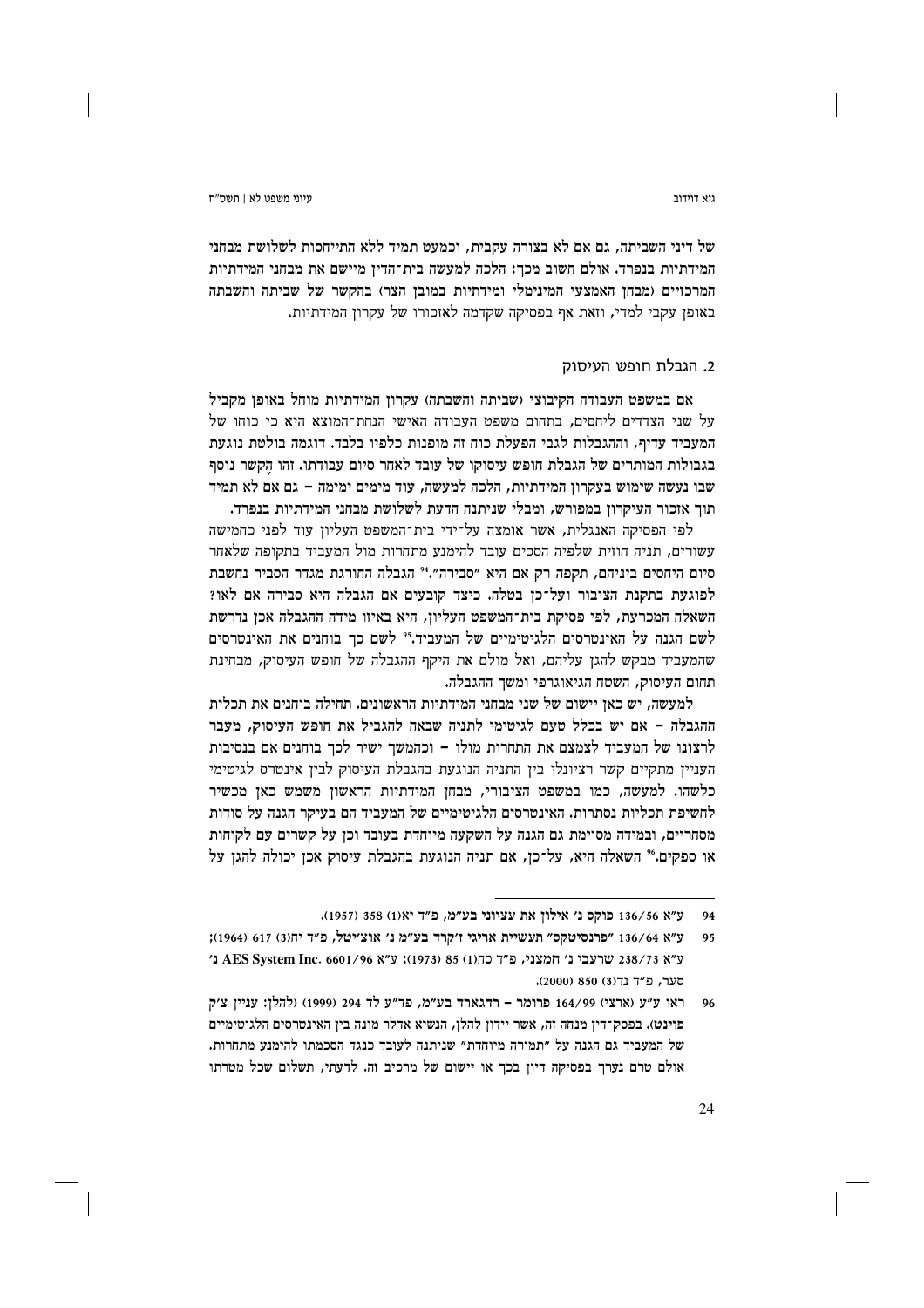### עקרוו המידתיות בדיני העבודה

אינטרסים כאלה בנסיבות הקונקרטיות. בהנחה שהתשובה חיובית, ניתן לעבור לבחינה אם האמצעי שנבחר הוא מינימלי. בשים לב לפגיעה בחופש העיסוק של העובד, כמו־גם באינטרס הציבורי בקיומה של תחרות חופשית, לא יינתן תוקף להגבלה החורגת מהנדרש לשם השגת המטרה. אכן, כך ניתן להבין את אופן בחינת "סבירותה" של ההגבלה בפסיקה. בתי־המשפט – ולאחריהם בתי־הדין – בחנו את נסיבותיו של כל מקרה, וצמצמו את תוקפן של הגבלות העיסוק למידה שבה הן אכן נדרשו." למן תחילת שנות התשעים ניתן לזהות בפסיקתו של בית־הדין הארצי, בעקבות בית־המשפט העליון, התייחסות הולכת וגוברת לצורך ב״איזון״ בין זכויות־יסוד ואינטרסים מתנגשים. בהקשר הקונקרטי, בית־הדין מצהיר כי הוא מאזן בין חופש העיסוק והצורך בתחרות חופשית, מחד גיסא, לבין חופש ההתקשרות (הצורך בכיבוד חוזים) וזכות הקניין של המעביד, מאידך גיסא.8° האיזון משמעו, למעשה, שבית־הדין מוסיף גם מבחן הדומה למבחן המידתיות במובן הצר.

במשר השנים חלו שינויים משמעותיים בתפיסה השיפוטית בנוגע לסבירות ההגבלה. או במילים אחרות – בנוגע למידה שבה הגבלה כזו אכן נדרשת. תוקפן של הגבלות לגבי חופש העיסוק צומצם בהדרגה במהלך שנות התשעים, וצמצום זה הגיע לשיאו בפסק־הדין בעניין צ׳ק פוינט," שהפך את בררת־המחדל, וקבע כי ככלל אין מקום לתת תוקף לתניות המגבילות את חופש העיסוק. בפועל העביר פסק־הדין בעניין צ׳ק פוינט את הדגש מבחינת היקף ההגבלה (או מהשאלה אם מדובר באמצעי מינימלי) לבחינת השאלה אם קיימים בכלל אינטרסים לגיטימיים המצדיקים אותה (ולמעשה, קיומו של קשר רציונלי בין התכלית למטרה). אולם לא חל שינוי במבנה המשפטי הבסיסי. הגבלה שעוברת את תנאי־הסף, אשר הוחמרו הלכה למעשה, צריכה עדיין לעמוד בשאר מבחני הסבירות. לשון אחר: הגבלה שתעבור את מבחן הקשר הרציונלי תידרש עדיין לעמוד גם במבחן האמצעי המינימלי. ועל כך מיתוסף כיום, במידה כזו או אחרת, "איזון אינטרסים" כללי בין הזכויות והאינטרסים המתנגשים, אשר מהווה במידה רבה איזון בין התועלות והנזקים של שני הצדדים (ולמעשה, מידתיות במובן הצר).

בשנים האחרונות החל בית־הדין הארצי לאזכר במפורש, בעת הדיון בתניות המגבילות את חופש העיסוק, את עקרון המידתיות. אומנם, בפסיקה עד כה אי־אפשר למצוא יישום נפרד מפורש של שלושת מבחני המידתיות (או חלקם). למעשה, במקום ״מבחז הסבירות״, בית־הדין מתייחס פשוט ל״מבחן הסבירות והמידתיות״,™ מבלי שלשינוי זה, כשלעצמו, יש השלכה כלשהי (אם כי לפחות במקרה אחד קשר בית־הדין את עניין המידתיות עם אמירה

עניין צ׳ק פוינט, לעיל ה״ש 96. 99

למנוע תחרות מנוגד לתקנת הציבור, ואי־אפשר לראות את מניעת התחרות כשלעצמה כתכלית לגיטימית.

ראו, למשל, דב״ע (ארצי) נג/17-3 טועמה – יבין, פד״ע כה(1) 227 (1992).  $97$ 

ראו, למשל, שם. 98

<sup>100</sup> שם, בעמ' 308; ע״ע (ארצי) 189/03 גירית בע״מ – אביב, פס׳ 21 לפסק־דינה של השופטת ארד (טרם פורסם, 18.12.2003); ע"ע (ארצי) 1141/00 הר זהב שירותי מזון בע"מ – פודליין בע״מ. פּד״ע לח 72. 77-78 (2002).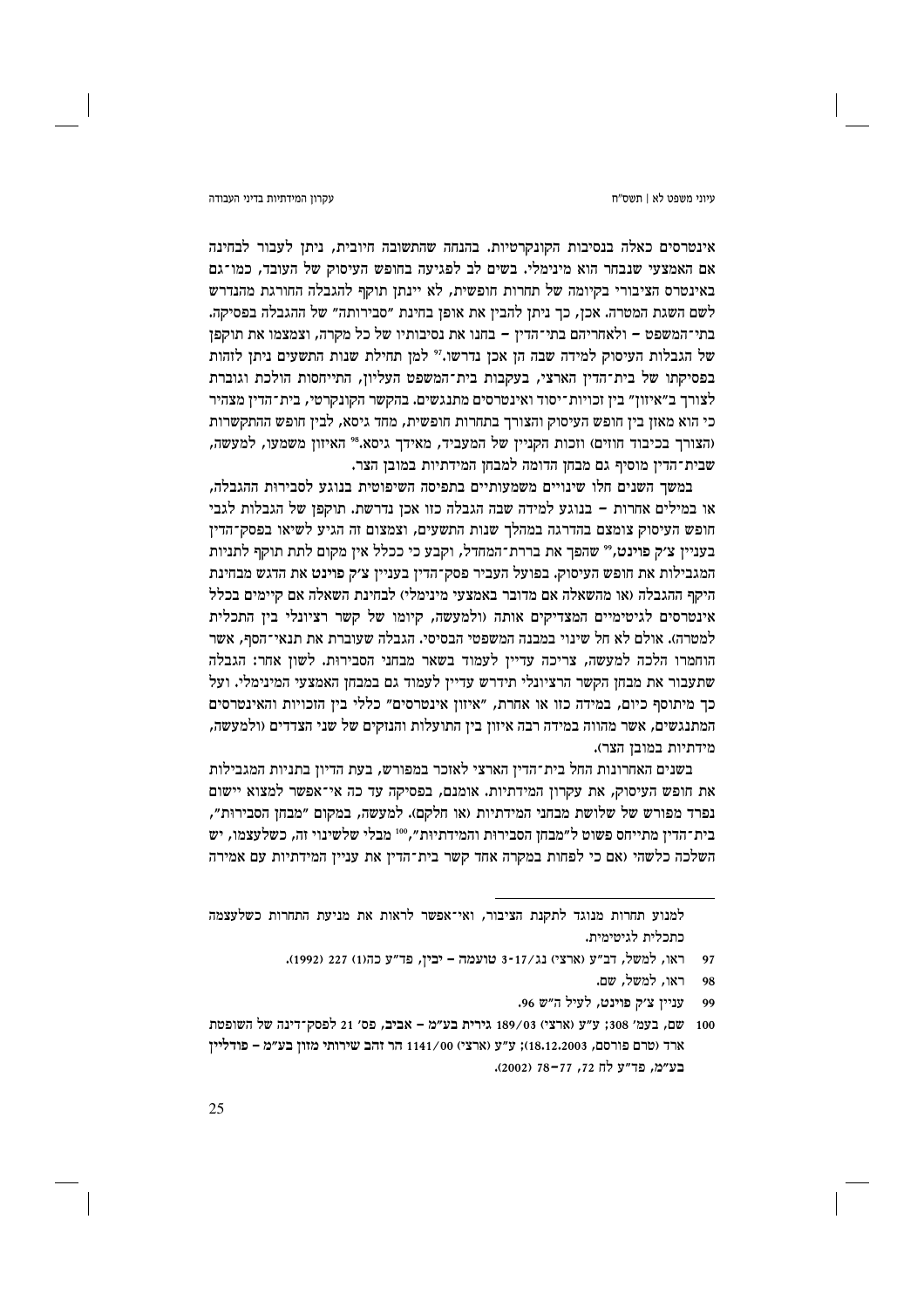ויא דוידור

ויווי משפט לא L חשס"ח

שלפיה על המעביד לבחור בחלופה אשר פוגעת פחות בעובד, כאשר יש לפניו כמה דרכים להבטחת קניינו).<sup>101</sup> בפסיקה העדכנית של בית־המשפט העליון בסוגיה, ההתייחסות היא ל״מבחז הסבירות או המידתיות״, והקישור למבחני המידתיות מפורש מעט יותר,202 אם כי גם שם ללא התייחסות לשלושת המבחנים השונים. אולם הלכה למעשה ניתן למצוא בפסיקה הנוגעת בהגבלת חופש העיסוק, כאמור, יישום של כל מבחני המידתיות. כך בעבר – בטרם אוזכר בפסיקה זו עקרון המידתיות – וכך גם כיום. כמו־כן ניתן למצוא יישום של מבחני המידתיות בהקשר זה גם במדינות נוספות.<sup>103</sup>

# 3. שוויון הזדמנויות בעבודה

הֵקשר שלישי שבו נעשה שימוש בעקרון המידתיות במסגרת דיני העבודה הוא שוויון הזדמנויות. בהקשר זה מבחני המידתיות משמשים לבחינת לגיטימיות ההבחנה ביז עובדים שונים. אזכור מפורש למבחני המידתיות ניתן למצוא בעניין רקנט, 104 שבו תקפו דיילי־אוויר באל־על הוראה בהסכם הקיבוצי שחייבה אותם לפרוש לגמלאות בגיל שישים, להבדיל מעובדי הקרקע, שלגביהם הועמד גיל הפרישה על שישים וחמש. אל־על טענה כי דרישות התפקיד מצדיקות יחס שונה, דהיינו, כי קיים שוני רלוונטי בין שתי הקבוצות, אשר מצדיק את ההבחנה ביניהן. הנשיא ברק, שכתב את דעת הרוב, הבהיר כי גם אם ניתן להצביע על שוני רלוונטי, יש לבחון עדיין איזה משקל יש לתת לשוני זה. השאלה המנחה היא ״אם דרישות התפקיד שהמעביד בחר בהן – ואשר על־פיהן נקבע גיל פרישה שונה לעובדים שונים – הן מידתיות".<sup>105</sup> הוא אף פירט בהקשר זה את שלושת מבחני המידתיות, אם כי לא פנה ליישומם באופז מפורש ונפרד. בסופו של דבר קבע הנשיא ברק כי טענת אל־על

<sup>101 -</sup> ע״ע (ארצי) 292/99 עמיחי – חברת יוסי גולדהמר בע״מ, פד״ע לה 204, פס׳ 16 (2000). ראו גם בש״א (אזורי ת״א) 4384/02 התעשיה האווירית לישראל בע״מ – רוסו, פס׳ 10 (טרם פורסם, 3,9,2002) (מתן צו חלקי להגבלת עיסוק באופן ש״יפגע במידה הפחותה ביותר בעיסוקו של המשיב 1 [העובד] ולפיכך הגבלה כאמור עומדת במבחן המידתיות של חוק יסוד: חופש העיסוק״: בית־הדיז לא הסביר מדוע חוק־היסוד חל במישריז באותו מקרה).

<sup>102 -</sup> עניין סער, לעיל ה"ש 95, בעמ' 376: "השאלה בכל מקרה הינה, אם מועדה, תחומה וסוגה של ההגבלה אינם חורגים מעבר לסביר ולנדרש כדי להגן על האינטרסים הלגיטימיים של המעביד."

<sup>103</sup> בצרפת נפסק על בסיס ס׳ L120–2 לקוד העבודה, אשר קובע את עקרון המידתיות (ראו לעיל ה״ש 37), כי כנגד הגבלת עיסוק חייבת לבוא תמורה קונקרטית – ראו Moreau, לעיל ה"ש 37, בעמ' 9. מסקנה זו כשלעצמה נראית בעייתית. ראו לעיל ה"ש 96. אולם חשוב יותר לענייננו עצם השימוש בעקרון המידתיות לצורך קביעת הגבולות הראויים להגבלת חופש העיסוק.

<sup>104 -</sup> דנג"ץ 191/97 רקנט נ' בית־הדין הארצי לעבודה, פ"ד נד(5) 330 (2000) (להלן: עניין רקנט).

<sup>105</sup> שם, פס׳ 18 לפסק־דינו של הנשיא ברק.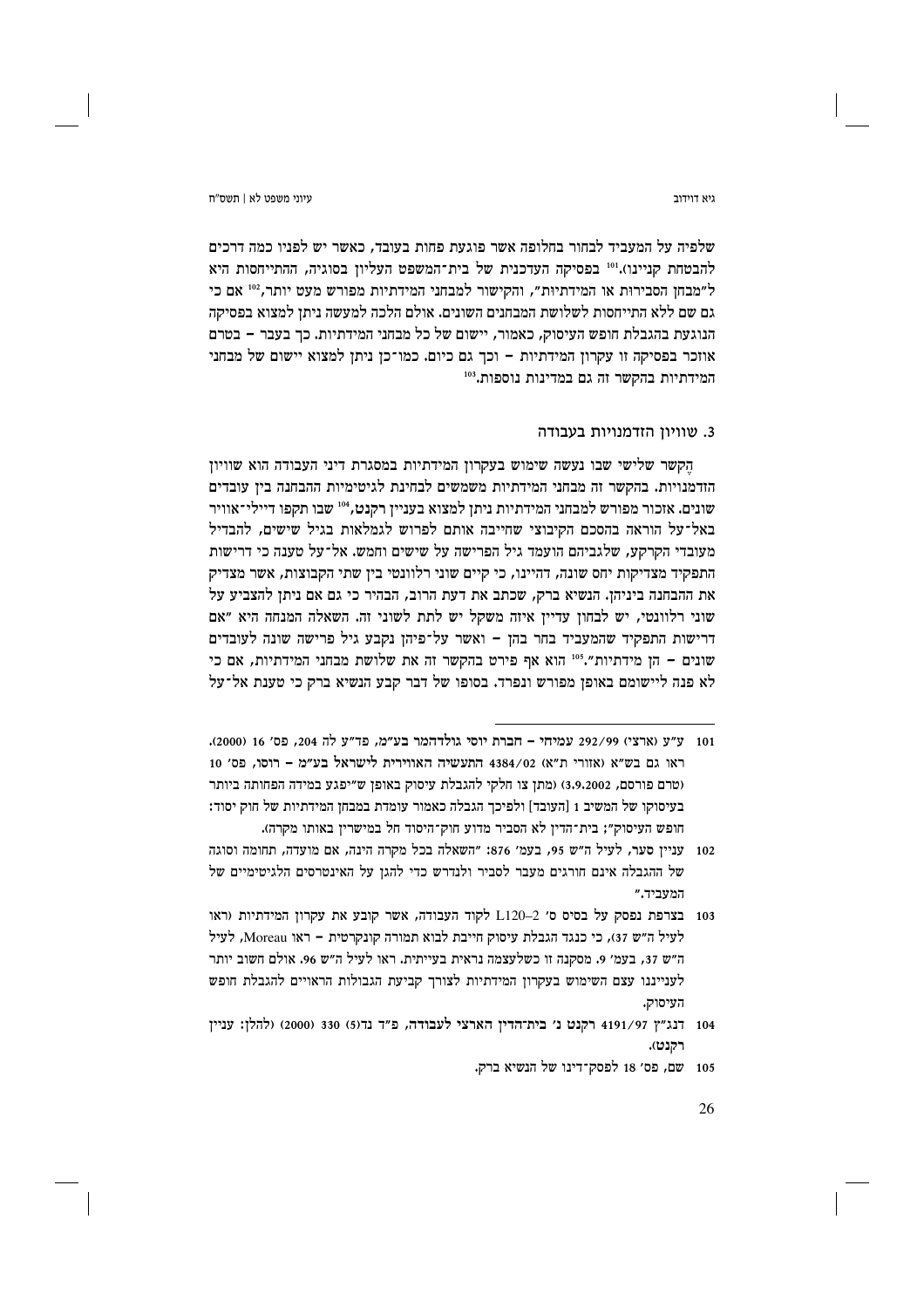### עקרוו המידתיות בדיני העבודה

בנוגע לדרישת ההופעה ה"נאה" (למעשה, הצעירה) מדיילי־האוויר אינה מוצדקת כלל, שכן הדרישה אינה רלוונטית באמת לתפקיד.80 למעשה, ניתן להבין זאת כקביעה שלפיה מבחז הקשר הרציונלי אינו מתקיים – האמצעי של חיוב עובדים בעלי הופעה מבוגרת לפרוש אינו קשור רציונלית למטרה של הבטחת ביצוע משימותיהם של הדיילים על הצד הטוב ביותר. הוא הוסיף כי גם אם נניח שהעסקת דיילי־אוויר מבוגרים אכן תפגע כלכלית באל־על, עקב העדפותיהם של הלקוחות, מדובר בפגיעה זניחה יחסית אל מול חשיבותו של עקרון השוויון."<sup>10</sup> לפנינו, אם כן, יישום הלכה למעשה של מבחן המידתיות במובן הצר. לבסוף קבע הנשיא ברק כי הטענה הנוספת של אל־על, שלפיה התפקיד מחייב כוח פיזי, אומנם רלוונטית, אבל ניתן להתמודד עימה באמצעים פוגעים פחות מאשר הוצאה אוטומטית לגמלאות – למשל, באמצעות הנהגת מבחני כושר אישיים.800 משמע, למעשה, שלגבי דרישה זו לא מתקיים מבחן האמצעי המינימלי.

הקביעה כי הוצאה לגמלאות בגיל מוקדם מהרגיל אינה מידתית כאשר היא נעשית באופז גורף – ללא מבדקים אישיים – יושמה מאז גם במקרים נוספים, 109 אולם השימוש המפורש במבחני המידתיות בהקשר של שוויון הזדמנויות עודנו בחיתוליו. עם זאת, גם בהקשר זה ניתן להבין פסיקה קודמת, אשר אינה מאזכרת את עקרון המידתיות במפורש, כמיישמת אותו הלכה למעשה. הרי דרך הניתוח בעניין רקנט אינה שונה מהותית מזו שמקובלת בדיני השוויון בישראל זה שנים."" יצוין עוד כי בכמה מדינות נוספות ניתן למצוא שימוש מפורש במבחני המידתיות בהקשר זה. כך, למשל, פסק בית־המשפט העליון בקנדה, על בסיס מבחני המידתיות, כי דרישה שנקבעה לכבאים במבחני כושר, אשר הביאה לידי פסילת מספר רב יותר של נשים, לא הייתה מוצדקת."" בדומה לכך פסק לאחרונה בית־המשפט לערעורים בבריטניה כי סירוב של המעביד לאפשר לאישה שחזרה מחופשת־לידה להקטין

- 106 שם, פס׳ 25 לפסק־דינו של הנשיא ברק.
	- $.007$  107
- 108 שם, פס׳ 26 לפסק־דינו של הנשיא ברק.
- 109 בג״ץ 6778/97 האגודה לזכויות האזרח בישראל נ׳ השר לביטחון פנים, פ״ד נח(2) 358 (2004); ע״ע (ארצי) 1414/01 מפעלי ים המלח בע״מ - ניסים, פד״ע מ 193 (2004).
- 110 ראו, למשל, בג״ץ 721/94 אל־על נתיבי אויר לישראל בע״מ נ׳ דנילוביץ, פ״ד מחו6) 749 (1994) (נטייה מינית אינה נתון רלוונטי להבחנה בין עובדים בהקשר של הטבה שניתנת לבני־ זוג, כלומר, למעשה אין תכלית לגיטימית בשלילת ההטבה מבני־זוג מאותו מין, וממילא לא מתקיימת דרישת הקשר הרציונלי); דב״ע (ארצי) נא/8-8 מדינת ישראל – חברת גסטטנר ישראל בע״מ, פד״ע כד 65 (1992) (צורך בהרמת משאות במשקל של 50 ק״ג אינו מצדיק פתיחה של התפקיד למועמדים גברים בלבד, גם אם סביר מבחינה סטטיסטית שהעבודה מתאימה יותר לגברים; למעשה, נקבע במשתמע כי האמצעי שפגיעתו מינימלית הוא בדיקת כל מועמד באופן יחידני).
- British Columbia (Public Service Employee Relations Commission) v. BCGSEU, 111 .[1999] 3 S.C.R. 3, par. 54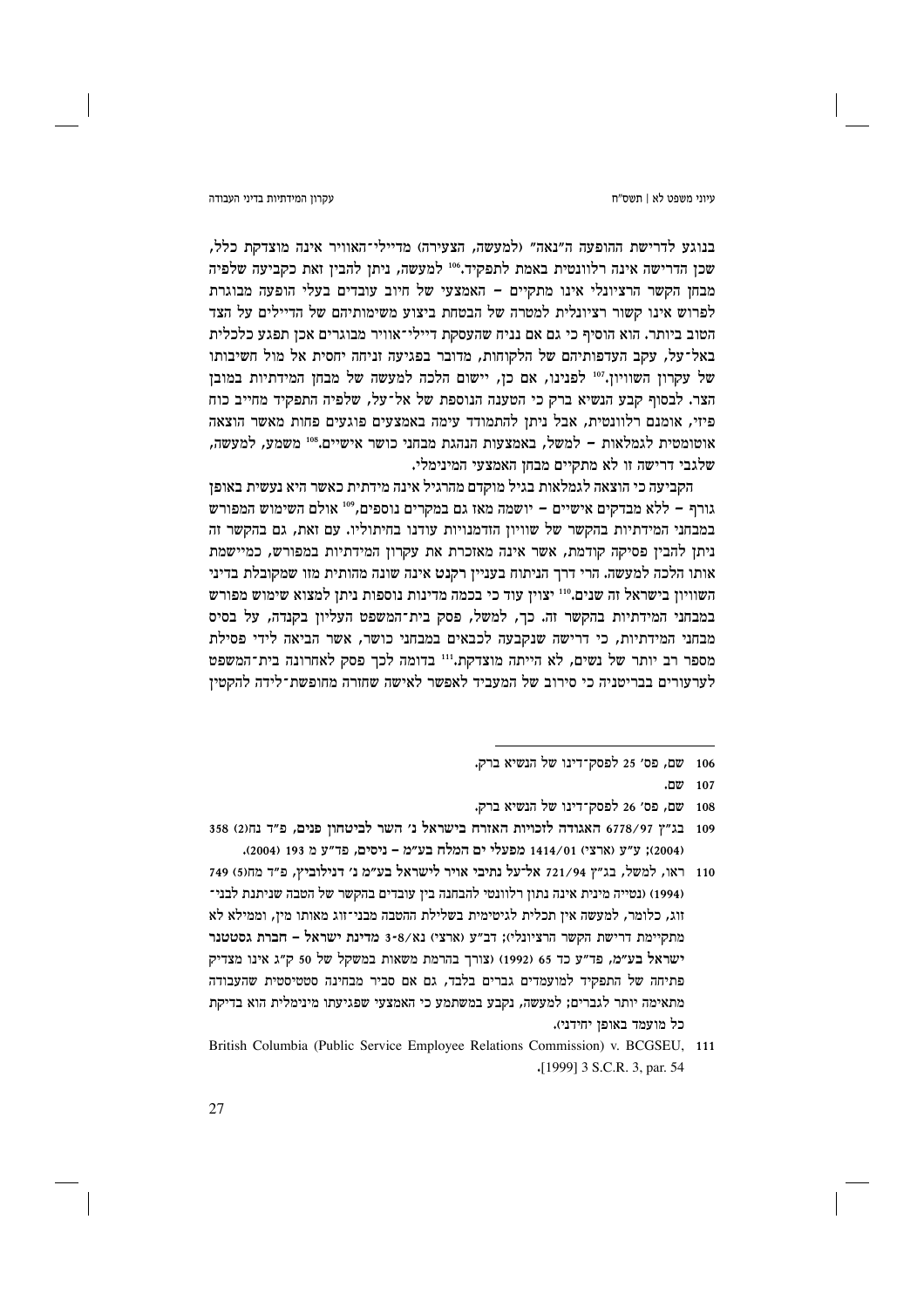#### ויא דוידור

את היקף משרתה היווה אפליה על בסיס מין, שכן השיקולים העסקיים שהציג המעביד לסירובו לא עמדו במבחני המידתיות.<sup>112</sup>

# 4. ענישה משמעתית ושלילת פיצויי פיטורים

עובד במגזר הציבורי שעובר עברת משמעת מועמד לדין משמעתי. כיצד נקבע העונש לעובד שנמצא אשם? במידה רבה לפי עקרון המידתיות. אכן, לעיתים ניתן למצוא בפסיקה אזכור מפורש לעקרוז המידתיות בהקשר זה, אם כי באופז נדיר למדי.<sup>113</sup> אולם גם בהעדר אזכור כזה, דומה כי בית־המשפט מיישם, הלכה למעשה, את מבחני המידתיות השני והשלישי. בהתאם למבחן האמצעי המינימלי, יש לקבוע את העונש המינימלי (בפסיקה מעדיפים את המונח ״הולם״) שיוכל להשיג את מטרות הענישה (שמירת טוהר השירות הציבורי, הרתעה וכיוצא בזה)."" בהתאם למבחן המידתיות במובן הצר, יש לאזן בין חשיבותן של המטרות לבין הנזק שייגרם לעובד המסוים, כלומר, יש להביא בחשבון את נסיבותיו האישיות־המשפחתיות. את סיכוייו למצוא עבודה חלופית וכיוצא בזה.115 מבחנים דומים מיושמים הלכה למעשה גם בהחלטות הנוגעות בהשעיה.116

כך בהליכים פורמליים שמתנהלים במגזר הציבורי, אולם גם במגזר הפרטי הלא־מאורגן

- Hardys & Hansons Plc v. Lax, [2005] EWCA Civ 846 (7 July 2005) 112. לשימוש במבחני Evelyn Ellis, The Concept of Proportionality in :המידתיות במדינות נוספות ראו: European Community Sex Discrimination Law, in THE PRINCIPLE OF PROPORTIONALITY IN THE LAWS OF EUROPE 165 (Evelyn Ellis ed., 1999); JEFF KENNER, EU EMPLOYMENT LAW: FROM ROME TO AMSTERDAM AND BEYOND 413 (2003). ראו גם שימוש במבחז של מידתיות בארצות־הברית בהקשר של שוויון לאנשים עם מוגבלויות: Vande Zande v. Wisconsin Dep't of Admin., 44 F.3d 538 (7th Cir. 1995) (Judge Posner). לדיון Cass R. Sunstein, Cost-Benefit Analysis Without Analyzing Costs of :הו: Cass R. Sunstein, Cost-Benefit Analysis Without Analyzing Costs of Benefits: Reasonable Accommodation, Balancing, and Stigmatic Harms, U. CHIC. L. REV. (forthcoming), available at ssrn.com/abstract=959712
- 113 ראו עש״מ 7641/98 נוימו נ׳ מדינת ישראל, פס׳ 4 (לא פורסם, 7.2.1999): ער״מ 6494/00 חזי נ׳ עיריית תל־אביב־יפו, פ״ד נד(5) 101, 109 (2000).
- 114 ראו, למשל, שם, בעמ׳ 106 (דיון בתכליתם של דיני המשמעת בשירות הציבורי) וכן בעמ׳ 109 (קביעת העונש תוך התייחסות לאותה תכלית); עש״מ 7778/00 ועקנין נ׳ נציב שירות המדינה (לא פורסם, 5,12,2000).
- 115 לעריכת איזון מעין זה הלכה למעשה ראו, למשל, עש״מ 309/01 זרזור נ׳ נציב שירות המדינה, פ"ד נה(2) 830 (2001): עש"מ 10250/01 מוכתרי נ' נציבות שירות המדינה (טרם פורסם, 10،2،2002). על האופן שבו מעסיקים במגזר המאורגן עורכים בעצמם איזון דומה ראו מרדכי מירוני "הענישה כאמצעי לאכיפת משמעת בעבודה" שנתון משפט העבודה ג 111  $(1992)$
- 116 ראו, למשל, דב״ע (ארצי) לג/35-3 יכין מדינת ישראל, פד״ע ד 428, פס׳ 6-7 (1973); דב״ע (ארצי) נא/4-23 מועצת פועלי ירושלים – מדינת ישראל, פד״ע כג 158 (1991).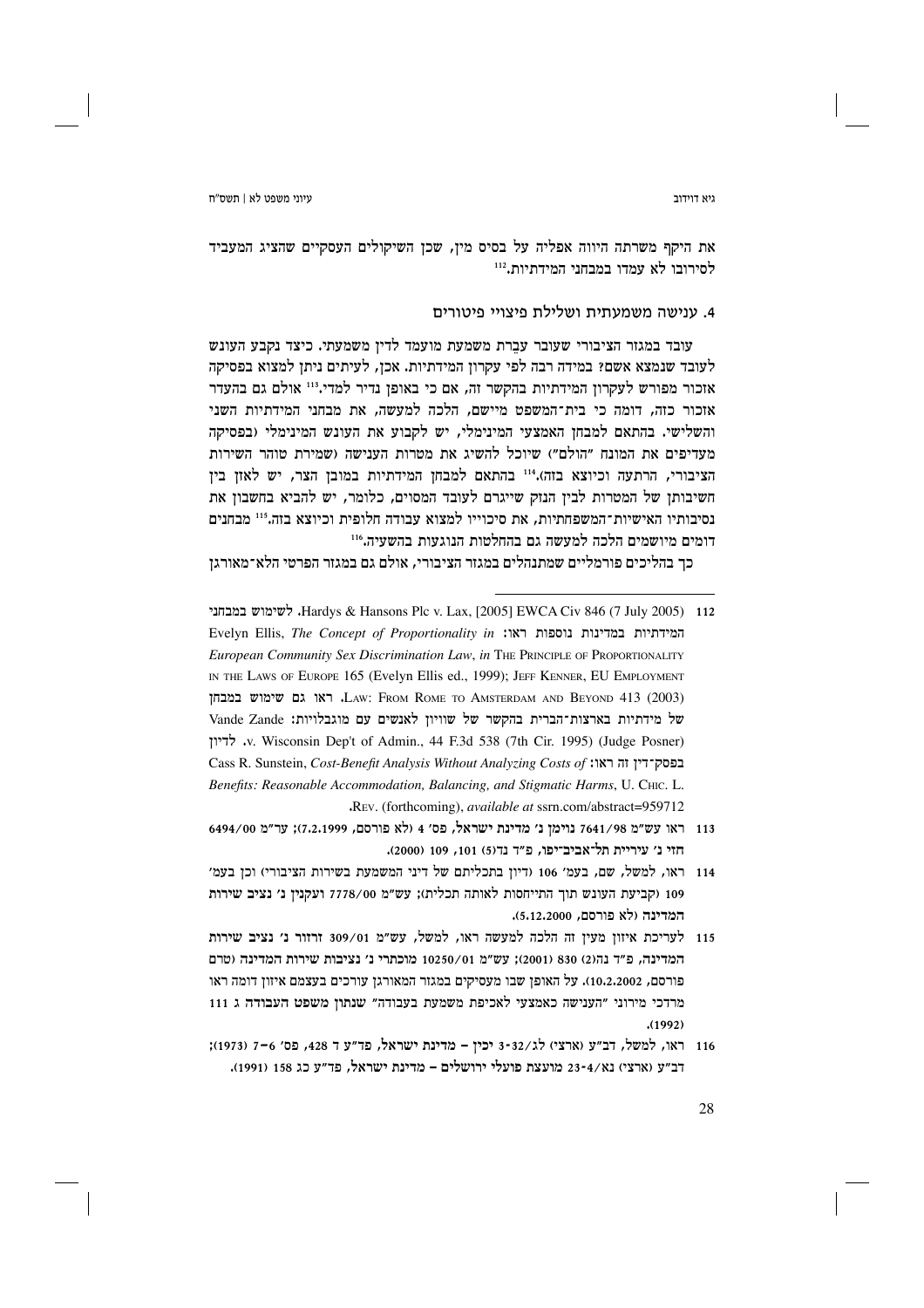עקרוו המידתיות בדיני העבודה

עשויה לחול מערכת דינים דומה. הדיון בהפרות משמעת מתעורר בדרך־כלל כאשר עובד שפוטר תובע פיצויי פיטורים, ואילו המעביד טוען לנסיבות שבהן הייתה הצדקה לשלילת הפיצויים. חוק פיצויי פיטורים מתיר שלילת פיצויים (באופז מלא או חלקי) כאשר הסכם קיבוצי שחל על העובד או שקיים באותו ענף מאפשר זאת, ובהעדר הסכם כזה - על־פי שיקול־דעתו של בית־הדין, אשר מנחה את עצמו על־פי ההסכם הקיבוצי העיקרי במשק.<sup>117</sup> הקביעה איזו התנהגות הינה בלתי־ראויה עד כדי כך שהיא מצדיקה לא רק פיטורים אלא גם שלילת פיצויי פיטורים הינה מטבע הדברים קביעה שפתוחה לשיקול־דעת רחב. לא תמיד הצליחו בתי־הדין לקבוע קווים מנחים ברורים ועקביים מספיק לעניין זה, ועל כך נמתחה עליהם ביקורת.118 אולם דומה כי גם בהקשר זה יש ניצנים לשימוש בעקרון המידתיות; לאחרונה אוזכר העיקרון בהקשר של שלילת פיצויי פיטורים.<sup>119</sup> גם במדינות אחרות ניתן למצוא פנייה לעקרון המידתיות לצורך ביקורת על המעביד בענייני ענישה משמעתית ושלילת פיצויים.120 עם זאת, בשלב זה טרם נעשה בהקשר זה יישום אמיתי של מבחני המידתיות בפסיקתם של בתי־הדין לעבודה, מעבר לאזכור חולף שדומה כי לא היה בו כדי להשפיע על דרך הניתוח או על התוצאה.

# 5. פרטיות במקום העבודה

טענות מצד עובדים על פגיעה בפרטיותם מתעוררות – או עשויות להתעורר – בכמה הקשרים. הפרטיות עשויה להיפגע בראש ובראשונה עקב פעולות מצד המעביד שנועדו לפיקוח על העבודה. אם בעבר מפקח מטעם המעביד נכח בדרך־כלל במקום העבודה, והפיקות היה גלוי, כיום אמצעים טכנולוגיים מאפשרים פיקות עקיף וסמוי יותר. מצלמות במקום העבודה, הקלטת שיחות טלפון, בדיקת תכתובת דואר אלקטרוני או מעקב אלקטרוני אחר כל פעילות של העובד במחשב – כל אלה מספקים כיום למעבידים אפשרויות מגוונות לפיקוח, אשר עשויות להניב מידע לא רק על העבודה גרידא."<sup>121</sup> ניתן אומנם לטעון כי

<sup>117 0&#</sup>x27; 16 ו־17 לחוק פיצויי פיטורים, התשכ״ג־1963.

<sup>118 –</sup> ראו, למשל, דפנה שמואלביץ׳ ״הגונב ממעביד – פטור?״ המשפט ג 207 (1996).

<sup>119 -</sup> ד״מ (אזורי ב״ש) 1034/02 קארין – לקסן ישראל בע״מ (טרם פורסם, 15.6.2003). ראו גם, בהקשרים דומים, ע״ע (ארצי) 276/99 שולר - עיריית באר־שבע, פד״ע לו 193 (2002) (שם קבעה סגנית הנשיא ברק־אוסוסקין כי החלטה בעניין שלילת הזכות לגמלה צריכה להיות  $(1990)$ בע״ע ושרם מורסם, מידתית)<br/>; ובע״מ כורסם מידתית); מידתית) 26.2.2004) (ציטוט ללא התנגדות של פסק־הדין של בית־הדין האזורי שלפיו החלטה על השעיית עובד צריכה להיעשות במידתיות).

ALEXANDRE BERENSTEIN & PASCAL MAHON, LABOUR LAW IN SWITZERLAND 89-90 181 120 (קנדה); McKinley v. BC Tel, [2001] 2 S.C.R. 161, par. 53 (קנדה).

<sup>121</sup> לפירוט אמצעי פיקוח טכנולוגיים ראו תלמידי הסדנה הרב־תחומית במשפט וטכנולוגיה, הפקולטה למשפטים, אוניברסיטת חיפה פרטיות בסביבה הדיגיטלית 140 (ניבה אלקין־קורן ומיכאל בירנהק עורכים, 2005). מן העבר האחר, יש גם פתח רחב בהרבה להשתמטות של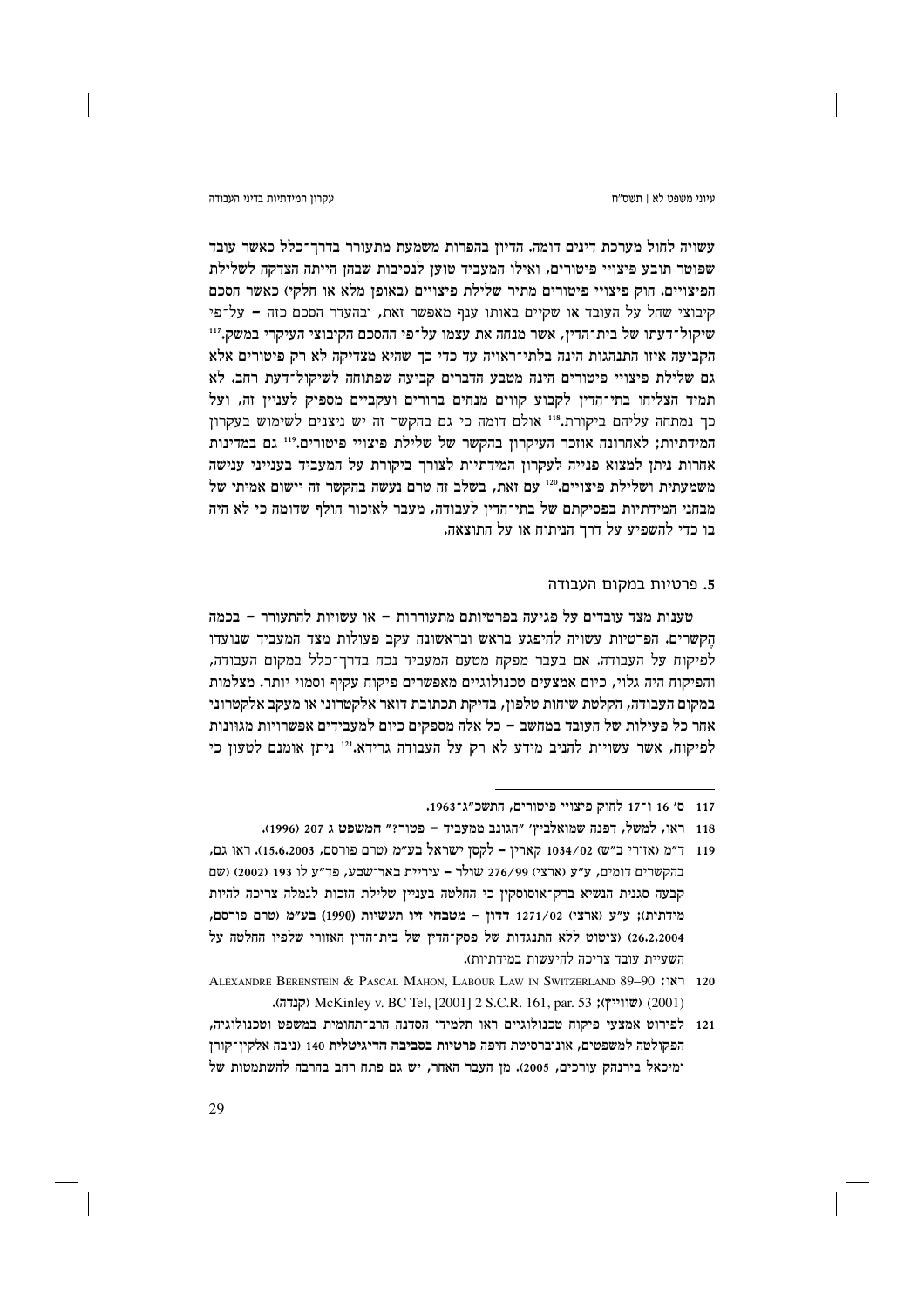ויא דוידור

אין לעובד זכות לפרטיות בשטח השייך למעביד או בתחום הזמן שבו הוא מעמיד את עצמו (בהתאם לחוזה העבודה) לרשות המעביד. אולם טענה כזו, המבקשת להישעו באופז דווקני על טיעונים מוחלטים מתחומי הקנייז והחוזים, מתעלמת מהמציאות של יחסי עבודה. אי־אפשר לצפות מעובד, אשר נמצא רוב שעות היום במקום העבודה, לוותר כליל על זכותו לפרטיות במסגרת זו. אין צורך לומר כי עובד זכאי לגשת לשירותים בזמן העבודה<sup>112</sup> ולפרטיות בזמן שהייתו שם. גם אין זה סביר שעובד לא יוכל, לכל־הפחות, לשוחח במידת הצורך שיחה קצרה בטלפון עם בני משפחתו או לשוחח בפרטיות עם חבריו לעבודה בזמן ההפסקה. ניתן אף להניח שברוב מקומות העבודה, כחלק מההסכמה המשתמעת בין העובדים למעבידיהם, העובדים רשאים להשתמש בדואר האלקטרוני או באינטרנט לצרכים פרטיים, במידה סבירה. למעבידים, מצידם, יש אינטרס לגיטימי לפקח על העבודה. השאלה היא, על־כן, מהם גבולות הפיקוח כאשר הוא כרוך בפגיעה בפרטיות.123

עד כה לא הזדמז כמעט לבתי־הדיז להכריע בסוגיות מעיז אלה. אולם לפחות במקרה אחד, שבו התעוררה במישרין ההתנגשות בין הזכות לפרטיות לבין האינטרס של המעביד לפקח, יישם בית־הדין האזורי הלכה למעשה את מבחני המידתיות, גם אם ללא אזכור מפורש של העיקרון.214 באותו מקרה השתמש המעביד במצלמות נסתרות כדי לפקח על העובדים בחנותו. נפסק כי ״התקנת מצלמות בחנות כצעד מניעתי היא לדעתנו כלי ניהולי לגיטימי בתנאי שהיקף הצילומים ומשכם קשור להתנהלות העסק *והעובד יודע מראש* שהוא חשוף לצילום במקום עבודתו״:<sup>125</sup> משמע, למעשה, שהיה אפשר להשיג אותה מטרה ניהולית גם עם הודעה מוקדמת לעובדים, שהייתה מפחיתה את הפגיעה בפרטיות (מבחן האמצעי

עובדים. קשה יותר לפקח על עובד שמספק שירותים, בפרט באמצעות מחשב, בהשוואה לפועל במפעל ייצור. דומה שבוויכוח הוותיק בין הכלכלנים הניאו־קלסיים, הרואים כל עובד כמחכה להזדמנות להשתמט (ראו, למשל: .Armen A. Alchian & Harold Demsetz Production, Information Costs, and Economic Organization, 62 AM, ECON, REV. 777 (1972)), לבין מרקסיסטים, הסבורים כי הפיקוח על עובדים אינו אלא מכשיר להשגת כוח Stephen A. Marglin, What Do Bosses Do? The Origins :למשל: Stephen A. Marglin, What Do Bosses Do? The Origins and Functions of Hierarchy in Capitalist Production, 6(2) REV. RADICAL POL. ECON, 60 (1974)) – שני הצדדים יתחזקו בעמדותיהם. בעידן המקוון יש הזדמנויות רבות יותר להתחמק מעבודה, וגם אפשרויות רבות יותר לפקח ולשלוט. המציאות, בעיניי, מורכבת יותר. בשתי הגישות טמון גרעין של אמת, ועם זאת שתיהן קיצוניות מדי בתפיסת המציאות.

- 122 הגשמת זכות זו אינה כה טריוויאלית. ראו: MARC LINDER & INGRID NYGAARD, VOID WHERE "PROHIBITED: REST BREAKS AND THE RIGHT TO URINATE ON COMPANY TIME (1998)
- 123 מבחינת חוק הגנת הפרטיות, התשמ״א־1981, השאלה היא אם הפגיעה נעשתה ״לשם הגנה על ענין אישי כשר של הפוגע" (ס' 2)(ג) (ג) לחוק) או "בנסיבות שבהן היתה מוטלת על הפוגע חובה... מקצועית לעשותה״ (ס׳ 2)(2)(ב) לחוק) או ״תוך ביצוע עיסוקו של הפוגע כדיז ובמהלך עבודתו הרגיל" (ס' 18(2)(ד) לחוק).

125 שם, בעמ' נג (ההדגשה שלי - ג' ד').

<sup>124 -</sup> ד״מ (אזורי ת״א) 2734/00 אייזנר – ריצ׳מונד מפעלי סריגה בע״מ, פד״ע לט, נא (2001).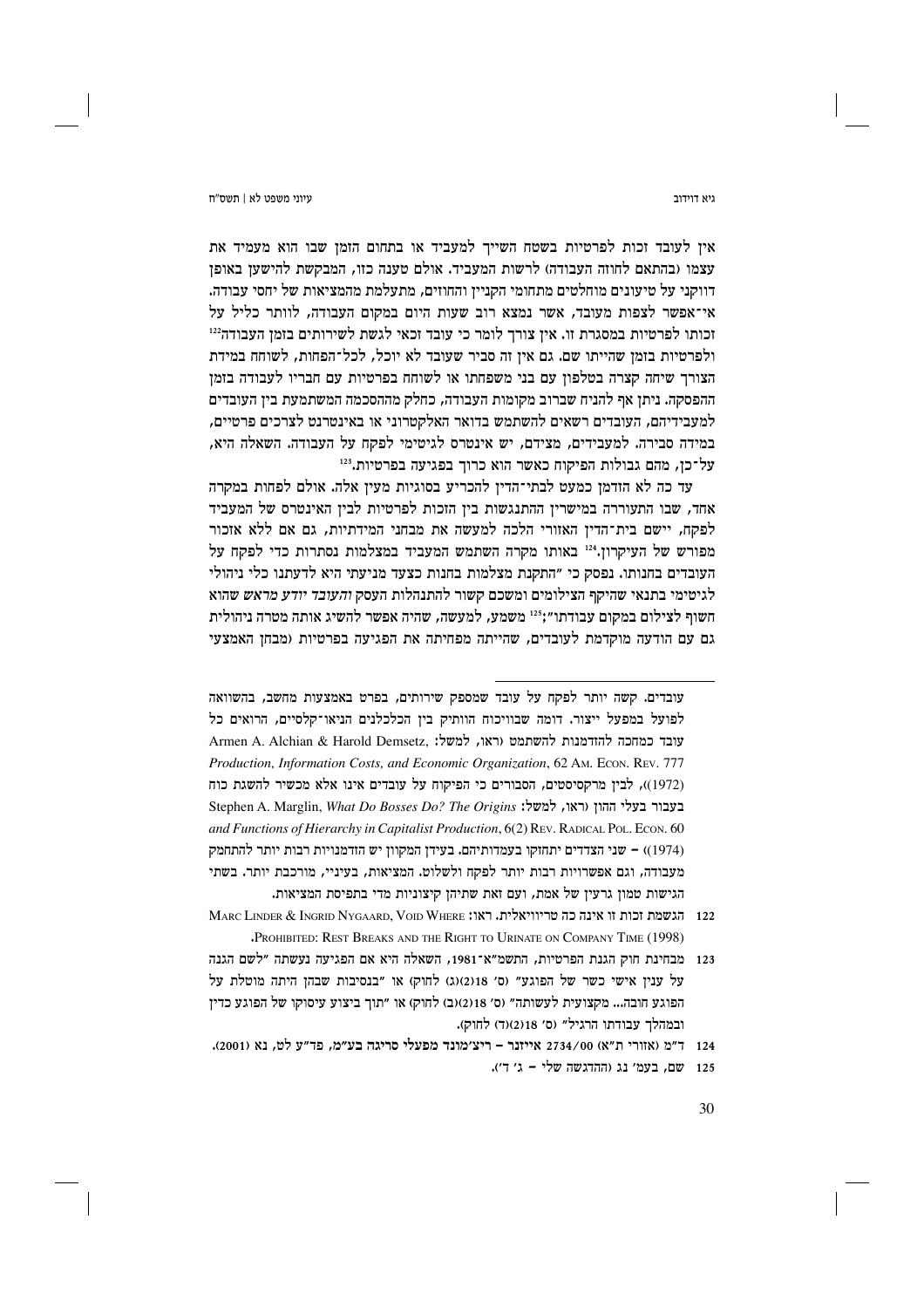#### עקרוו המידתיות בדיני העבודה

המינימלי). נוסף על כך עמד בית־הדין על הצורך לאזן בין זכותו של המעביד לשנות את דרך העבודה וצורתה לבין זכותם של העובדים לפרטיות (למעשה, מבחן המידתיות השלישי).

טענות על פגיעה בפרטיות עשויות להתעורר גם בהקשר של בדיקות או בחינות שמעביד מחייב את עובדו לעבור. כך במקרה של בדיקות רפואיות, כאשר יש חשש שמצבו הבריאותי של העובד אינו תקין באופן שפוגע באיכות עבודתו;216 כך כאשר מעביד מבקש לערוך בדיקות שימוש בסמים או אלכוהול, כדי לוודא שהעובדים אינם משתמשים באלה באופן שפוגע בעבודה או בבטיחות;"<sup>12</sup> וכך גם במקרה של מבדקים אישיים־פסיכולוגיים שעובד מתבקש לעבור כתנאי לקבלתו לעבודה או כתנאי לקידומו.318 בהעדר הסדר חוקי כלשהו בישראל, בתי־הדין נדרשים למצוא גם בהקשר זה את הדרך לאזן בין הזכות לפרטיות לבין האינטרסים הלגיטימיים של המעביד. פסק־הדין בעניין אוניברסיטת תל־ אביב<sup>129</sup> הוא פסק־הדיז המרכזי שניתז עד כה בנושא זה. באותו ענייז עמדו על הפרק מבחני התאמה שהונהגו באוניברסיטת תל־אביב, למגינת־ליבם של נציגי העובדים, במסגרת מכרזים פנימיים לתפקידים באוניברסיטה. הנשיא אדלר החיל את חוק־יסוד: כבוד האדם וחירותו על האוניברסיטה במישרין, ובחן בהתאם אם ההסדר – אשר פוגע בזכות החוקתית לפרטיות" - עומד במבחני המידתיות. הוא הגיע למסקנה כי ניתן להשתמש במבחני התאמה, ובלבד שהם רלוונטיים לתפקיד ועומדים בתנאים של תקפות ומהימנות, ושהתוצאות ישמשו רק למטרה שלשמה יועדו ויישמרו בסודיות. בהליך־המשך, שבמסגרתו נבחנו הכללים המעודכנים שאימצה האוניברסיטה בעניין מבחני ההתאמה, עמדה סגנית הנשיא ברק־אוסוסקין על שלושת מבחני המידתיות.<sup>131</sup> לגישתה, מבחנים אלה מתאימים לעריכת האיזון בין האינטרס הלגיטימי של המעביד לבין הזכות לפרטיות, ומדבריה משתמע כי מבחנים אלה מתאימים גם במגזר הפרטי (כאשר חוק־היסוד אינו חל במישרין). למעשה, סגנית הנשיא ברק־אוסוסקין היא היחידה שביקשה להחיל את עקרון המידתיות באופן

- $.007 129$
- 130 ס׳ 7 לחוק־יסוד: כבוד האדם וחירותו.

<sup>126</sup> ראו, למשל, דב"ע (ארצי) מח/169-3 הסתדרות עובדי המדינה – מדינת ישראל. פד"ע כא 38 (1989). כן ראו מ׳ גולדברג ״הגנת הפרטיות של העובד וחובות הגילוי שלו כלפי מעבידו״ עבודה, חברה ומשפט ט 85 (2002); ורדה וירט־ליבנה ״הזכות לפרטיות אל מול האחריות הניהולית במיון מועמדים לעבודה – ההיבט המשפטי״ ספר שמגר חלק ג 775 (אהרן ברק יו״ר המערכת. 2003).

<sup>127 -</sup> במדינות אחדות הוסדר נושא אחרון זה בחקיקה, אשר קובעת את הנסיבות שבהן בדיקות מעין CANADIAN HUMAN RIGHTS COMMISSION, POLICY ON ALCOHOL :אלה מותרות, ראו, למשל: AND DRUG TESTING (2002), www.chrc-ccdp.ca/pdf/poldrgalceng.pdf , הדן במדיניות לגבי אופן יישומו של ה־Canadian Human Rights Act, 1985 R.S.C., ch. H-6 בהקשר זה.

<sup>128 -</sup> ענייז אוניברסיטת תל־אביב, לעיל ה״ש 19.

<sup>131</sup> עס"ק (ארצי) 8/99 ההסתדרות הכללית החדשה - אוניברסיטת תל־אביב, פד"ע לט 791  $(2004)$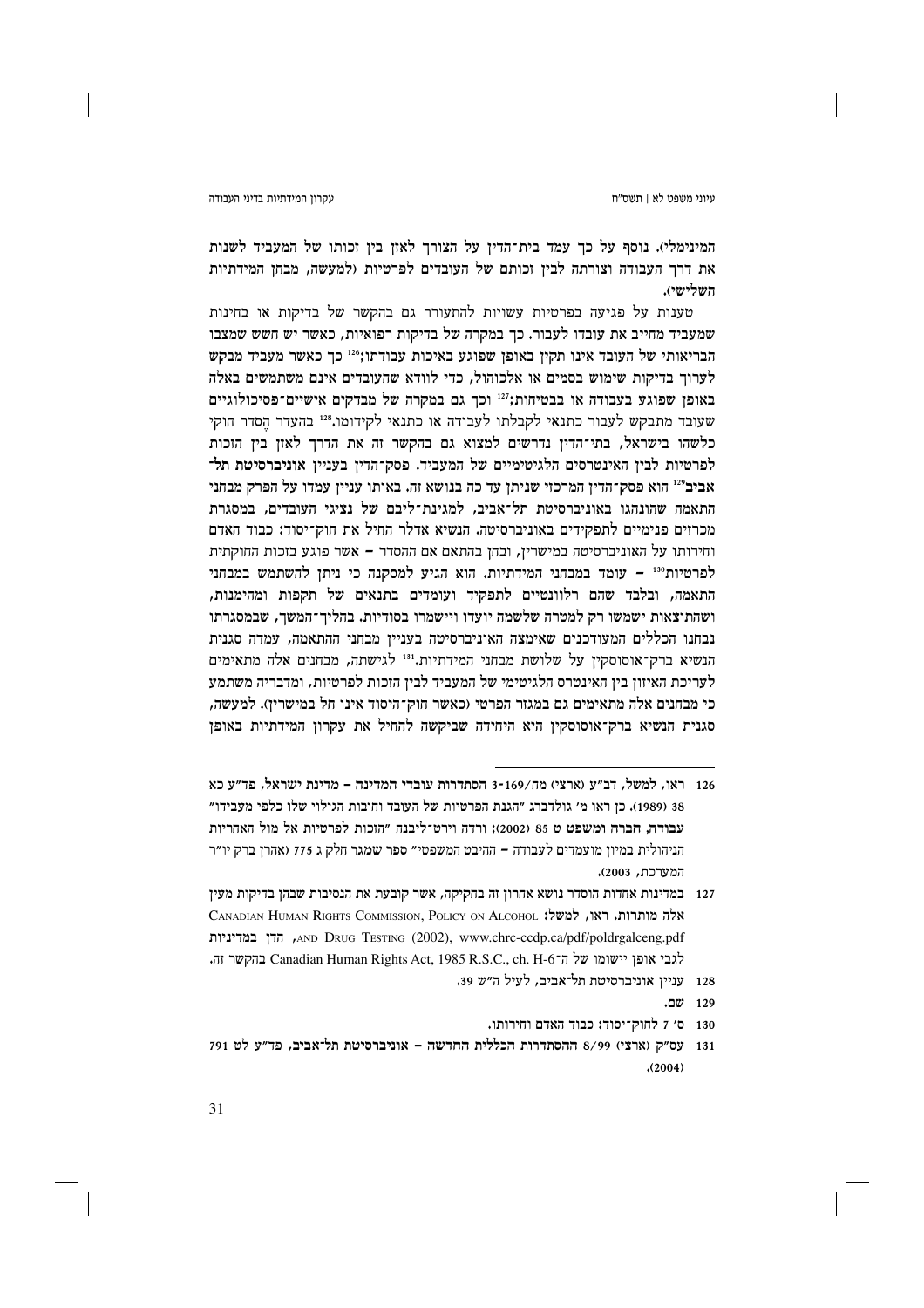עיוני משפט לא∣ תשס״ח

ויא דוידור

גורף בהקשר זה. שאר השופטים לא התייחסו כלל לאפשרות זו עד כה.132 יצוין כי מבחני המידתיות משמשים לקביעת הגבולות של הפגיעה בפרטיות בעבודה ברבות ממדינות אירופה וכן במדינות נוספות,<sup>133</sup> ואף אומצו על־ידי ארגון העבודה הבין־לאומי.<sup>134</sup>

# 6. הפררוגטיבה של המעביד

המידתיות היא, כאמור, מכשיר משפטי המסייע בקביעת גבולות השימוש בכוח. לכאורה, על־כן, המידתיות רלוונטית במיוחד כאשר בית־הדין נדרש להציב גבולות לשימוש ב״פררוגטיבה של המעביד״ – אותו מתחם של שיקול־דעת ניהולי, פרי פיתוחה של הפסיקה, אשר מאפשר עריכת שינויים הנוגעים בעובד מבלי שהדבר ייחשב להפרה של חוזה העבודה.135 מבחינה עיונית יש להבין את הפררוגטיבה כ״סעיף־סל״ משתמע בתור חוזה העבודה, שעל־פיו העובדים מסכימים להכפיף את עצמם, בגבולות מסוימים, להוראות המעביד, לרבות קבלת שינויים במקום העבודה אשר מתחייבים מניהול העסק, לפי שיקול־דעתו של המעביד. מאחר שמדובר בחוזה יחס ארוך־טווח, ולנוכח הצרכים המשתנים של כל עסק, דומה כי קיומו של סעיף מעין זה הוא בלתי־נמנע.136 אולם ברור

<sup>132 -</sup> אולם ראו וירט־ליבנה. לעיל ה״ש 126, בעמ׳ 800, 816 (אשר תומכת לכאורה, אם כי לא במפורש, באותה עמדה).

Christophe Vigneau, Information Technology and Workers' Privacy: Regulatory 133 Techniques, 23 COMP. LAB. L. & POL'Y J. 505, 508-511 (2001); Catherine Delbar, Marinette Mormont & Marie Schots, New Technology and Respect for Privacy at the Workplace, EUR. INDUS. REL. OBSERVATORY (2003), www.eurofound.europa.eu/ eiro/2003/07/study/tn0307101s.html; Christophe Vigneau, Information Technology and Workers' Privacy: The French Law, 23 Comp. LAB, L. & Pol'y J. 351 (2001); Salvador del Rey Guanter, New Technologies and Labor Relations in Spain: Some General Issues, 24 COMP. LAB. L. & POL'Y J. 243 (2002); Taufan C.B. Homan, The Netherlands, in EMPLOYMENT PRIVACY LAW IN THE EUROPEAN UNION: SURVEILLANCE AND MONITORING 173, 188-189 (Frank Hendrickx ed., 2002)

INTERNATIONAL LABOUR OFFICE GENEVA, PROTECTION OF WORKERS' PERSONAL DATA 134 sec. 6.14 (1997), *available at* www.ilo.org/public/english/protection/safework/cops/ .english

על הפררוגטיבה של המעביד ראו פרנסס רדאי ״שינוי חד־צדדי של תנאי־עבודה – היתר, 135 איסור, או שביל הזהב?" משפטים יט 47 (1989); רות בן־ישראל "זכות־היתר (הפררוגטיבה) הניהולית של המעביד: תבנית עיצובה בעידן הבתר־תעשייתי״ עיוני משפט כה 705 (2002); גיא דוידוב "הפררוגטיבה של המעביד ודיני החוזים: בעקבות פרשות נהרי וגרינשפן" (צפוי להתפרסם במשפטים).

Guy Davidov, The Three Axes of Employment Relationships: A Characterization of 136 Workers in Need of Protection, 52 U. TORONTO L.J. 357 (2002)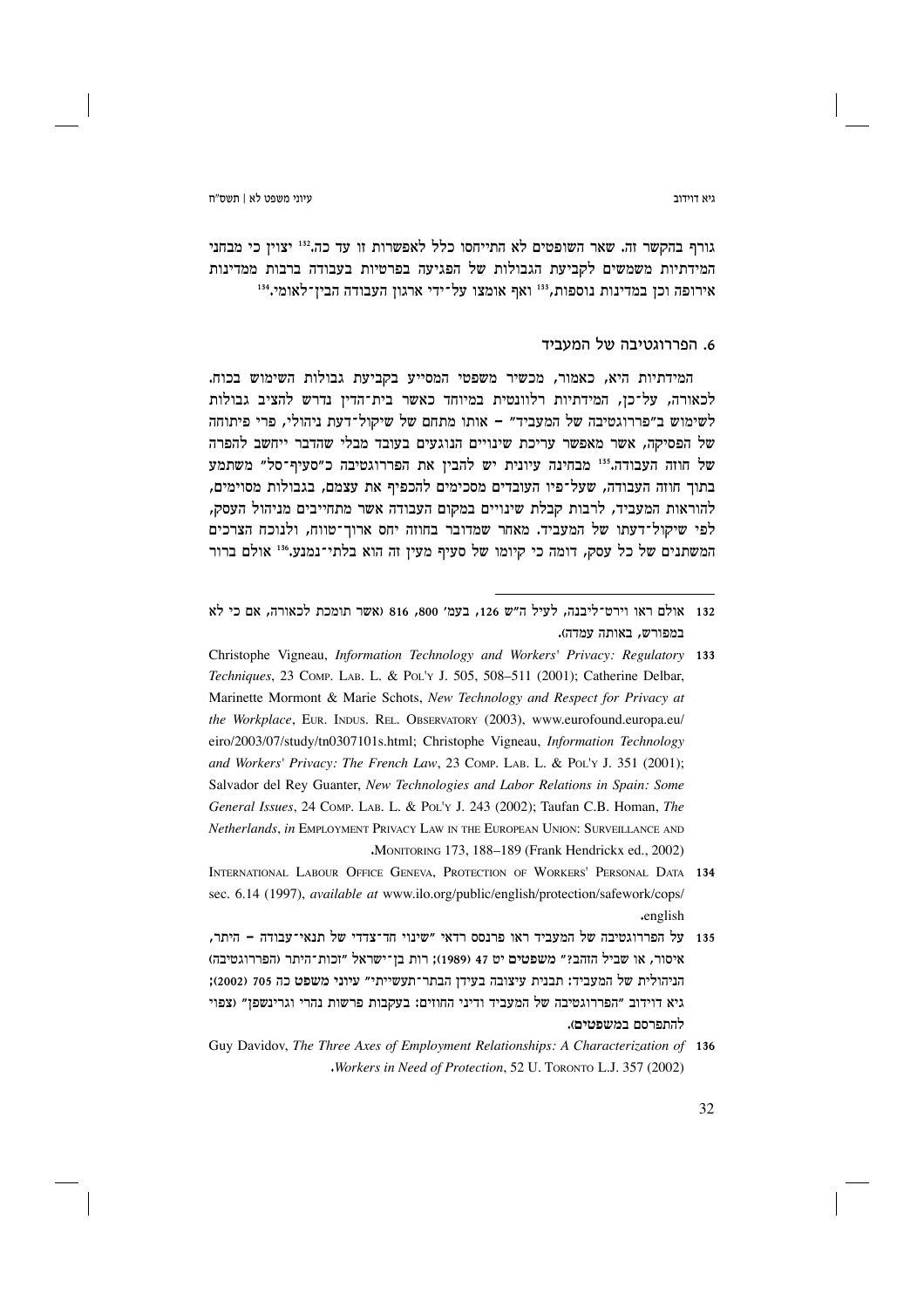### עקרוו המידתיות בדיני העבודה

כי כוח זה שניתן למעביד טומן בחובו גם פוטנציאל לניצול לרעה. שאלה מכרעת בדיני העבודה היא על־כן מהם גבולותיה של אותה פררוגטיבה, שהרי שינוי אשר נכנס לגדרה מותר, והעובד חייב לקבלו, ואילו שינוי אשר חורג מגבולותיה אסור, ומהווה הפרה של החוזה המזכה את העובד בסעדים שונים (למשל, התפטרות בדין מפוטר). בעבר לא נקבעה כל שיטה ברורה לקביעת גבולותיה של הפררוגטיבה, ובתי־הדין הכריעו בסוגיה על בסיס של ״כל מקרה לגופו״. הנטייה אף הייתה להעניק למעבידים פתח רחב לשינויים. ייעול העסק נתפס כלגיטימי גם כאשר העובדים נאלצו לשאת במחיר ההתייעלות בדרך של פגיעה בתנאי העבודה."<sup>13</sup> אולם בשנים האחרונות מסתמנת מגמה של צמצום בהיקפה של הפררוגטיבה, במידה מסוימת באמצעות החלתו של עקרון המידתיות.

השופטת היחידה אשר החילה באופן ברור וחד־משמעי את עקרון המידתיות לקביעת גבולות הפררוגטיבה היא סגנית הנשיא אלישבע ברק־אוסוסקין. כך, למשל, בעניין נהרי,818 שם נידונה העברתו של עובד ממשמרת לילה למשמרת יום בניגוד לרצונו. ציינה השופטת ברק־אוסוסקין (כאן בדעת מיעוט) כי "אין פררוגטיבה זו מוחלטת. זוהי זכות שיש לעשות בה שימוש בתום־לב... המבחן שלפיו ייקבע אם השינויים שעושה מנהל מפעל במפעלו הם בגדר הפררוגטיבה הניהולית או אם הם חורגים ממנה הוא מבחז הפרופורציונליות״.<sup>139</sup> בהמשר היא אף פירטה את שלושת מבחני המידתיות הנוהגים במשפט הציבורי. בפועל לא יישמה השופטת את המבחנים בנפרד, אולם היא הגיעה למסקנה, בשים לב להסתמכותו של העובד על קבלת תוספת משמרת הלילה, כי השינוי חורג מגבולות הפררוגטיבה. גם בעניין בנימין,140 שם נידונה העברתו של עובד מתפקיד נהגו האישי של נשיא המדינה, סברה השופטת ברק־אוסוסקין, בדעת מיעוט, כי העברת עובד מתפקידו פוגעת בזכויותיו וצריכה לעמוד במבחן המידתיות, וכי ההחלטה במקרה הקונקרטי אינה עומדת במבחן זה.<sup>141</sup>

לא ברור באיזו מידה יתר שופטי בית־הדין הארצי מסכימים לרעיון של החלת עקרון המידתיות לקביעת גבולות הפררוגטיבה. בעניין לוין<sup>142</sup> הסכימו השופטים רבינוביץ וארד לפסק־דינה של השופטת ברק־אוסוסקין, שקבע חובת היוועצות של המעביד עם נציגי העובדים קודם לפיטורי־צמצום, על בסיס הצורך לאזן בין זכויות העובדים לבין אלה של המעביד, תוך הבהרה כי "קנה־המידה לאיזון הראוי הוא קנה־המידה של מידתיות".<sup>143</sup>

138 ע״ע (ארצי) 97/3303353 מדינת ישראל – נהרי, פד״ע לה 318 (2000).

- 140 ע״ע (ארצי) 721008/98 בנימין שר האוצר, פד״ע לח 721 (2003).
- 141 שם, בעמ' 740. אף שבאותו עניין דובר ברשות ציבורית, מדברי השופטת ברק־אוסוסקין עלתה כוונה ברורה להחיל את העיקרון באופן כללי.
	- 142 ע״ע (ארצי) 559/99 לוין רשות השידור, פד״ע לו 400 (2001) (להלן: עניין לוין).
- 143 שם, בעמ׳ 408. ראו גם אלישבע ברק "אילוצים כלכליים של המעביד מול זכות העובד לעבוד - האיזון הראוי" ספר מנחם גולדברג 209 (אהרן ברק, סטיב אדלר, רות בן־ישראל, יצחק אליאסוף ונחום פינברג עורכים, 2001). כן ראו בש"א (אזורי ב"ש) 1917/03 ועד

<sup>137 –</sup> ראו, למשל, דב״ע (ארצי) מח/3-2 גנני – ״אמירים״. מושב עובדים של צמחונים וטבעונים להתיישבות חקלאית שיתופית בע״מ, פד״ע יט 419 (1988).

<sup>139</sup> שם. בעמ' 328.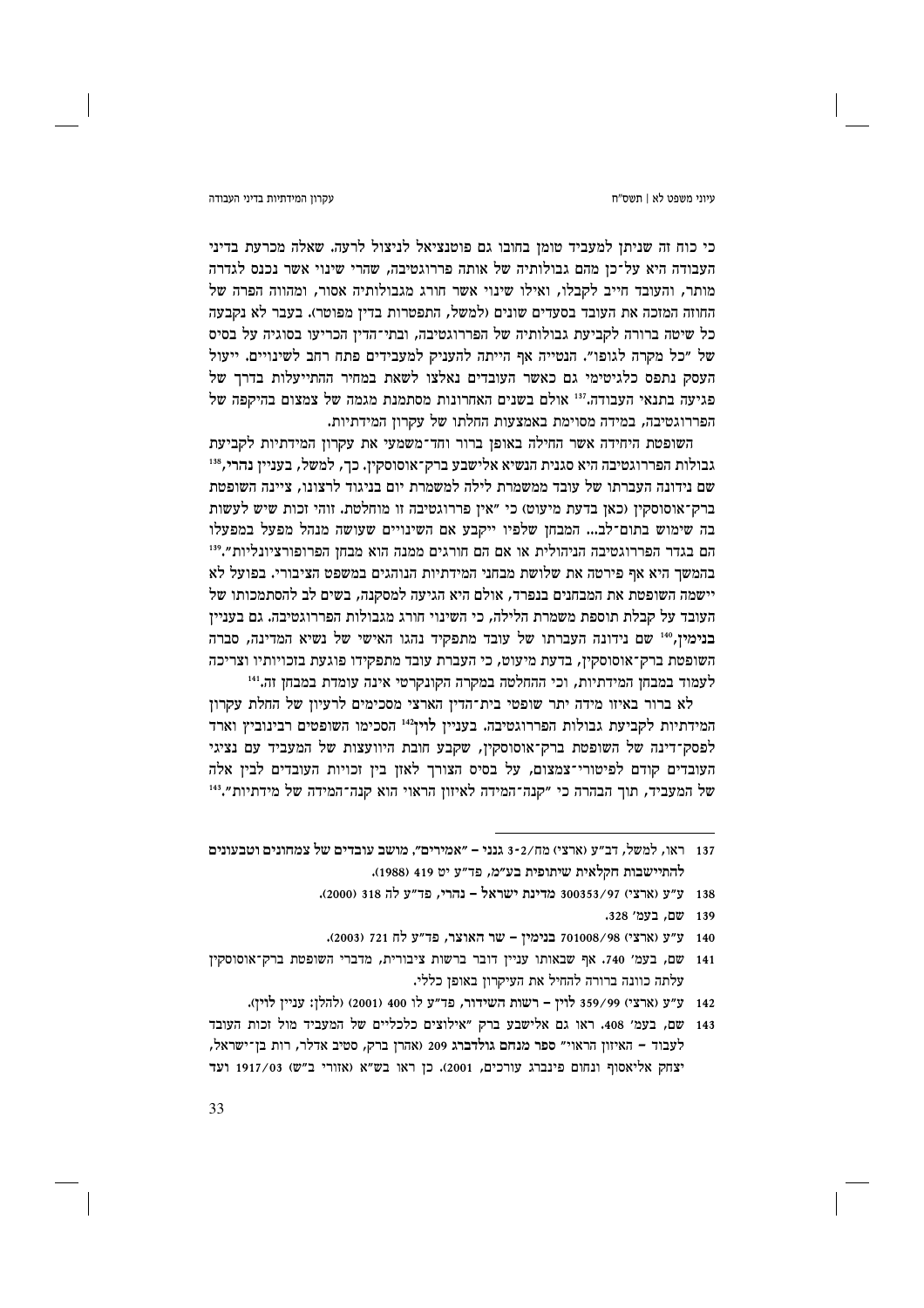גיא דוידור

עיוני משפט לא | תשס"ח

ובעניין כרמי, 144 שעסק בהעברתו של עובד מתפקיד ניהולי לתפקיד זוטר יותר, ציינה גם השופטת ארד כי ״החלטה ניהולית לעולם תהא כפופה לדרישת הסבירות, המידתיות, תום הלב וההגינות״.145 אולם בשני המקרים דובר למעשה במעבידים ציבוריים, ובניגוד לשופטת ברק־אוסוסקין, אשר הבהירה חד־משמעית כי לגישתה עקרון המידתיות חל גם על מעבידים פרטיים, נמנעו יתר השופטים (עד כה לפחות) מלעשות כן. יצוין כי הסעיף בקוד העבודה הצרפתי הקובע את דרישת המידתיות פורש באופן שמגביל גם החלטות במסגרת הפררוגטיבה הניהולית.146

# 7. פיטורים

מבחינתו של העובד הממוצע, ההחלטה הגורלית ביותר שהמעביד יכול לקבל היא החלטה בדבר פיטוריו. עובד המאבד את מקום עבודתו מאבד בכר הז מקור פרנסה והז מקור מרכזי להגשמת צרכים אישיים (פסיכולוגיים וחברתיים) שונים. ברוב מדינות אירופה החוק קובע על־כן כי אי־אפשר לפטר עובד אלא מ״סיבה מספקת״ (just cause), ושורה של מנגנונים באה להבטיח כי מעביד לא יפטר עובד באופן שרירותי, אך זאת מבלי לפגוע באפשרות לפטר מסיבות של אי־התאמה, הפרות משמעת או צמצומים.<sup>147</sup> בישראל, לעומת זאת, נקודת המוצא היא זו אשר מקובלת בארצות־הברית, ולפיה מעביד רשאי לפטר עובד מכל סיבה שהיא ("employment at will"), למעט סיבות שנאסרו במפורש בחוק, בהסכם או בפסיקה.<sup>148</sup>

העובדים של חברת שירותי תחבורה ציבוריים בבאר־שבע בע״מ – חברת שירותי תחבורה ציבוריים בבאר־שבע בע״מ (טרם פורסם, 10.9.2003).

<sup>144</sup> ע״ע (ארצי) 1159/01 כרמי – מדינת ישראל, מינהל המחקר החקלאי (טרם פורסם,  $(5.11.2002)$ 

<sup>145</sup> שם, פס' 13 לפסק־דינה של השופטת ארד. כן ראו עב' (אזורי ת"א) 7837/03 אמיגה -עירית רמת השרון (טרם פורסם, 22.2.2004).

<sup>146 –</sup> כד. למשל. בהקשר של העברת עובד ממקום למקום ובהקשר של קביעת קוד לבוש לעובדים. Pascal Lokiec, The Framework of French Labour Law and Recent Trends in : Regulation (March 2004) (paper presented at the "Comparative Labour Law Seminar", Tokyo), www.jil.go.jp/english/events and information/documents/clls04 lokiec1. .pdf

<sup>147 –</sup> ראו, למשל: Employment Rights Act, 1996, c. 18, §94 (Eng.). לסקירת החקיקה באירופה KLAUS SCHÖMANN, RALF ROGOWSKI & THOMAS KRUPPE, LABOUR MARKET EFFICIENCY :18 IN THE EUROPEAN UNION: EMPLOYMENT PROTECTION AND FIXED-TERM CONTRACTS ch. 3  $(1998)$ 

<sup>148</sup> ראו, למשל, דב"ע (ארצי) לו/3-33 וינשטיין - אל־על נתיבי אויר לישראל, פד"ע ח 44 (1976); בר״ע (ארצי) 164/99 סגל - רשות העתיקות, פד״ע לד 222 (1999). למקורו של Payne v. Western & Atlantic Railroad Co., 81 Tenn. 507 הכלל בארצות־הברית ראו: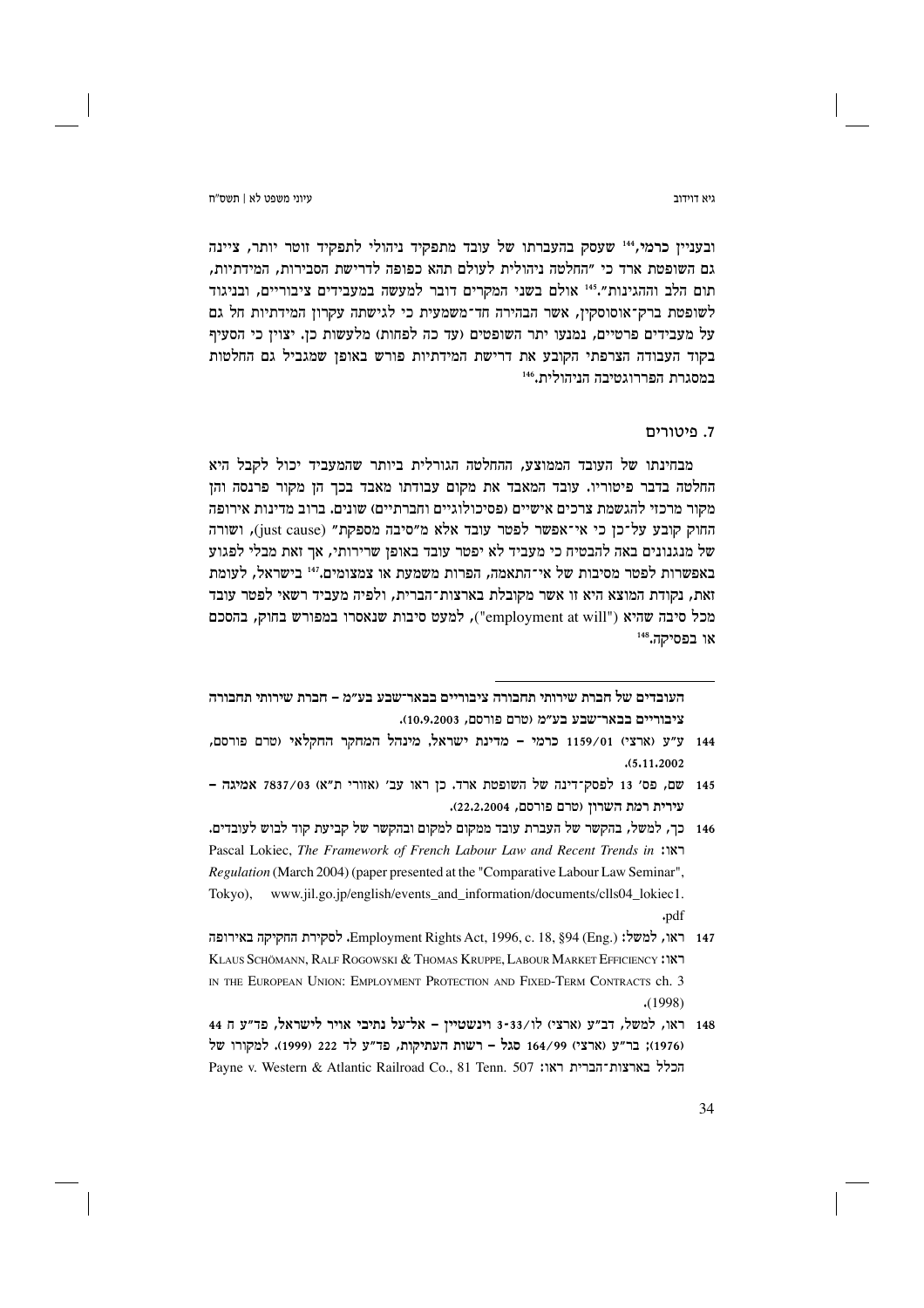עקרוו המידתיות בדיני העבודה

בשנים האחרונות הרחיב בית־הדין הארצי את ההגבלות לגבי פיטורים מכוח הפסיקה, 149 אולם לא חל שינוי בכלל הבסיסי. סגנית הנשיא ברק־אוסוסקין היא היחידה בבית־הדין הארצי אשר ביקשה לשנות את הכלל הבסיסי לכלל של פיטורים מ״סיבה מספקת״ בלבד. לגישתה, על בית־הדין למנוע פיטורים שרירותיים גם במגזר הפרטי.150 במסגרת זו היא סבורה גם כי יש לבחון החלטות בדבר פיטורי עובדים מבעד למשקפיים של עקרון המידתיות. אומנם גם שאר השופטים הלכו כברת־דרך מסוימת בכיוון זה. כך, בעניין לוין הסכימו השופטים רבינוביץ וארד לפסק־דינה של סגנית הנשיא ברק־אוסוסקין, שלפיו מעקרון המידתיות נובעת (בין היתר) חובת היוועצות עם נציגי העובדים קודם לפיטורי־צמצום, וכי חובה זו מוחלת גם על מעבידים פרטיים.<sup>151</sup> במקביל ניכרת נכונות להחיל בקלות יחסית את כללי המשפט הציבורי (לרבות החובה לנהוג במידתיות בהחלטה על פיטורים) על מעבידים פרטיים לכאורה, שבית־הדין מגדיר כ״גופים דו־מהותיים״.152 אולם הנכונות להכפיף מעסיקים במגזר הפרטי לסטנדרט של מידתיות בהקשר של החלטות פיטורים הינה - או לפחות עודנה - דעת יחיד בלבד בבית־הדין הארצי.153

# ד. עקרון המידתיות בדיני העבודה – הדין הראוי

עקרון המידתיות משמש אם כן את בתי־הדין, הלכה למעשה, לפתרון סוגיות בכמה הקשרים בדיני העבודה. האם זו התפתחות ראויה שניתן להצדיקה? ואם כן, האם יש מקום

- 150 ע״ע (ארצי) 375/99 החברה הכלכלית לפיתוח כפר מנדא (1997) בע״מ ג׳אבר, פד״ע לה 245 (2000); עניין ביבס, לעיל ה״ש 39; ברק, לעיל ה״ש 143.
- 151 עניין לוין, לעיל ה"ש 142. עם זאת, אי־אפשר לייחס להסכמה זו משקל רב, שכן שני השופטים האחרים בהרכב לא הביעו כל התייחסות לדבריה של סגנית הנשיא (אפילו לא ״אני מסכים״), והחלת החובה על מעבידים פרטיים נעשתה אגב אורחא.
	- 152 ראו לעיל ה״ש 39.
- 153 אך ראו ס״ק (אזורי ת״א) 1070/01 הסתדרות העובדים הכללית החדשה, מרחב תל־אביב-יפו – מרכז הספורט הלאומי תל־אביב בע״מ, פד״ע לב, לז (2001) (החלת עקרון המידתיות על פיטורי עובדים בשל פעילות ארגונית; בית־הדין לא ציין כי מדובר בגוף "דו־מהותי", ולא ברור אם הוא הניח כך במשתמע או התכוון להחיל את עקרון המידתיות בלא קשר לכך).

<sup>(1884), 1884</sup> WL 469 (Tenn.), par. 6 (an employer can terminate the contract "for good cause, for no cause or even for cause morally wrong"). מאז רוכך הכלל בחריגים שונים, אר לא השתנה מיסודו. גם בישראל רוכר הכלל בהדרגה, ביז היתר באמצעות הכפפתו לחובת תום־הלב. ראו גיא מונדלק ״אפיוז ההסדרה המשפטית לגבי פיטורי עובד – מברירת מחדל חוזית להסדרה קוגנטית, ומה שביניהם" עיוני משפט כב 819, 823 (1999).

<sup>149 -</sup> ראו, למשל, עניין הורן את ליבוביץ בע״מ, לעיל ה״ש 45 (איסור פיטורים הפוגעים בזכויות חוקתיות – במקרה זה חופש ההתאגדות).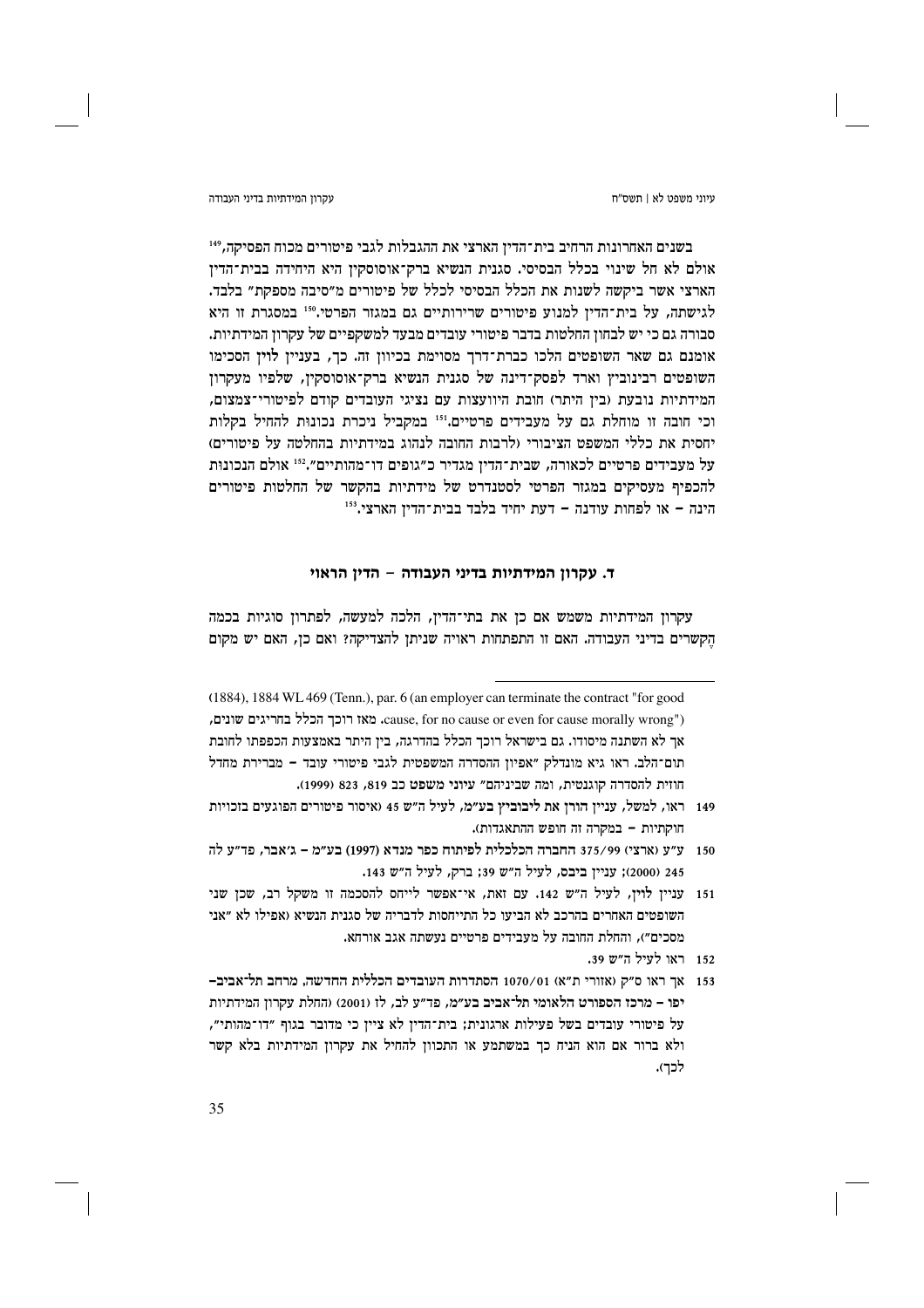ויא דוידור

עיוני משפט לא | תשס"ח

להרחיב עוד יותר את היקף התפרשותם של מבחני המידתיות, כפי שהציעה השופטת ברק־ אוסוסקין? תשובה על שאלות אלה מחייבת תחילה התייחסות לשאלת הגבול בין המשפט הפרטי למשפט הציבורי, ולשאלה מתי ניתן לדרוש סטנדרט התנהגות ״מוגבר״ (דוגמת החובה לנהוג במידתיות) בין פרטים. חלק 1 בפרק זה יוקדש לטיעון שלפיו לעיתים – וכך ביחסי עבודה – יש הצדקה לדרישת התנהגות "מוגברת", בדומה לדרישה המוטלת על רשויות ציבוריות, גם ביחסים בין פרטים. לאחר־מכן אפנה לדון בשאלה אם מבחני המידתיות הם מכשיר משפטי מתאים להסדרת סטנדרט התנהגות כזה ביחסי עבודה (להלן חלק 2), תוך התייחסות גם לחשש מפני פגיעה בזכויות ובאינטרסים לגיטימיים של המעבידים (להלן חלק 3). על בסיס תשתית זו אציע פתרון קונקרטי בדבר היקף תחולתו ואופן הפעלתו של עקרון המידתיות בדיני העבודה, תוך התייחסות נפרדת לכל אחד מההקשרים המשפטיים שאוזכרו בפרק הקודם ולהלן חלק 4). לבסוף אתייחס בנפרד לשאלה אם יש מקום להחיל את מבחני המידתיות גם לשם הגבלת כוחם של ארגוני העובדים בהקשר של שביתות (להלו חלק 5).

# 1. הצדקה לסטנדרט התנהגות "מוגבר" ביחסי עבודה

לצורך בחינת השאלה מתי (אם בכלל) ניתן להצדיק דרישת התנהגות ״מוגברת״ ביחסים בין פרטים, ראוי לפנות תחילה לשאלה מהו הבסיס התיאורטי להטלת דרישה כזו על רשויות המנהל. על כך ניתן להשיב בשתי דרכים שונות. תשובה ״צרה״ תתמקד בהיותו של המנהל הציבורי "שליח"<sup>154</sup> או "נאמן"<sup>155</sup> של הציבור. אם הממשלה אינה אלא הזרוע הארוכה שלנו, הפועלת מטעמנו בהתאם לסמכויות שאנו (כחברה) קבענו לה, אך טבעי שנוכל לדרוש ממנה סטנדרט התנהגות גבוה. בדומה לכך, אם הממשלה חבה לנו חובת נאמנות, כלומר חייבת לפעול בהתאם לאינטרסים שלנו (כציבור שבחר בה באופן קולקטיבי), אך טבעי שנוכל לדרוש ממנה לא לפגוע בזכויותינו למעלה מן הנדרש. דומה כי די בכך לספק הצדקה חזקה להפעלת דרישת המידתיות במשפט הציבורי. עם זאת, ניתן גם להבין את עקרון המידתיות כנובע מתפיסה רחבה יותר - אשר גם לה ניתן ביטוי בפסיקה - שלפיה כוח יש להפעיל באחריות.156 אכן, ככל שהתרחבו, במהלך המאה העשרים, תפקידיה ותחומי התפרשותה של המדינה, הלך והתעצם כוחן של הרשויות, ובמקביל גבר הצורך בביקורת שיפוטית על הפעלתו של כוח זה.<sup>157</sup> אולם האם רק כוח שהוענק במישרין על־ידי הציבור (באמצעות המחוקק) צריך להיות מוכפף לדרישה כזו? לדעתי יש מקום להבין את הדרישה כדרישה כללית דווקא, משני טעמים עיקריים.

<sup>154 -</sup> ראו, למשל, יצחק זמיר הסמכות המינהלית כרך א 51 (1996).

<sup>155 –</sup> שם, בעמ׳ 35. ראו, למשל, בג״ץ 164/97 קונטרם בע״מ נ׳ משרד האוצר, פ״ד נב(1) 289, 346 (1998) (הנשיא ברק).

<sup>156 –</sup> ראו, למשל, בג״ץ 1065/89 גולני נ׳ הממונה על מחוז המרכז במשרד הפנים, פ״ד מה(1) 441, פס׳ 12 (1991); בג״ץ 6218/93 כהן נ׳ לשכת עורכי הדין, פ״ד מט(2) 529, פס׳ 18 לפסק־דינו של הנשיא שמגר (1995). ראו גם לעיל ה״ש 4.

<sup>157</sup> ראו, למשל, EMILIOU, לעיל ה"ש 6, פרק 1.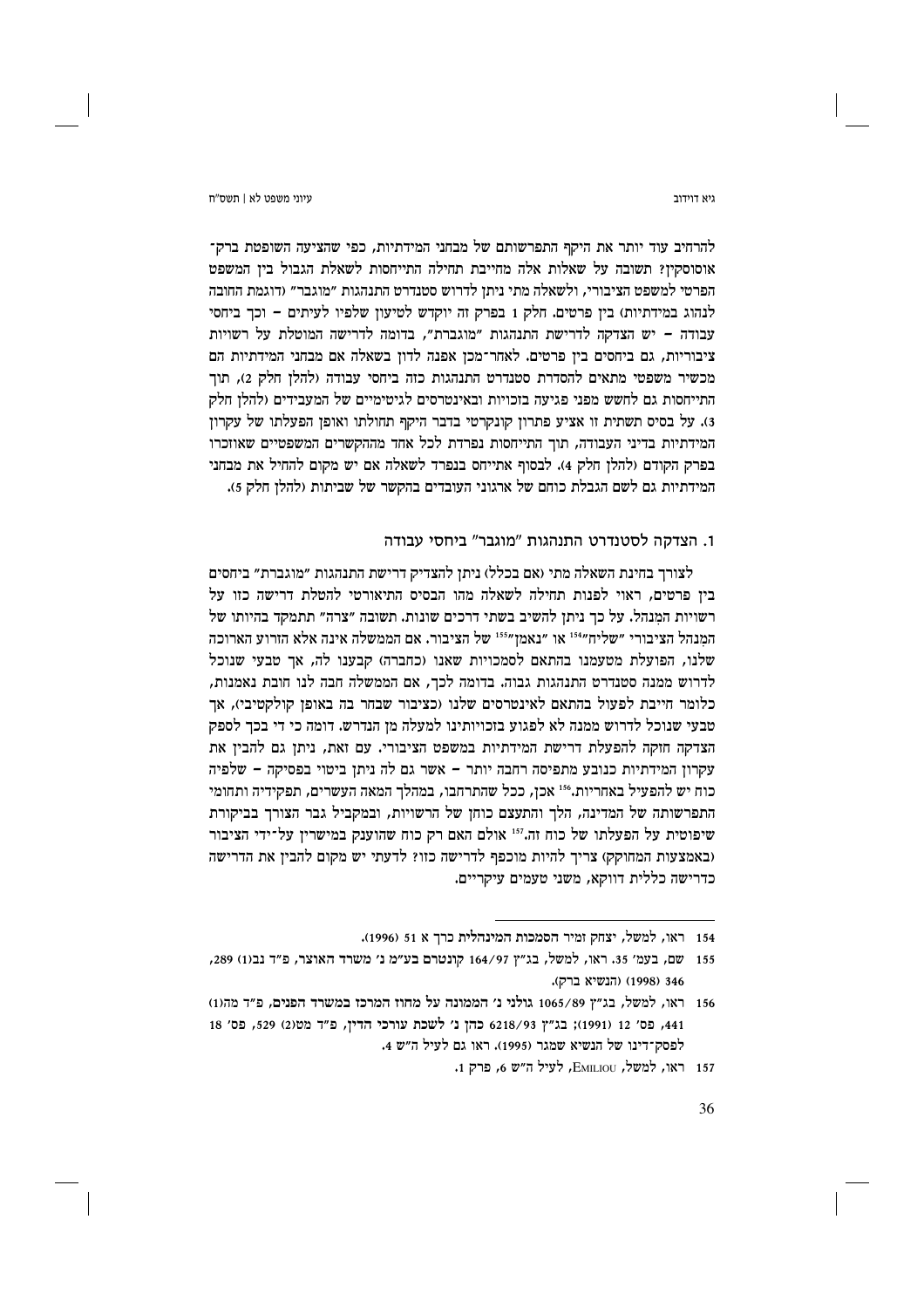### עקרוו המידתיות בדיני העבודה

ראשית, כוח אינו נוצר בחלל ריק. הוא יכול לנבוע ישירות מדבר חקיקה או להתגבש בדרכי ״השוק החופשי״. אבל בכל מקרה הוא נסמך על מערכות המדינה. גם אדם שצבר כוח באמצעות עסקות כלכליות מסתמך על חוקי הקניין, חוקי התאגידים וכיוצא בזה, וכן על מערכות החוק השונות, דוגמת המשטרה, מערכת רישום המקרקעין ועוד.158 ללא מערכות תומכות אלה לא יוכל כוחו להתקיים. לכן יש הצדקה מלאה להכפיף כוח זה לדרישות שונות בנוגע לדרך הפעלתו.159

שנית, גם ללא קשר למקור הכוח, לחברה יש אינטרס ברור להבטיח רמת התנהגות מסוימת של חבריה. התפיסה כי יש הבחנה חדה בין ה"ציבורי" ל"פרטי", כאשר בתחום הפרטי כל איש הישר בעיניו יעשה, כבר מזמן אינה מקובלת." הבחנה חדה כזו עלולה לשמש כיסוי והכשר להתנהגות שאינה ראויה בתחום ה״פרטי״, ולשרת את בעלי הכוח, שנהנים למעשה מחסינות בתחום זה.<sup>161</sup> יש להיזהר על־כן מפני תפיסה דיכוטומית שלפיה בתחום הפרטי לא חלות דרישות התנהגות ״מוגברות״. ודוקו: מובז כי איז משמעות הדבר שיש הצדקה לדרוש מכל פרט להתנהג באופן אלטרואיסטי, ולחייב זאת מבחינה משפטית. יש בהחלט היגיון מסוים בהבחנה (שאינה חדה) בין הפרטי לציבורי, ככל שהבחנה זו באה להצביע על כך שרמת ההתנהגות הנדרשת מרשויות ציבוריות היא גבוהה *תמיד*. הטענה היא רק שניתן לדרוש רמת התנהגות "מוגברת" גם במגזר הפרטי, בנסיבות ספציפיות שמצדיקות זאת, ואין בהבחנה בין הפרטי לציבורי כדי למנוע זאת.

אכן, כבר נפסק כי ״העיקרון הכללי במשפטנו המזווג כוח עם אחריות... מוּחל על כל ענפי המשפט", <sup>162</sup> לרבות המשפט הפרטי.<sup>163</sup> רמת התנהגות "מוגברת" ביחסים בין

- 159 ראו חנוך דגן קניין על פרשת דרכים 56 (2005).
- 160 ראו, למשל, ע"א 294/91 חברת קדישא גחש"א "קהילת ירושלים" נ' קסטנבאום, פ"ד מו<br /> 1992, 530 (1992) (השופט ברק, כתוארו או): ע"א 3414/93 און ג' מפעלי בורסת היהלומים (1965) בע״מ, פ״ד מט(3) 196 (1995).
- 161 ראו, למשל: .Rarl E. Klare, The Public/Private Distinction in Labor Law, 130 U. PA. L. REV. 1358 (1982); Frances Olsen, Constitutional Law: Feminist Critiques of the "Public/Private Distinction, 10 CONST. COMMENT. 319 (1993)

162 - עניין כהן, לעיל ה"ש 156, פס' 18 לפסק־דינו של הנשיא שמגר. ראו גם עניין מפעלי רכב אשדוד, לעיל ה״ש 59, בעמ׳ 195–196 (״כל כוח בלתי מבוקר סופו שימוש לרעה בזכות״).

163 ראו, למשל, ע"א 817/79 קוסוי נ' בנק י.ל. פויכטונגר בע"מ, פ"ד לחו3) 253, 271-279 (1984) (הטלת אחריות על מנהלים בחברה על בסיס עקרון אמון שיש לו ״תחולה רחבה. הוא חל בכל מקום שבו נתונים לאחד כוח ושליטה על זולתו״ (שם, פס׳ 48 לפסק־דינו של השופט ברק, כתוארו אז)). על זהות הערכים שביסוד המשפט הציבורי והמשפט הפרטי ראו: Dawn **.OLIVER, COMMON VALUES AND THE PUBLIC-PRIVATE DIVIDE (1999)** 

<sup>158 -</sup> ראו גיא דוידוב "נציגות עובדים במועצות מנהלים: מודל מוצע" ספר מנחם גולדברג 251 (אהרז ברק, סטיב אדלר, רות בז־ישראל, יצחק אליאסוף ונחום פינברג עורכים, 2001) והאסמכתות שם.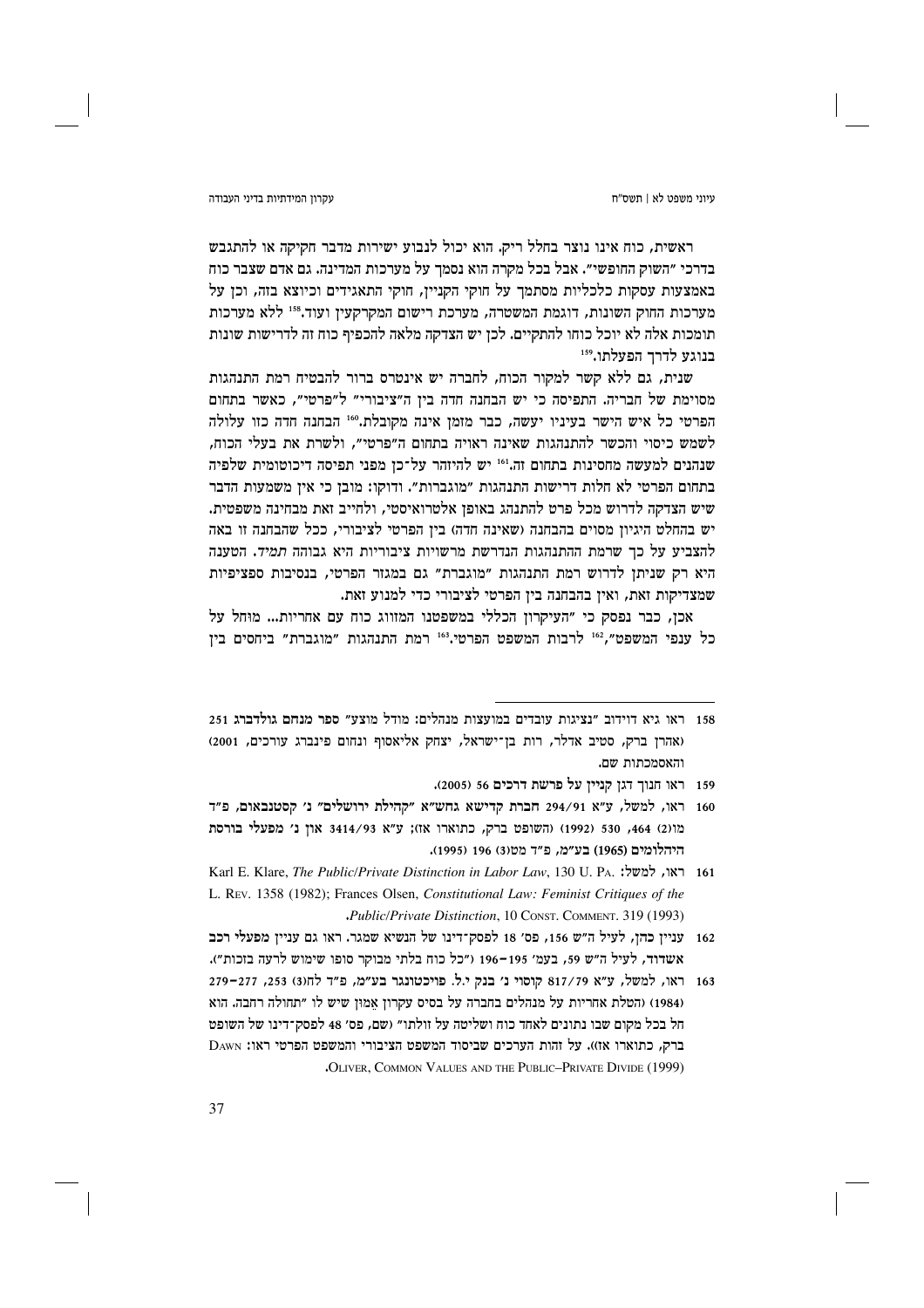גיא דוידור

ויווי משפט לא L חשס"ח

פרטים כבר נדרשת לפי הדין הקיים בשורה ארוכה של נסיבות, שאף הולכת ומתרחבת.404 כך, למשל, מוטלת חובה על צדדים לחוזה לנהוג בתום־לב זה עם זה;316 מוטלת חובה על בעל מקרקעין לא לעשות בהם שימוש שיזיק לאחרים;" בשורה של נסיבות מוטלת חובת זהירות מיוחדת על פרטים לא לגרום נזק לאחרים;"<sup>167</sup> מוטל איסור הפליה בכניסה למקומות המיועדים לשימוש הציבור (גם בבעלות פרטית) ובהספקת מוצרים ושירותים;<sup>168</sup> וכיוצא בזה. המשותף לכל אלה הוא קיומם של יחסי קרבה - רצוניים או כפויים - בין הפרטים. אין מדובר בפרטים שזרים זה לזה, שאז דרישות הדין מהם פחותות (ובצדק), אלא בסוגים שונים של קרבה (במידה כזו או אחרת) המחייבים רמת התנהגות גבוהה יותר.169 חובת התנהגות ״מוגברת״ זו אף מוצאת לעיתים ביטוי קונקרטי בדרישות הדומות לדרישת המידתיות. כך, למשל, צו מניעה נגד התנהגות המהווה עוולה נזיקית ניתן על בסיס ״מאזן הנוחות" – מבחן הדומה למבחן המידתיות במובן הצר;"1 ופגיעה בפרטיות לא תוכל ליהנות

<sup>164 – ״</sup>במשר השנים השתנתה התפיסה באשר ליחסים הראויים ביז פרטים. התפתחה התפיסה כי אין זה ראוי, כי ביחסים בין פרטים ישרור העיקרון של ׳יזהר הקונה׳; אין זה ראוי לאפשר לכל פרט להגשים את רצונו שלו בלא להתחשב ברעהו, שעמו הוא בא במגע. הורגש הצורך להעלות את רף ההתנהגות הראויה בין פרטים ביחסיהם ההדדיים. במשפט הפרטי התפתחה תפיסה של סולידריות חברתית ושל צדק חברתי..." (עניין קונטרם בע״מ, לעיל ה״ש 155, בעמ' 348 (הנשיא ברק)).

<sup>165 -</sup> ס׳ 39 לחוק החוזים (חלק כללי), התשל״ג־1973. לדרישה זו יש מעמד־על במשפט הישראלי. ראו, למשל, רע"א 6339/97 רוקר נ' סלומון, פ"ד נה(1) 199 (1999) (בעיקר פסק־דינו של הנשיא ברק); ע"א 6370/00 קל בנין בע"מ נ' ע.ר.מ. רעננה לבניה והשכרה בע"מ, פ"ד נו(3) 289, 297 (2002).

<sup>166 -</sup> ס׳ 14 לחוק המקרקעיז, התשכ״ט־1969. ראו גם ענייז רוקר, שם.

<sup>167 –</sup> ראו, למשל, ע״א 2061/90 מרצלי נ׳ מדינת ישראל, פ״ד מז(1) 802 (1993) (חובתו של מורה כלפי תלמיד); ע״פ 214/69 אבן־צור נ׳ מדינת ישראל, פ״ד כגוו) 686 (1969) וחובתו של נהג כלפי הנוסעים ברכבו); ע״פּ 180/61 אלפרט נ׳ היועץ המשפטי לממשלה, פ״ד טז 1416 (1962) (חובתו של רופא כלפי חולה): ע״א 2034/98 אמיו נ׳ אמיו, פ״ד נג(5) 69 (1999) (חובתו של הורה כלפי ילדו).

<sup>168</sup> חוק איסור הפליה במוצרים, בשירותים ובכניסה למקומות בידור ולמקומות ציבוריים, התשס״א־2000.

<sup>169</sup> יצוין עוד כי על־פי פסיקה חדשה יחסית מוטלת על בעל קניין החובה להשתמש בו תוך גילוי אחריות חברתית, דהיינו, מוטלות עליו חובות כלפי הציבור הרחב או החברה בכללותה ("לבעל הקניין מחויבות חברתית... לשרת את האינטרס של טובת הציבור" (ע"א 3901/96 הוועדה המקומית לתכנון ולבנייה, רעננה נ׳ הורוויץ, פ״ד נו(4) 913, 937 (2002) (הנשיא ברק)); אומץ בדעת הרוב בדנ״א 1333/02 הוועדה המקומית לתכנון ולבנייה, רעננה נ׳ הורוויץ, פ״ד נח(6) 289 (2004)). ראו גם דגן, לעיל ה״ש 159, בעמ׳ 51–65. אולם אין בכך כדי ליצור רמת התנהגות "מוגברת" ביחסים בין פרטים זרים.

<sup>170</sup> ראו יואל זוסמן סדרי הדין האזרחי 616–617 (מהדורה שביעית, שלמה לוין עורך, 1995).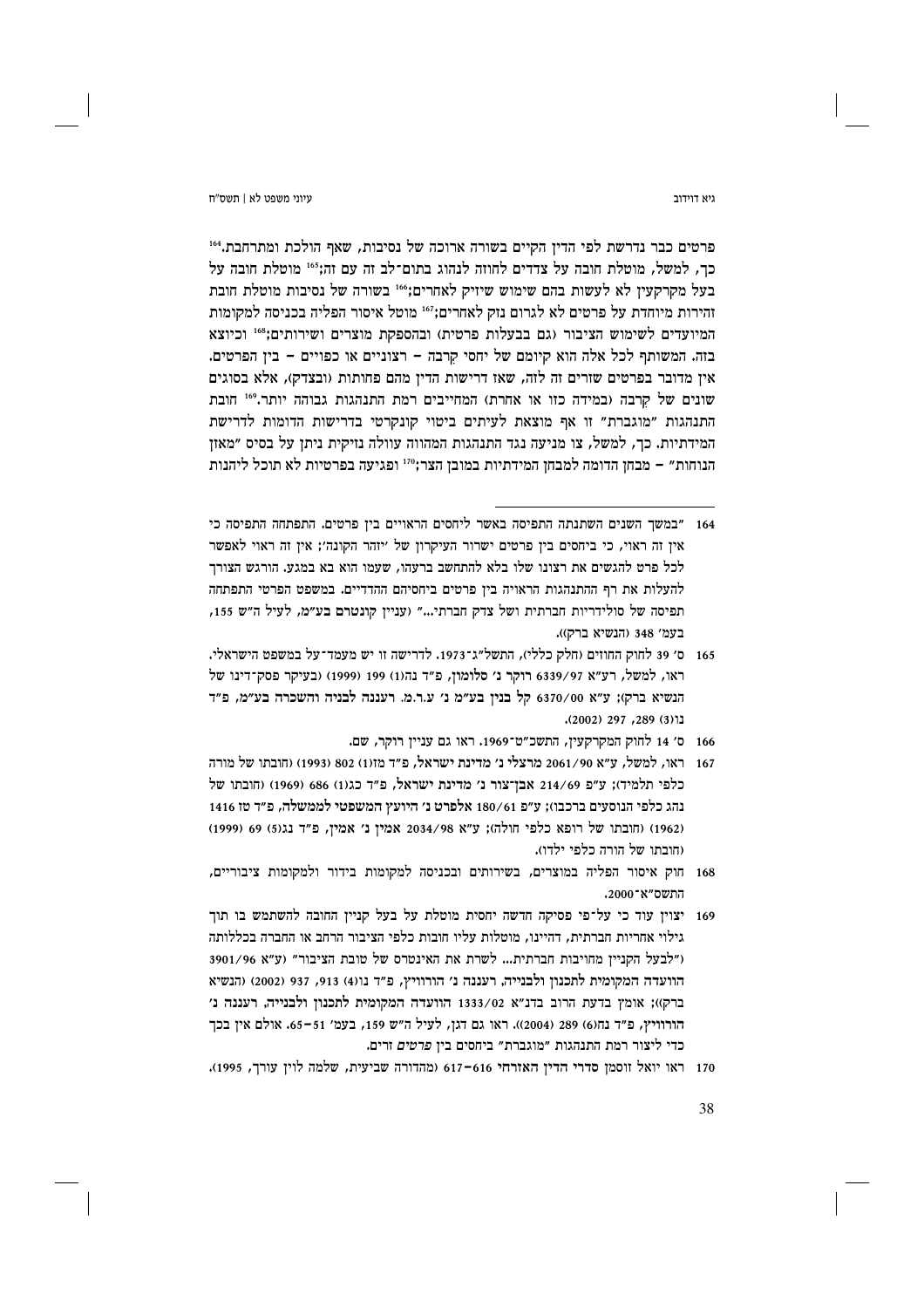### עקרון המידתיות בדיני העבודה

מהגנה אם נעשתה "במידה גדולה משהיתה נחוצה באופן סביר" לצורך ההגנה על עניין לגיטימי של הפוגע.'''

אם כר בנסיבות שונות במסגרת המשפט הפרטי בכללותו, אזי בתחום דיני העבודה על אחת כמה וכמה. יחסי עבודה מהווים דוגמה פרדיגמטית ל״חוזה יחס״.112 הם אישיים, ארוכי־טווח, מורכבים, מערבים השקעות לטווח ארוך של שני הצדדים, מבוססים על אמון, חשובים לעובד מבחינה אישית וחברתית, ונוגעים בחלק משמעותי מחייו הן מבחינה כמותית והן מבחינה מהותית.<sup>173</sup> בגלל הקונפליקט הבסיסי בין העובד למעבידו – הן בנוגע לגובה השכר ושאר התנאים, הן בנוגע לאופן ביצוע העבודה והן בנוגע לחלוקת המשימות בין העובדים – מדובר ביחסים המתאפיינים במאבקי כוח תכופים. בדרך־כלל המעביד יכול להכריע במאבק לטובתו בזכות כוחו העדיף, שכן רוב העובדים סובלים מנחיתות מובנית ביחסים.<sup>174</sup> מדובר אם כן ביחסים שלחברה יש אינטרס מיוחד להסדיר. אופי היחסים יוצר פוטנציאל גבוה יחסית לשימוש לרעה בכוח, ושימוש לרעה כזה כרור במחיר כבד במיוחד הן מבחינת הפרט והן מבחינת החברה בכללותה. בנסיבות אלה יש הצדקה מלאה לדרוש ממעבידים כי יפעילו את כוחם באחריות.

אם באופן כללי ניתן להצדיק דרישת התנהגות "מוגברת" ממעבידים כלפי עובדיהם, אזי באופן ספציפי יותר הצדקה זו מתחזקת כאשר מדובר בפגיעה בזכויות־יסוד חוקתיות. החלטות של מעביד עלולות לפגוע בכבוד האדם של העובד, בקניינו, בפרטיותו ובזכויות־

ראו גם את גישתו של השופט אנגלרד בקשר ליישומו של ס׳ 14 לחוק המקרקעין – גישה המגבילה את האפשרות לעשות שימוש בזכות במקרקעין כאשר מתקיים "חוסר איזון אובייקטיבי ביז התועלת המופקת לבעל הזכות לביז הנזק הנגרם לזולת״ (ענייז רוקר, לעיל ה"ש 165, פס' 16 לפסק־דינו של השופט אנגלרד).

- 171 ס׳ 20(ב) לחוק הגנת הפרטיות, התשמ״א־1981.
- 172 על חוזה יחס ראו: THE NEW SOCIAL CONTRACT: AN INOURY INTO MODERN ו-IAN R. MACNELL THE NEW SOCIAL CONTRACT CONTRACTUAL RELATIONS (1980). לאימוץ גישה זו בפסיקת בתי־הדין ראו עניין נהרי, לעיל ה"ש 138; ע"ע (ארצי) 300053/96 נתאי - בית התפוצות על שם נחום גולדמן, פד"ע לז 311 (2002): ענייז גירית בע״מ, לעיל ה״ש 100, פס׳ 19 לפסק־דינה של השופטת ארד. כז Guy Mundlak, Generic or Sui-generis Law of Employment Contracts? 16 INT'L J. : COMP. LAB. L. & INDUS. REL. 309 (2000); רות בן־ישראל דיני עבודה כרך ב 536 (2002). להתייחסות מיוחדת לחוזה יחס בפסיקה בהקשרים שמחוץ לדיני העבודה ראו, למשל, רע״א 1185/97 יורשי ומנהלי עיזבון המנוחה מילגרום הינדה ז״ל נ׳ מרכז משען, פ״ד נב(4) 145 (1998) (חוזה בין דיירת לבין בית־אבות כחוזה יחס, וביטול תניה מקפחת בו).
- 173 ראו גיא דוידוב "הזכות לעבוד כזכות קהילתית ואישית והפוטנציאל החוקתי שלה" זכויות כלכליות, חברתיות ותרבותיות בישראל 533 (יורם רבין ויובל שני עורכים, 2004).
- 174 על אי־השוויון בכוח המיקוח ראו: Guy Davidov, The Reports of My Death are Greatly Exaggerated: 'Employee' as a Viable (Though Over-Used) Legal Concept, in BOUNDARIES AND FRONTIERS OF LABOUR LAW: GOALS AND MEANS IN THE REGULATION OF .WORK 133 (Guy Davidov & Brian Langille eds., 2006)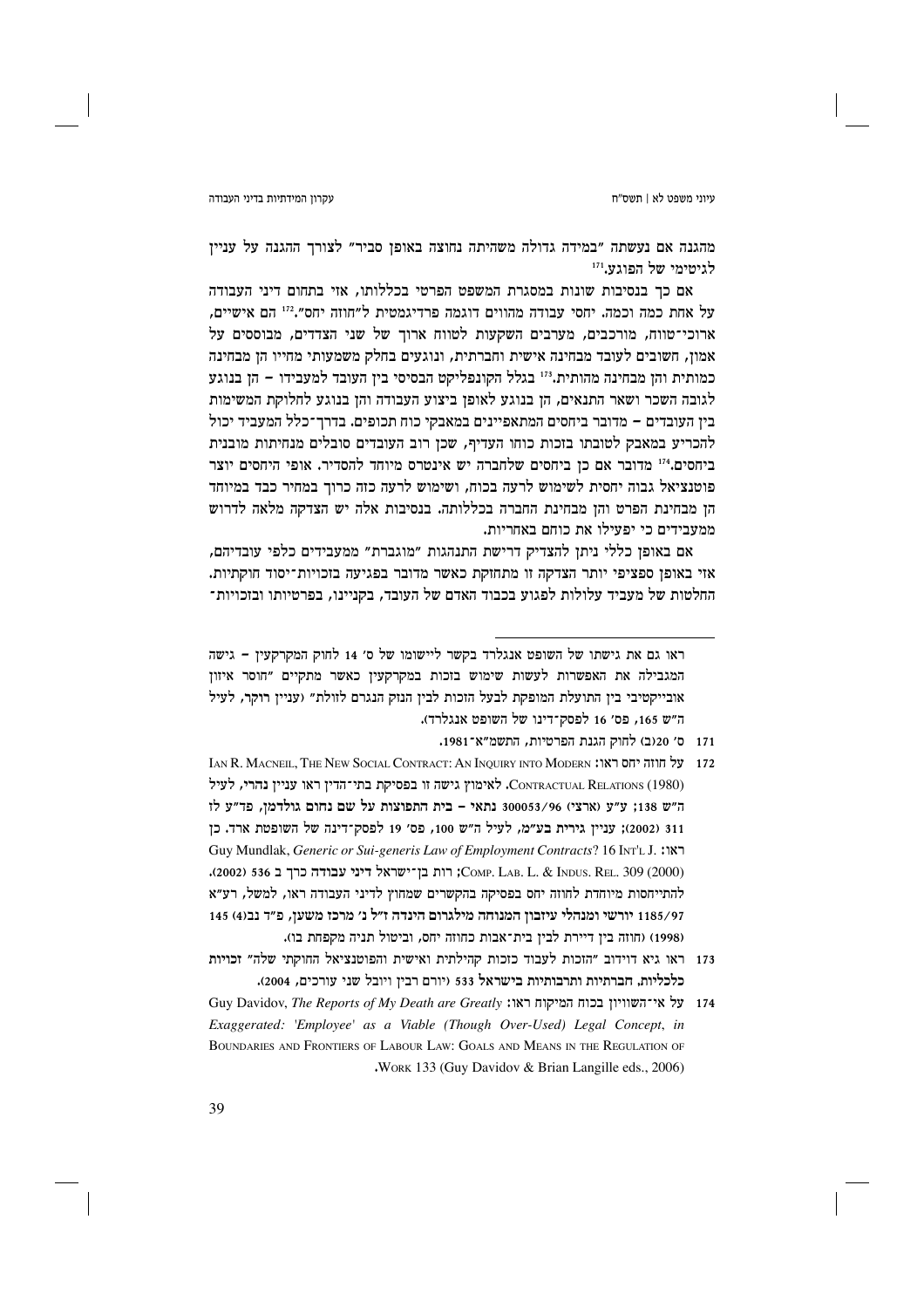יסוד אחרות. אומנם, לפי תפיסה שמרנית אין משמעות לזכויות אדם אלא אל מול המדינה. אולם, כאמור לעיל, כוח מצוי כיום במידה רבה בידי תאגידים פרטיים דווקא, ומוענק להם במידה כזו או אחרת על־ידי החברה. בהתאם מתחזקת בשנים האחרונות המגמה לתת משמעות לזכויות אדם גם בתחומי המשפט הפרטי.115 מובן שלא הרי חובתה של המדינה כלפי אזרחיה, מבחינת כיבוד זכויות אדם, כחובתו של מעביד במגזר הפרטי כלפי עובדיו. אולם התפיסה המקובלת כיום בישראל היא כי זכויות חוקתיות ״מחלחלות״ למשפט הפרטי באמצעות מושגי־שסתום כגון "תום־לב". אהרן ברק החל לקדם תפיסה זו מייד לאחר "המהפכה החוקתית", 116 והצליח להביא לידי השרשתה בפסיקה. 117

אומנם, תפיסה זו אינה חפה מביקורת. מכיוון אחד הביעה פרנסס רדאי חשש שהחדרת זכויות חוקתיות למשפט הפרטי תחזק דווקא את בעלי הקניין החזקים ממילא, והציעה

- 176 אהרן ברק פרשנות במשפט כרך שלישי פרשנות חוקתית 653–697 (1994) (להלן: ברק פרשנות במשפט): אהרז ברק ״זכויות אדם מוגנות והמשפט הפרטי״ ספר קלינגהופר על המשפט הציבורי 163 (יצחק זמיר עורך, 1993). לגרסה מעודכנת מעט של מאמר זה ראו: Aharon Barak, Constitutional Human Rights and Private Law, in HUMAN RIGHTS IN "PRIVATE LAW 13 (Daniel Friedmann & Daphne Barak-Erez eds., 2001)
- 177 ראו עניין קסטנבאום, לעיל ה"ש 160, בעמ' 530 (השופט ברק, כתוארו אז); עניין טועמה, לעיל ה״ש 97, בעמ׳ 239; עניין און, לעיל ה״ש 160; ע״א 10419/03 דור נ׳ רמת הדר – כפר שיתופי להתיישבות חקלאית בע״מ (טרם פורסם, 5,9,2005). לגישה מצמצמת בעניין זה, אשר קיים ספק רב לגבי תוקפה כיום, ראו ד״נ 22/82 בית יולס בע״מ נ׳ רביב משה ושות׳ בע״מ, פ״ד מג(1) 441 (1989) (דחיית הגישה שלפיה החובה לנהוג בשוויון חלה גם על מכרזים פרטיים, ברוב של שלושה שופטים (אלון, ש׳ לוין ומלץ) מול שניים (שמגר וברק)). ראו גם דפנה ברק־ארז "משפט ציבורי ומשפט פרטי – תחומי גבול והשפעות־גומלין" משפט וממשל ה 95, 112 (1999).

ויא דוידור

<sup>175</sup> לקריאה להחלת עקרונות של משפט ציבורי על יחסי העבודה גם במגזר הפרטי, ראו: G. Ganz, Public Law Principles Applicable to Dismissal from Employment, 30 Mop. L. REV. 288 (1967); Clyde W. Summers, The Privatization of Personal Freedoms and Enrichment of Democracy: Some Lessons from Labor Law, 1986 U. ILL, L. REV. 689, 720. לתמיכה בהחלת מבחני המידתיות במשפט הפרטי ראו: Lorraine E. Weinrib & Ernest J. Weinrib, Constitutional Values and Private Law in Canada, in HUMAN RIGHTS IN PRIVATE LAW 43, 54–61 (Daniel Friedmann & Daphne Barak-Erez eds., 2001). יצויז כי המלומד הקנדי הבולט Hogg מתנגד להחלת זכויות חוקתיות במשפט הפרטי, בטענה שבתחום זה המחוקקים יכולים לפעול לטובת הצד החלש, ואילו החוקה נועדה למצבים שבהם הפרט PETER W. HOGG, CONSTITUTIONAL LAW OF CANADA par.) וקוק להגנה מפני המחוקקים (4th ed., 1997). אולם קשה להשתכנע שקיים שוני עקרוני בין הצורך של הפרט בהגנה מפני *מעשה* של המחוקק לביז הצורר שלו בהגנה מפני *מחדל* (הימנעות מחקיקה)**.** בפרט כאשר במידה מסוימת המחוקק הוא אשר מעניק (בצורות שונות) לגורמים במגזר הפרטי את כוחם – אותו כוח שהם עלולים לנצל לשם פגיעה בפרטים אחרים.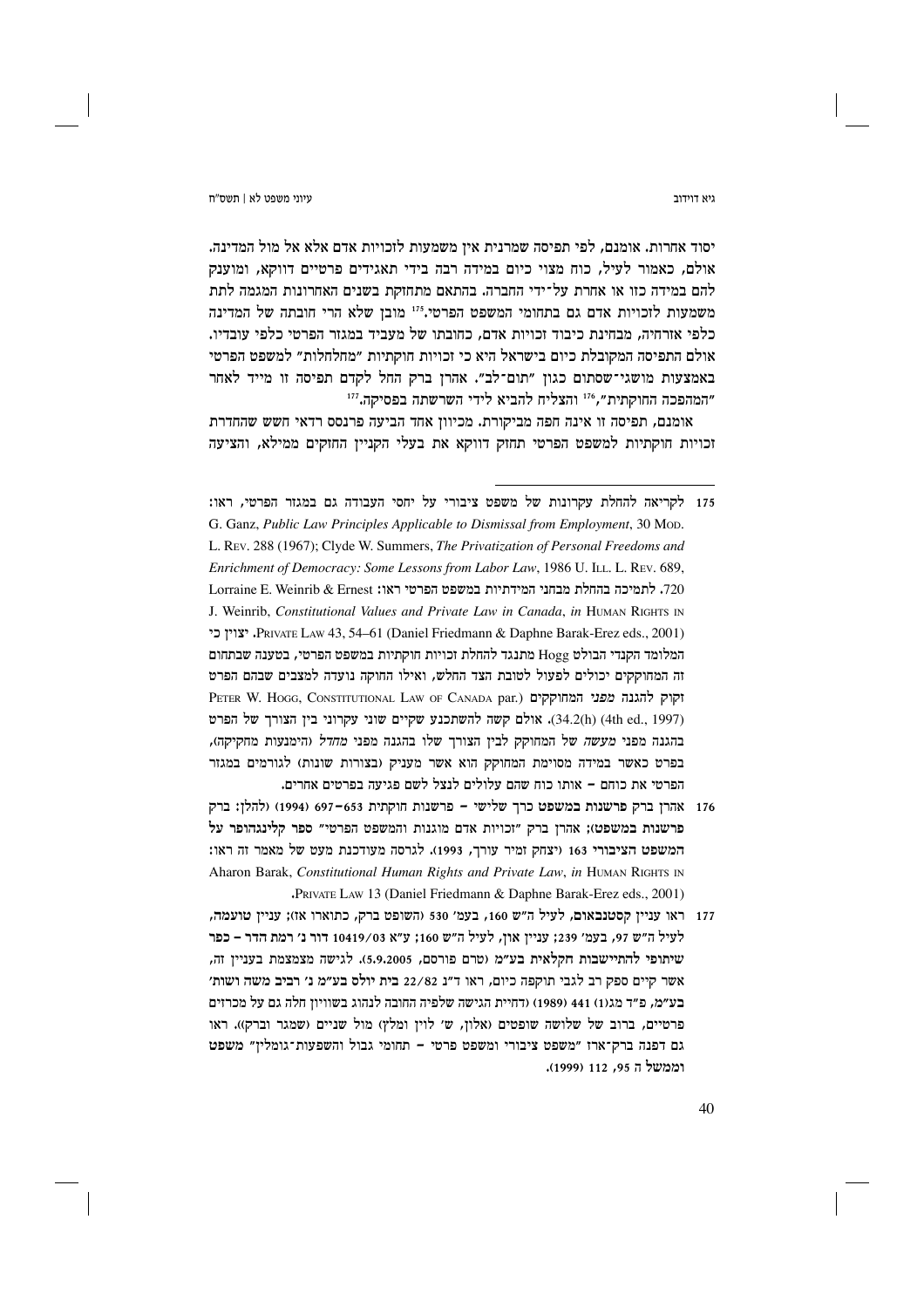### עקרוו המידתיות בדיני העבודה

"להחדיר" וכויות חוקתיות רק ביחסים המתאפיינים באי־שוויון ממוסד, ולטובת הצד החלש.178 גישה זו תומכת כמובן בהטלת חובה על מעסיקים לכבד זכויות חוקתיות של עובדיהם. מכיווז אחר החשש הוא כי הכפפת גופים פרטיים לסטנדרטים ציבוריים תפגע באוטונומיה של הפרט וביעילות.179 חשש זה אינו מופרך, ויש להביאו בחשבון. עם זאת, הוא קיים בכל מקרה של התערבות חקיקתית ו/או שיפוטית בחוזה העבודה, ולא רק כאשר מדובר בהגנה על זכויות חוקתיות. אכן, אתייחס לכך בנפרד להלן, ואציע איזונים שיצמצמו למינימום את הפגיעה בזכויות המעביד וביעילות. בשלב זה מטרתי היא רק להדגיש כי ההצדקה להטלת סטנדרט התנהגות "מוגבר" על המעביד מתחזקת כאשר זה האחרון נוקט צעדים אשר פוגעים בזכויות־יסוד חוקתיות של עובדיו.

# 2. הצדקה לשימוש במידתיות כמכשיר להגבלת השימוש בכוח על־ידי המעביד

העובדה שניתן לדרוש ממעבידים להפעיל את כוחם באחריות ולכבד זכויות־יסוד במקום העבודה אינה מצדיקה עדיין את הכפפתם למבחני המידתיות דווקא. מאותם טעמים שפורטו בחלק הקודם כבר נקבעה בחקיקה שורה ארוכה של הגבלות לגבי חוזה העבודה ויחסי העבודה. כך, למשל, בהתאם לחקיקת־מגן מפורשת, מעביד אינו רשאי לנצל את כוחו העדיף ולשלם שכר הנמוך משכר־מינימום;180 הוא אינו רשאי להעסיק עובדים יותר ממספר שעות מרבי;!" הוא אינו רשאי לפטר ללא הודעה מוקדמת וללא תשלום פיצויי פיטורים;" והוא חייב להבטיח שוויון הזדמנויות לכל עובד או מועמד לעבודה,"" לשלם שכר שווה לנשים ולגברים,<sup>184</sup> להתאים את מקום העבודה לעובדים עם מוגבלויות<sup>185</sup> וכיוצא בזה. בכך כבר קבע המחוקק גבולות לשימוש של מעבידים בכוח. האם אי־אפשר להסתפק בהגבלות שנקבעו כבר בחקיקה? מדוע להוסיף עליהן את דרישת המידתיות?

תשובתי נובעת מהמאפיינים המייחדים את חוזה העבודה. החקיקה בתחום העבודה, אף שהיא רבה יחסית, אין בה כדי להסדיר את מלוא ההיבטים של היחסים, ובתי־הדין נתקלים לעיתים קרובות בשאלות שאין להן תשובה ברורה, לא בחקיקת־המגן ולא בכללי־הרקע

<sup>178 –</sup> פרנסס רדאי "'הפרטת זכויות האדם' והשימוש לרעה בכוח" משפטים כג 21 (1994).

<sup>179</sup> לדיון בהצדקות ובמגבלות של החלת סטנדרטים ״ציבוריים״ בתחומי המשפט הפרטי ראו ברק פרשנות במשפט, לעיל ה״ש 176; משה כהן־אליה ״החירות והשוויון בראי החוק לאיסור הפליה במוצרים ובשירותים" עלי משפט ג 15 (2003).

<sup>180</sup> חוק שכר מינימום, התשמ״ז־1987.

<sup>181</sup> חוק שעות עבודה ומנוחה, התשי״א־1951.

<sup>182</sup> חוק הודעה מוקדמת לפיטורים ולהתפטרות, התשס"א־2001; חוק פיצויי פיטורים, התשכ"ג־

<sup>183</sup> חוק שוויון ההזדמנויות בעבודה, התשמ״ח־1988.

<sup>184</sup> חוק שכר שווה לעובדת ולעובד, התשנ״ו־1996.

<sup>185</sup> חוק שוויון זכויות לאנשים עם מוגבלות, התשנ״ח־1998.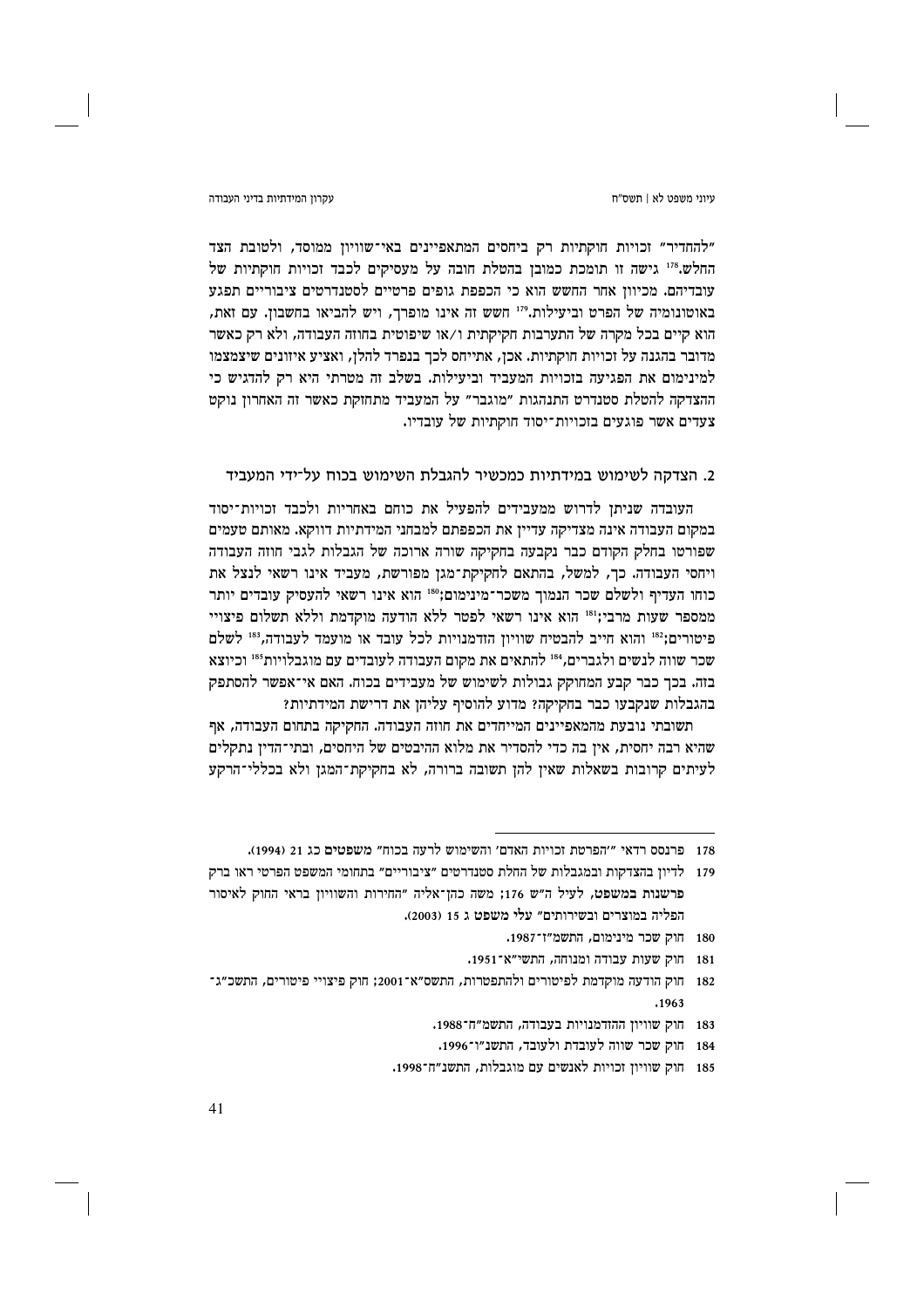גיא דוידור

ויווי משפט לא L חשס"ח

(דיני החוזים, דיני הקניין וכיוצא בזה).156 מאחר שמדובר ביחסים ארוכי־טווח ומורכבים, תוכן החוזה משתנה עם הזמן, ויישום דיני החוזים כלשונם יוליד תוצאות שאינן רצויות ואינו סבירות. דיני החוזים גם אינם מתאימים תמיד ל״חוזה יחס״.<sup>187</sup> הצורר בשינוי מזמז לזמן מחייב מתן גמישות למעביד, וזו טומנת בחובה פוטנציאל לשימוש לרעה בכוח, ולעיתים אף חשש לפגיעה בזכויות אדם. התוצאה היא שלבית־הדיז איז בררה אלא לפתח את הדין ולהוסיף הסדרות שונות ליחסי העבודה בדרך של פסיקה. העוגן המשפטי לכך הוא בדרך־כלל חובת תום־הלב, אשר חלה על הצדדים מכוחו של חוק החוזים.88 בעבר נפסק כי בשל ייחודיות היחסים, חלה בין הצדדים ליחסי העבודה חובת תום־לב ״מוגברת״.<sup>189</sup> במקביל נפסק כי עקרונות המשפט המנהלי מתאימים במקרים רבים ליחסי עבודה.190 בשנים האחרונות נתן בית־הדין תוכן קונקרטי יותר לאמירות אלה. כך, למשל, נפסק כי כל מעביד - גם במגזר הפרטי - חייב לתת לעובד זכות שימוע קודם לפיטורים;"' כי מעביד חייב להיוועץ עם נציגות העובדים קודם לעריכת שינויים במפעל שישליכו על תנאי העבודה, 212 ולעיתים אף חייב לנהל עימה משא־ומתן; 103 כי מעביד חייב לחשוף מידע על

- 188 ס׳ 12 ו־39 לחוק החוזים (חלק כללי), התשל״ג־1973.
- 189 ראו, למשל, דב״ע (ארצי) מב/74-3 ורדי עירית נתניה, פד״ע יד 59, 65–66 (1982). ראו גם מנחם גולדברג ״תום לב במשפט העבודה״ ספר בר־ניב 139 (אהרז ברק. מנחם גולדברג. יצחק זמיר ויצחק אליאסוף עורכים, 1987): אלישבע ברק ״עקרוז תום הלב במשפט העבודה״ ספר ברנזון כרך שני - בני סברה 499, 505-507 (אהרן ברק וחיים ברנזון עורכים, 2000).
- 190 ראו דב"ע (ארצי) שן/108-3 ליכט אל־על נתיבי אוויר לישראל בע"מ, פד"ע כב 201, פס׳ 12 (1990): ענייו שירותי בריאות כללית, לעיל ה"ש 84, פסק־דינה של סגנית הנשיא ברק־אוסוסקין. ראו גם גולדברג, לעיל ה"ש 38. לתמיכה תיאורטית ראו: .Hugh Collins Market Power, Bureaucratic Power, and the Contract of Employment, 15 INDUS. L.J. 1 (1986) (הטוען כי יש להבחין בין חוזה העבודה לבין הקוד (code) של המעביד לגבי הניהול היומיומי של המפעל – למעשה הפררוגטיבה – וכי את הקוד הזה יש לבחון לפי מבחנים מהמשפט הציבורי).
	- 191 ע״ע (ארצי) 300353/98 הרמז סונול ישראל בע״מ (טרם פורסם, 29,12,2002).
- 192 דב״ע (ארצי) נב/2-4 חברת תרכובות ברום בע״מ ההסתדרות הכללית. מועצת פועלי באר־שבע, פד״ע כג 456 (1991).
- 193 עס״ק (ארצי) 400005/98 הסתדרות העובדים הכללית החדשה, הסתדרות עובדי המדינה, הוועד הארצי של עובדי מינהל ומשק בבתי החולים הממשלתיים – מדינת ישראל, פד"ע לה 103 (2000) ולהלן: עניין עובדי מנהל ומשק).

<sup>186 –</sup> ראו, למשל, בג"ץ 239/83 מילפלדר נ' בית הדיו הארצי לעבודה, פ"ד מאו2) 210 (1987) (שינוי חוזה עבודה): בג"ץ 8111/96 הסתדרות העובדים החדשה נ' התעשייה האווירית לישראל בע״מ. פ״ד נח(6) 481 (2004) (זכויות של עובדים בעת חילופי מעבידים).

David M. Beatty, *Labour is Not a Commodity*, *in* STUDIES IN CONTRACT LAW 313 (Barry 187 J. Reiter & John Swan eds., 1980)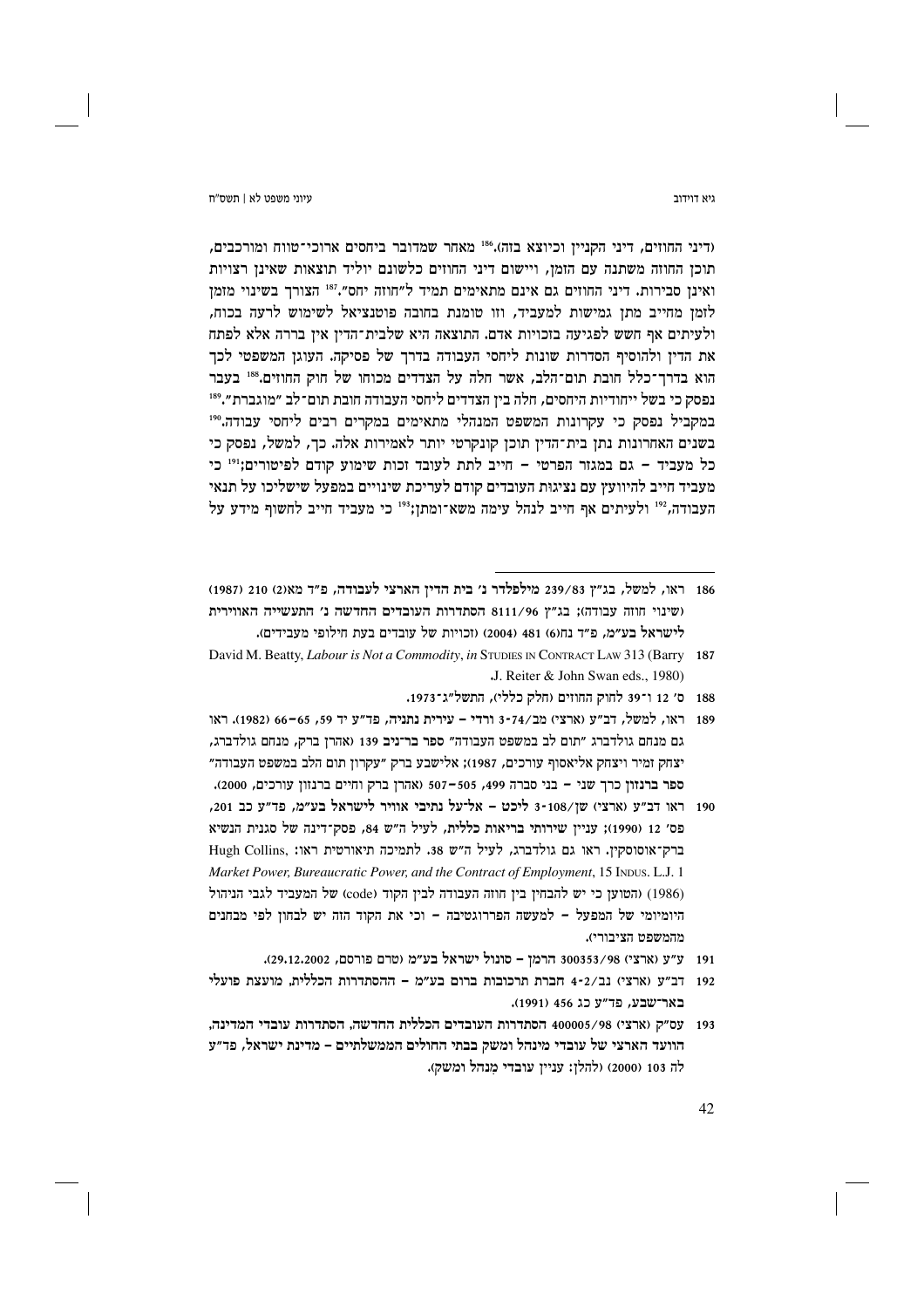#### עקרוו המידתיות בדיני העבודה

מצבו הכלכלי של המפעל לפני נציגות העובדים;"194 ועוד. באופן דומה ניתן גם להסביר את הפסיקה, אשר פורטה לעיל, שלפיה בהקשרים מסוימים על המעביד לנהוג במידתיות ביחסים עם עובדיו.

ודוקו: עקרונית ניתן לעגן גם את דרישת המידתיות עצמה בחקיקה. אכן, דרישה כזו ניתן למצוא, כאמור, בקוד העבודה הצרפתי. מן הסתם אף דצוי לעגן דרישה מעין זו בחקיקה, אם כי סבורני שאין מניעה לגזור אותה מחובת תום־הלב, כאמור לעיל. אולם מוקד טענתי לעיל אינו בסוגיה זו, אלא בשאלה אם ניתן להסתפק בחקיקה ספציפית שקובעת הגבלות לגבי הפעלת כוחו של המעביד בהקשרים קונקרטיים, או שמא יש מקום להוסיף (בין בפסיקה ובין בחקיקה) "סעיף־סל" שלפיו הפעלת כוח מצד המעביד תהיה כפופה להגבלות – למשל, באמצעות מבחני המידתיות – גם בתחומים שלא הוסדרו במפורש. הטענה היא שבגלל אופיים המיוחד של יחסי העבודה, כיחסים ארוכי־טווח ומורכבים אשר משתנים עם הזמז, וכז בשים לב לנחיתות היחסית של העובד, יש צורד במכשיר משפטי "פתוח" וכללי אשר יבטיח כי כוחו של המעביד יופעל מתוך אחריות והתחשבות.

כפי שבמשפט הציבורי ניתן להבין את מבחני המידתיות כקונקרטיזציה של מבחן הסבירות, כך בדיני העבודה ניתן להבין את המידתיות כקונקרטיזציה של דרישת תום־ הלב. כמו הסבירוּת, גם חובת תום־הלב ספגה ביקורת דומה, שבמסגרתה הועלה החשש שהשופטים יאכפו סטנדרט התנהגות סובייקטיבי ובלתי־צפוי מראש.195 אכן, כמו בהקשר של הסבירות, גם בהקשר של תום־הלב עדיף להשתמש ככל האפשר במבחנים קונקרטיים יותר, דוגמת מבחני המידתיות. בה־בעת, מבחן המידתיות הוא מבחן כללי יחסית; להבדיל מחובות קונקרטיות (בין חקוקות, דוגמת החובה לשלם שכר־מינימום, ובין הלכתיות, דוגמת חובת השימוע), אשר מטבע הדברים רלוונטיות רק במספר מוגבל של מצבים, חובת המידתיות קובעת סטנדרט התנהגות אשר רלוונטי למגוון רחב של נסיבות. יש בה כדי לסייע לשופטים בהתמודדות עם מגוון סוגיות שאינן מוסדרות בחקיקה, ואשר מוכנסות כיום תחת המטרייה של חובת תום־הלב. החלת מבחני המידתיות תהפוך אם כן את ההגבלות החלות על מעבידים לקונקרטיות וצפויות יותר. ודוקו: אין הכוונה כי בכל הקשר משפטי נובעת מחובת תום־הלב דרישה לנהוג במידתיות. הטיעון מתייחס להקשר של יחסי העבודה בלבד. שבהם חלה חובת תום־לב ״מוגברת״ מהטעמים שפורטו לעיל.

בהקשר זה חשוב להדגיש את ההבחנה בין שלושת מבחני המידתיות. שני המבחנים הראשונים אינם אמורים להפריע כלל למעביד להשיג את מטרותיו, שהרי אין בהם התערבות בתכליות, אלא רק התעקשות על שימוש באמצעים רציונליים (שיוכלו לקדם את המטרה) והעדפת האמצעי הפחות־פוגע מבין מגוון האמצעים שיוכלו להשיג אותה מטרה. במידת האפשר עדיף, על־כן, לבסס את הביקורת השיפוטית על מבחנים אלה, ולא על המבחן השלישי, אשר כרוך באיזון בין התועלת שבמטרה לבין המחיר הכרוך בהשגתה. יישום של מבחני המידתיות כסדרם יבטיח כי תחילה תיבדק הרציונליות של בחירת האמצעי, ואם

<sup>194 –</sup> דב״ע (ארצי) 10/98 -4 ״דלק״, חברת הדלק הישראלית בע״מ – הסתדרות העובדים הכללית החדשה, אגף לאיגוד מקצועי, פד״ע לג 337 (1998).

<sup>195</sup> ראו, למשל, ישראל וינבוים בדרך מקובלת ובתום לב 36-36 (2000).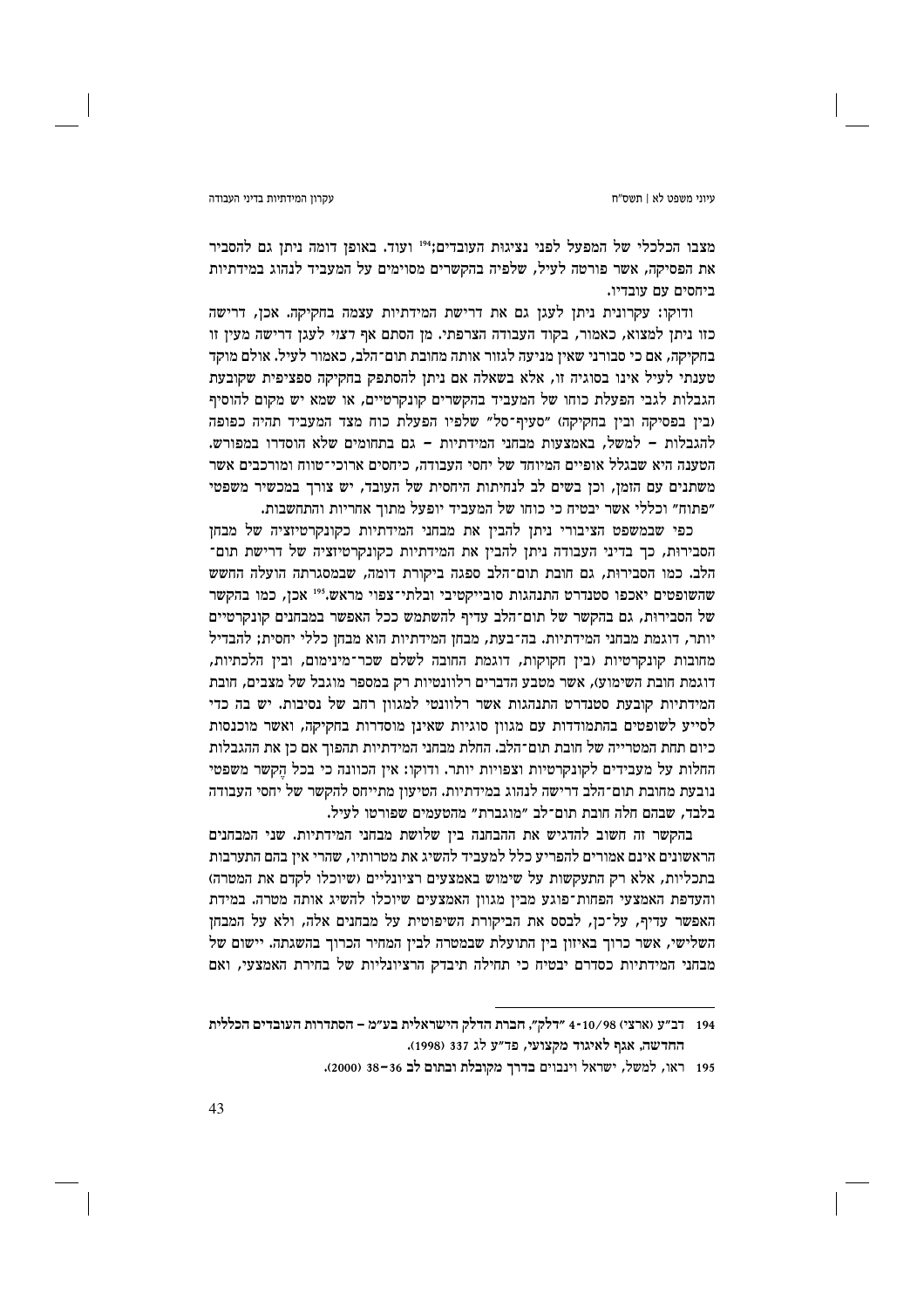גיא דוידור

אי־אפשר להשיג את המטרה המבוקשת באמצעים פוגעים פחות. רק כצעד אחרון, במקרים המתאימים, ייערך איזון בין האינטרסים המתנגשים. בכך ייהפך ההליך המשפטי לברור וצפוי יותר, שכן כיום השופטים פונים לעיתים קרובות ישירות לעריכת איזון אינטרסים כולל, שקשה לצפות את תוצאותיו.

חשוב לצייז כי על־פי מחקרים אמפיריים, לעובדים חשוב במיוחד קיומו של ״צדק פרוצדורלי״ ביחסי העבודה.410 זהו מרכיב מרכזי במה שמכונה על־ידי פסיכולוגים ארגוניים ״החוזה הפסיכולוגי״ בין העובד למעביד – הציפיות ההדדיות (שאין להן בהכרח תוקף משפטי) בין הצדדים. ציפייה מרכזית של העובדים היא כי ינהגו בהם בהגינות, ולעיתים קרובות הדגש הוא הליכי דווקא, יותר מאשר חלוקתי. לשון אחר, אף יותר משיש לעובדים ציפייה לשכר גבוה יותר או לתנאים טובים יותר, יש להם ציפייה שקבלת ההחלטות בעניינם תתבסס על הליכים הוגנים. הפרת ציפייה זו גורמת לאובדן אמון בין הצדדים, ופוגעת בהֲניעה של העובדים וברמת התפקוד שלהם. בכר יש כדי לחזק את ההצדקה להחלת עקרוז המידתיות בשני מובנים: ראשית, יש בכך כדי להעיד כי מבחני המידתיות – אשר מהווים במידה רבה הבטחה להליך הוגן (בפרט שני המבחנים הראשונים) – יקנו לעובדים הגנה, אשר עומדת בראש סדר העדיפויות שלהם; שנית, המחקרים מלמדים כי מבחני המידתיות עשויים לתקן למעשה ״כשל שוק״, שכן הם עשויים למנוע מעבידים מלשגות בקבלת החלטות לא־הוגנות, אשר יפרו את "החוזה הפסיכולוגי" ויפגעו כתוצאה מכך ביעילות העסק.

# 3. החשש מפני פגיעה באוטונומיה של המעביד וביעילות

לכאורה ניתן אם כן להצדיק הכפפת מעבידים למבחני המידתיות, מנקודת־המבט של הצורך בהגנה על העובדים. אולם כלכלנים (ומעבידים) יעלו מן הסתם את החשש כי כפיית החובה לפעול במידתיות תפגע ביעילות העסק, ובכך תוביל אולי גם להגדלת האבטלה ולפגיעה במשק בכללותו. לעניין זה יש להבחין בין יעילות מצרפית (שמביאה בחשבון את ההשלכה על החברה בכללותה) לבין רווחיות העסק של המעביד עצמו, בין שני מבחני המידתיות הראשונים לבין זה האחרון, ובעיקר בין עצם קיומה של החובה לבין הביקורת השיפוטית על יישומה."" אתייחס תחילה לעצם קיומה של החובה לנהוג במידתיות (על

KATHERINE V.W. STONE, FROM WIDGETS TO DIGITS: EMPLOYMENT REGULATION FOR THE 196 .CHANGING WORKPLACE ch. 5 (2004)

<sup>197</sup> יצוין כי איני רואה מקום לדון, בהקשר זה, בטענות שלפיהן חלוקה מחדש במסגרת המשפט Louis Kaplow & Steven Shavell, Why the Legal System : הפרטי אינה יעילה וראו, למשל: is Less Efficient than the Income Tax in Redistributing Income, 23 J. LEGAL STUD. (1994) 667; יורם מרגליות "האם ניתן להקטין אי־שוויון בהכנסות באמצעות חקיקת מגן?" Chris William Sanchirico, Taxes וואו: Chris William Sanchirico, Taxes versus Legal Rules as Instruments for Equity: A More Equitable View, 29 J. LEGAL (STUD. 797 (2000). זאת, מכיוון שבדרישת המידתיות אין מדובר בחלוקה מחדש שניתן לערוך באמצעות מערכת המס, אלא בדרישה מהותית ליחס ראוי כלפי העובדים.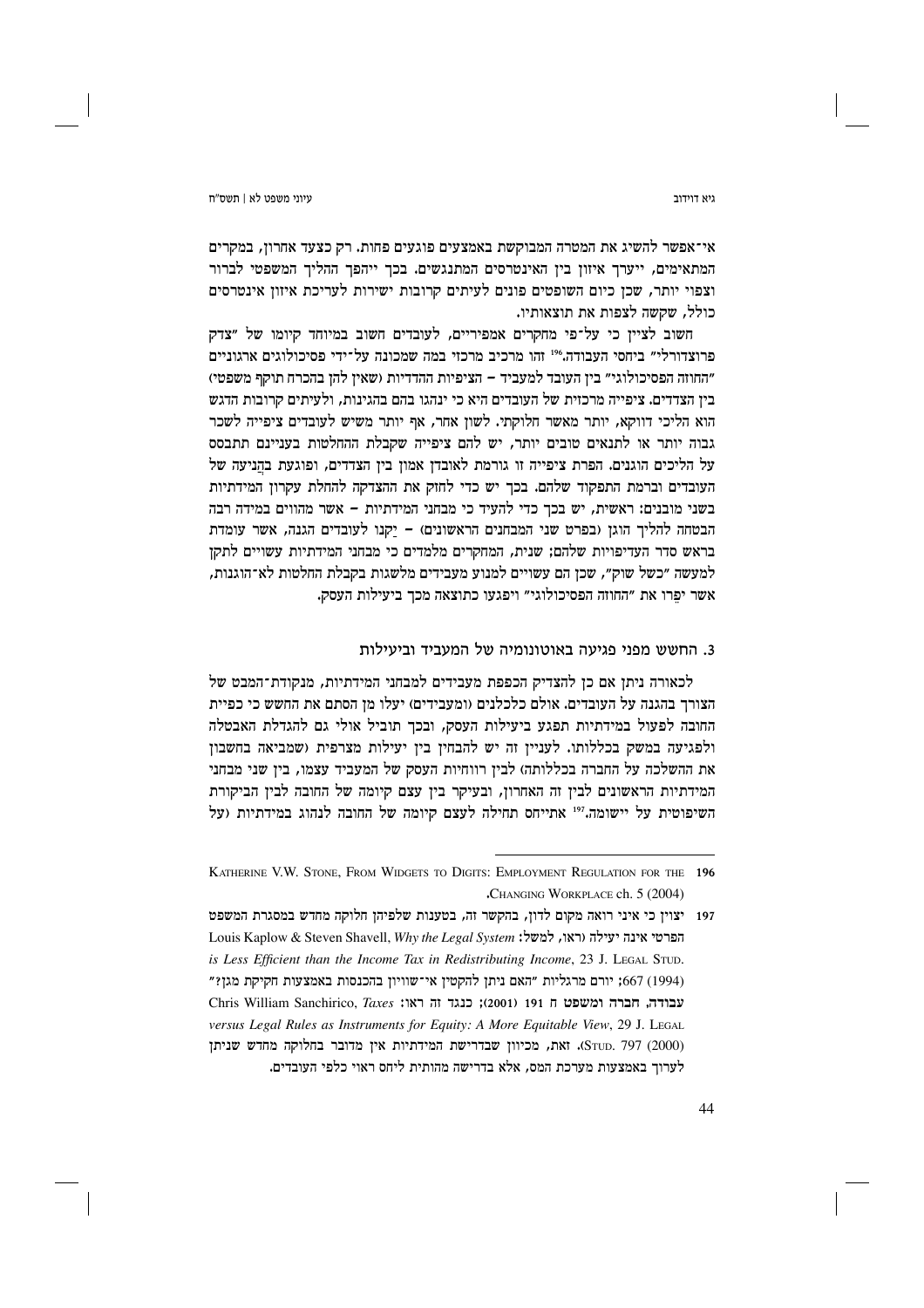### עקרון המידתיות בדיני העבודה

שלושת מבחני־המשנה שלה), ואילו העלויות הכרוכות בקיומה של ביקורת שיפוטית על יישומה של חובה זו יידונו להלז בנפרד.

שני מבחני המידתיות הראשונים – ככל שהם מיושמים כהלכה – אינם אמורים לפגוע ביעילות המצרפית כלל; להפך. למעשה גם לא צפויה פגיעה ברווחיות. מעביד שנוקט אמצעים שאינם מקדמים את מטרותיו, או שבוחר אמצעים אשר פוגעים בעובדים למעלה מן הצורך, אינו פועל באופן יעיל. מבחן המידתיות השלישי, לעומת זאת, מעורר קושי רב יותר. אומנם, הוא מחייב עריכת איזון של תועלת מול נזק (cost–benefit analysis), אשר אמור להבטיח את התוצאה היעילה ביותר. עם זאת, יש בו שינוי דרמתי לעומת מצב־הדברים הקיים: תועלתו של המעביד תועמד על מישור אחד עם הנזק לעובד, והמעביד ייאלץ, לטוב ולרע, להפנים את העלויות של צעדיו – את המחיר מבחינתו של העובד.818 בטווח הקצר עלולה להיות בכך פגיעה ברווחיותו של המעביד, אולם בטווח הארוך הכפפת המעבידים לסטנדרט זה עשויה להוביל להפחתה מסוימת בשכר (או בתנאים אחרים). באופז שיבטל את הפגיעה ברווחיות (אם כי הפחתה מעין זו לא תהיה אפשרית תמיד, בשל חקיקה (דוגמת חוק שכר מינימום) או כשלי שוק). אם תיעשה הפחתת שכר כזו, תהיה בכך לכאורה פגיעה מסוימת ביעילות המצרפית, בשל העובדה שהבחירה של השוק באשר לאופי ה״חבילה״ של שכר ותנאים אחרים תוחלף בבחירה שתוכתב לצדדים על־ידי הדין (ותחיל בהכרח את מרכיב המידתיות על־חשבון מרכיבים אחרים). לשון אחר: מנקודת־מבט כלכלית יהיה זה יעיל יותר לתת לשוק (כלומר, לצדדים עצמם) לבחור אם לכלול בחוזה ביניהם סטנדרט התנהגות "מוגבר" של מידתיות אם לאו. ייתכן, למשל, שהעובד יעדיף לקבל תוספת שכר מאשר להתעקש על הכפפת המעביד לסטנדרט כזה. ברם, ניתן להניח שגם אם תהיה פגיעה כזו ביעילות, היא לא תהיה גבוהה במיוחד, משני טעמים עיקריים. ראשית, כשלי שוק מונעים לעיתים קרובות מהעובד את האפשרות לקבל את חבילת התנאים המועדפת עליו,"' ולכן ספק רב אם עובד שמעוניין בחובת המידתיות דווקא יוכל לקבל זאת ללא התערבות הדין. למעשה, סביר להניח שעובדים רבים לא יהיו מודעים למשמעותה ולחשיבותה של חובת המידתיות, ולא ישקללו נכון את תועלתה. באותם מקרים כפיית אותה חובה על החוזה בין הצדדים עשויה לתקן את הכשל ולקדם את היעילות."200 שנית, הדיו הקיים (חוקי־המגו והרגולציה המשלימה אותם בפסיקה) כבר מתערב בחבילת התנאים שמגיעה לעובד במידה רבה עד כדי כך שהשפעת התוספת המוצעת צפויה להיות

198 השוו דוידוב, לעיל ה"ש 135.

199 לדיון בכשלי השוק ראו Davidov, לעיל ה״ש 174.

200 - הסובלים העיקריים מבעיית ״הרציונליות המוגבלת״, אשר מונעת אפשרות מעשית ״לתמחר״ נכונה מספר רב של תניות, הם העובדים. המעבידים, לעומתם, הם בדרך־כלל ״שחקנים Russell Korobkin, הוזרים", אשר נהנים ון שבהתקשרות מול עובדים רבים. השוו: Russell Korobkin Bounded Rationality, Standard Form Contracts, and Unconscionability, 70 U. CHI. L. REv. 1203 (2003) נאי־אפשר להניח שחוזים אחידים הם יעילים, שכן יש להניח כי הצד שמנסח את החוזה מצליח לבנות אותו באופן שמיטיב איתו עצמו; הפתרון הוא, בין היתר, שימוש נרחב בכפיית תנאים בחקיקה).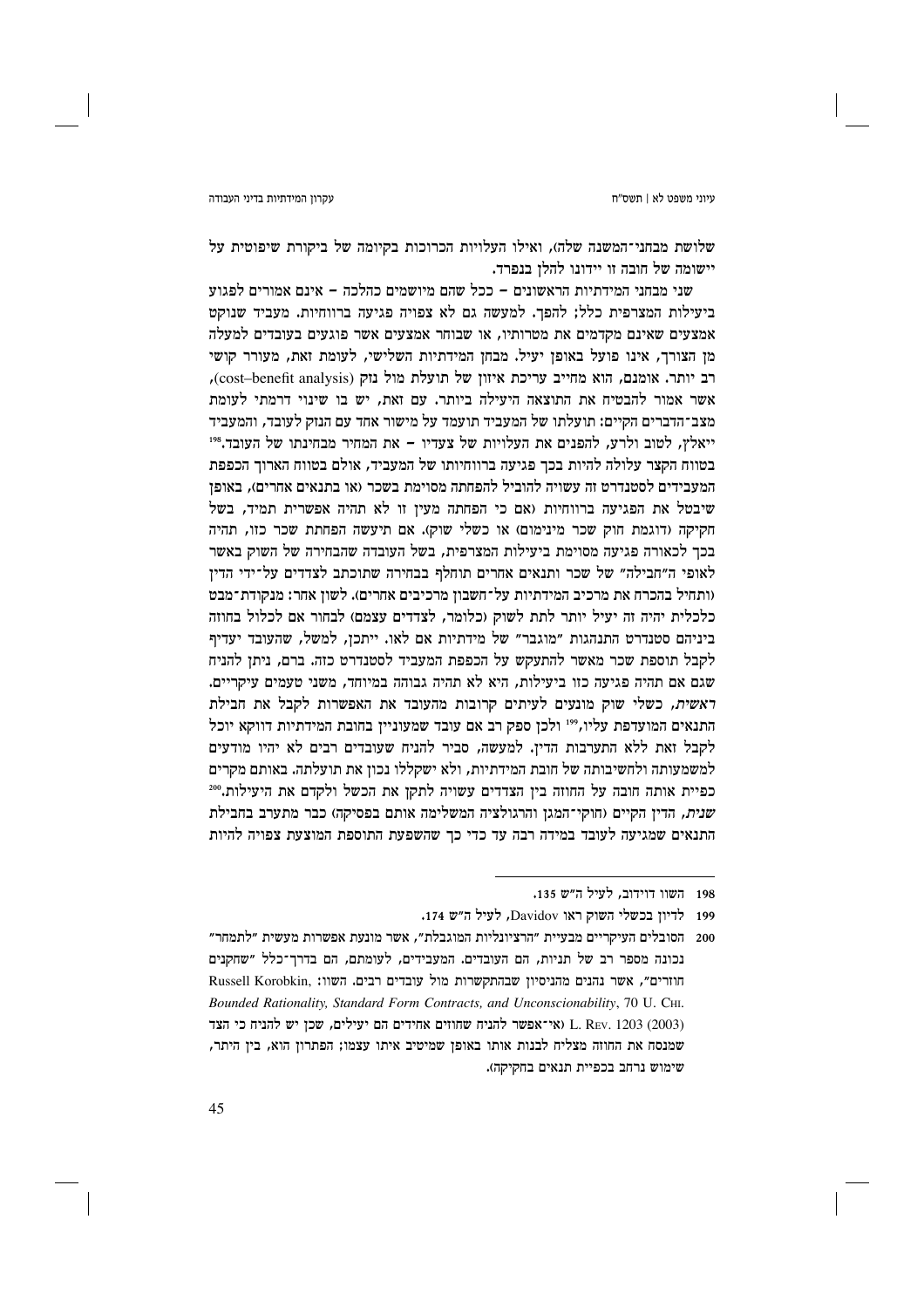זניחה. בסופו של דבר, כאשר מעמידים את הפגיעה האפשרית (הנמוכה) ביעילות כתוצאה מהכתבת חובת המידתיות כחלק מחבילת התנאים אל מול הכלל הבסיסי שיחייב כל מעביד לפעול לפי מבחני עלות־תועלת, תוך הפנמת המחיר גם מבחינתם של העובדים, המסקנה ברורה: דרישה של הדין לפעול לפי מבחני המידתיות *תקדם* בחשבון כולל את היעילות המצרפית, ולא תפגע בה.

אם כן, ככל שמדובר בעצם קיומה של החובה, שני מבחני המידתיות הראשונים אינם יוצרים כל קושי, ואילו השלישי יביא ככל הנראה לידי קידום היעילות המצרפית, אך עלול לגרום עקב כך לפגיעה מסוימת ברווחיותו של המעביד, לפחות בטווח הקצר. אולם חשובה לא־פחות מהחובה עצמה לנהוג במידתיות היא העובדה שבתי־הדין יבקרו את יישומה. בדרך־ כלל בתי־המשפט (ובתי־הדין בכלל זה) נוטים להימנע מהתערבות בשיקולים ניהוליים. אולם הכפפת מעבידים לחובת המידתיות תחשוף במידה מסוימת החלטות ניהוליות לביקורת שיפוטית. אכז, לביקורת זו עשויה להיות השלכה הז על הרווחיות והז על היעילות: טעויות שיפוטיות בהערכת קיומם של קשר רציונלי, אמצעים חלופיים או מידתיות במובן הצר עלולות להביא לידי פסילת החלטות אשר יתבררו בדיעבד כמידתיות. השאלה היא, אם כן, אם העברת הביקורת על עמידה בסטנדרט המידתיות מהשוק אל בתי־הדין לא תביא לידי פגיעה קשה מדי במעבידים ובמשק בכללותו."2 על שאלה זו אי־אפשר להשיב ללא מחקר אמפירי, אשר יתבסס על ניסיון מעשי. מחקר מעין זה טרם נעשה. ניתן להניח כי צפויה בהחלט פגיעה ביעילות, אולם ככלל איז סיבה להניח שהטעויות השיפוטיות יהיו שכיחות במידה שתחולל פגיעה דרמתית. על־מנת לבחון טענה זו, יש לנסות, לדעתי, להבחין בין סוגיות והקשרים שונים בדיני העבודה. ייתכן שדווקא בהקשרים מסוימים תהיה לטעות שיפוטית (גם אם היא אינה שכיחה) עלות גבוהה במיוחד, או שהליטיגציה הנוספת תגרום לעלויות ניכרות ומיותרות.

לחשש מפני פגיעה ביעילות יש לצרף גם את העובדה שדרישת המידתיות תפגע באוטונומיה של מעבידים לקבל החלטות כרצונם. אכן, הכפפת כל החלטה של מעביד לביקורת שיפוטית, אשר תבחן את מידתיות ההחלטה, תהווה ללא ספק פגיעה באוטונומיה. אולם יש להביא בחשבון שהאוטונומיה של מעבידים מוגבלת ממילא – בכל הקשור ליחסים עם עובדים – על־ידי חוקי־המגן והפסיקה הקיימת. השאלה היא, על־כן, מתי הפגיעה באוטונומיה תהיה קשה במיוחד, באופן שחורג מהמידה הנהוגה כיום ו״גובר״ על ההצדקות להחלת מבחני המידתיות שפורטו לעיל.

האם ניתן לצפות מראש מהם ההקשרים שבהם הפגיעה באוטונומיה של המעביד וביעילות תהיה קשה עד כדי כך שלא תהיה עוד הצדקה להכפפת המעביד למבחני המידתיות? דומני כי יש לבחון כל מקרה לגופו, ואי־אפשר לקבוע מראש רשימה סגורה. עם זאת, דוגמה בולטת היא החלטות בנושא פיטורים. להחלטה בדבר המשך העסקתו של עובד יש חשיבות מיוחדת מבחינת המעביד. להחלטה מעין זו יש השלכות לטווח ארוך וכן השפעה על שאר העובדים. כפיית המשכיות היחסים בניגוד לרצונו של המעביד – באמצעות מבחני

גיא דוידור

<sup>201</sup> ודוקו: מול המקרים של פגיעה ביעילות יש מקום להעמיד את המקרים שבהם ההתערבות השיפוטית מתקנת כשלי שוק ודווקא מקדמת יעילות, כמפורט לעיל.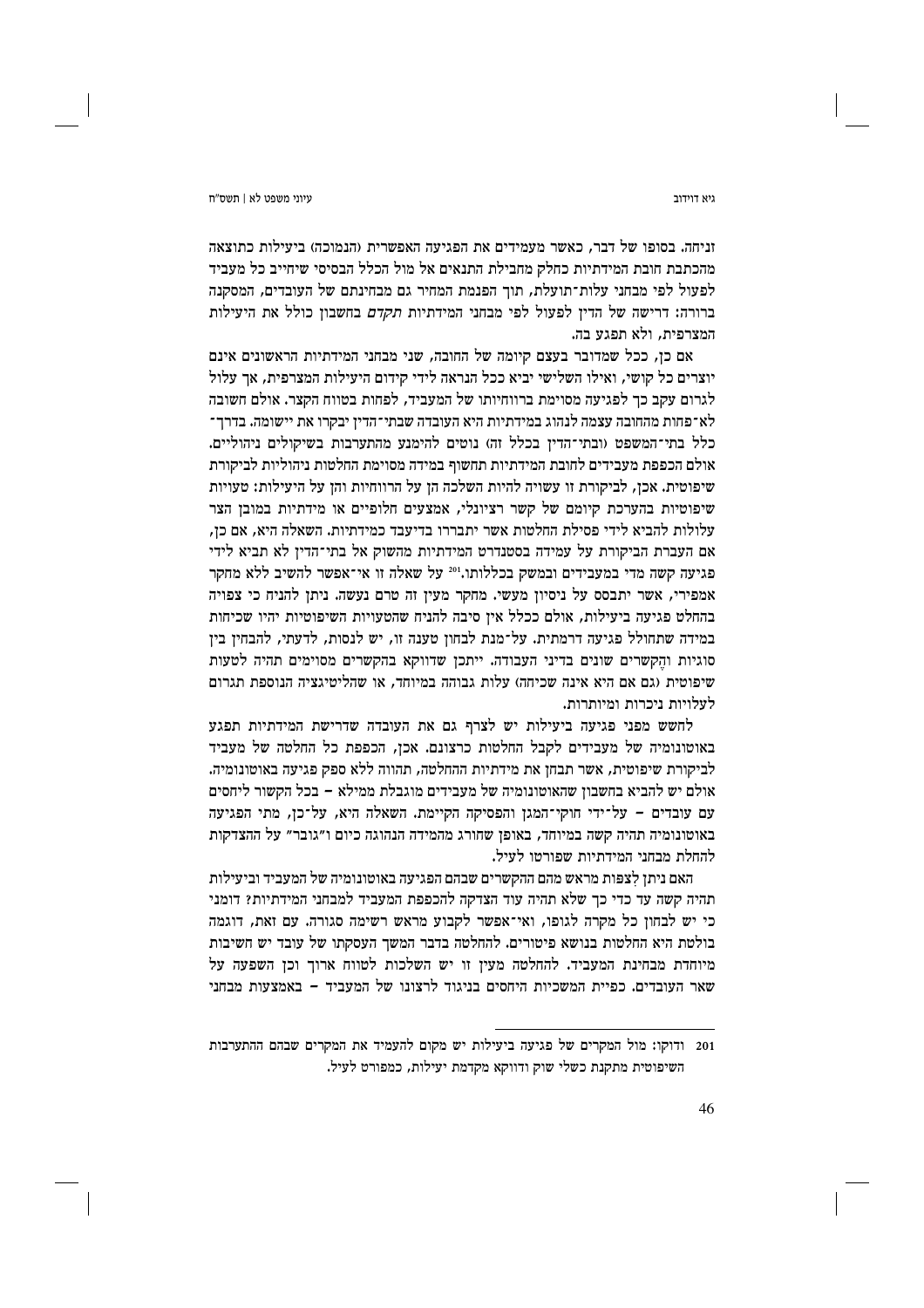### עקרון המידתיות בדיני העבודה

### טיוני משפט לא | חשס״ח

המידתיות – תהווה פגיעה קשה במיוחד הן באוטונומיה של המעביד והן ביעילות. לפחות כאשר מדובר במעבידים קטנים.202 אין משמעות הדבר בהכרח שאין מקום להתערבות של הדיו בהחלטות אלה, אולם לדעתי התערבות כזו צריכה להיעשות בחקיקה, שבה ייקבעו מנגנונים וחריגים שיצמצמו את הפגיעה באוטונומיה וביעילות למינימום ההכרחי. יש להכיר בכר שהכפפת החלטות בנושא פיטורים למבחני המידתיות תביא למעשה לידי מעבר מכלל של "employment at will" לכלל של "סיבה מספקת". מעביד שיצטרך להצביע על כך שהחלטתו לפטר עובד נדרשה בשל תכלית לגיטימית כלשהי, יצטרך למעשה להראות סיבה לגיטימית לפיטורים. כלומר, כבר מבחן המידתיות הראשון – דרישת הקשר הרציונלי – טומן בחובו את הדרישה שהפיטורים לא יהיו שרירותיים, בעוד כיום מעביד במגזר הפרטי אינו צריך להצדיק פיטורים, אלא אם כן הוא כפוף להסכם קיבוצי המחייב זאת.203 אין פלא על־כן שהשופטת ברק־אוסוסקין, השופטת היחידה שתמכה במעבר לכלל של ״סיבה מספקת״ בפסיקה, היא גם היחידה שקראה במפורש להחלת דרישת המידתיות על החלטות פיטורים של מעבידים במגזר הפרטי. אומנם, גם לדעתי ראוי לשנות את הכלל הבסיסי בנוגע לפיטורים לכלל של "סיבה מספקת", אך זאת בתנאי שכלל זה ייקבע בחקיקה, אשר תסדיר את הסיבות המספקות לפיטורים (בדומה למקובל באירופה) ותקבע מנגנונים מתאימים לביקורת על החלטת פיטורים.204 הכוונה היא שמנגנונים אלה יאפשרו את מימוש הפיטורים - מקום שאכן יש סיבה מספקת לכך - באופן מהיר ויעיל (למשל, באמצעות אישור של גופים המורכבים מנציגי המעביד ומנציגי העובדים, עם מנגנוז להכרעה בחילוקי־דעות באמצעות בוררות מהירה).205 כמו־כן, מן הראוי שההסדר החוקי יפטור מגדר תחולתו מעבידים קטנים, כלומר, חלק מהמנגנון צריך לכלול גם חריגים מתחולתו של ההסדר. הסדרה מפורטת כזו הכרחית כדי שהסדר של ״סיבה מספקת״ יהיה מוצדק, ולא יפגע יתר על המידה ביעילות ובאוטונומיה של המעבידים. על־כן גישתי היא

<sup>202</sup> להרחבה ראו: 'Just Cause' throw Davidov, In Defense of (Efficiently Administered) 'Just Cause' Dismissal Laws, 23 INTL. J. COMP. LAB. L. & INDUS. REL. 117 (2007).

<sup>203 -</sup> אומנם, הפיטורים בטלים כאשר העובד מראה כי הם מנוגדים להוראה מסוימת בדין – למשל, פיטורים של עובדת בהיריוז (ס׳ 9 לחוק עבודת נשים, התשי״ד־1954), פיטורים מסיבה מפלה (ס׳ 2 לחוק שוויון ההזדמנויות בעבודה, התשמ״ח־1988) או פיטורים שבאים לפגוע בחופש ההתאגדות (ס׳ 33י לחוק הסכמים קיבוציים, התשי"ז־1957; דב"ע (ארצי) נו/209-3 מפעלי תחנות בע״מ – יניב, פד״ע לג 289 (1996); עניין הורן את ליבוביץ בע״מ, לעיל ה״ש 45). אולם בהעדר סיבה ״רעה״ שנאסרה באופן קונקרטי, ובהנחה שהוא לא התחייב אחרת בהסכם, מעביד אינו נדרש כיום לספק סיבה לפיטורי עובד; הוא אינו נדרש להצדיקם.

<sup>204 -</sup> ראו Davidov, לעיל ה״ש 202. להצעת־ביניים ראו מונדלק, לעיל ה״ש 148. יצויז כי כלל של "סיבה מספקת" הוצע בעבר - אם כי ללא מנגנונים נלווים - במסגרת ס' 11 להצעת חוק חוזה עבודה, התשמ״ה־1985, ה״ח 129.

<sup>205</sup> מנגנון אפשרי בהקשר זה הוא הקמת "מועצות מפעל" בחקיקה, כמקובל באירופה. לדיון במכשיר זה באופן כללי ראו פנינה אלון־שנקר "מועצות עובדים בישראל: לקראת מודל משולש לייצוג ושיתוף של עובדים" עיוני משפט ל 319 (2007).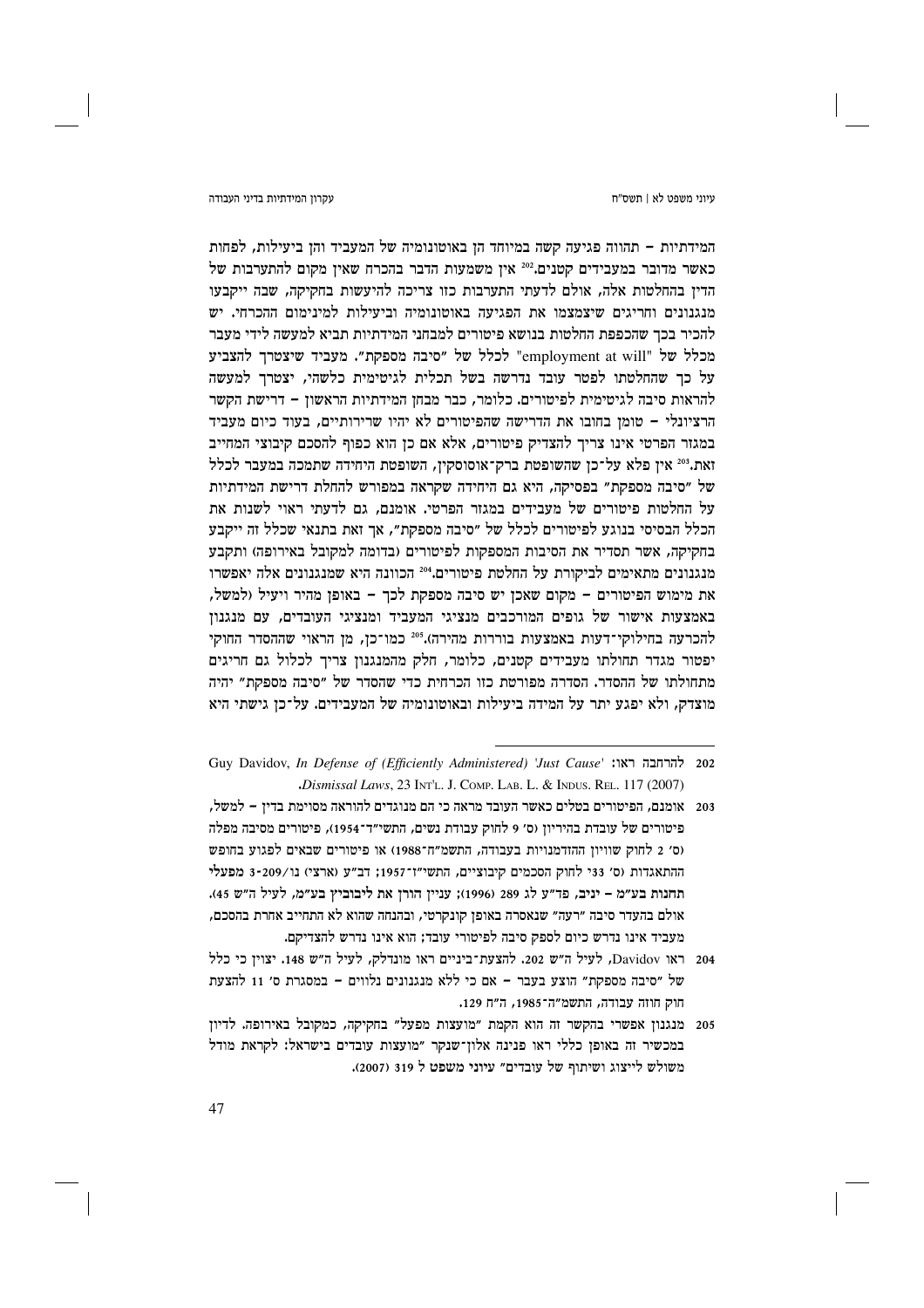#### גיא דוידור

שכלל של "סיבה מספקת" – אף שהינו ראוי – אינו עניין לחקיקה שיפוטית. החלת עקרון המידתיות על החלטות פיטורים תביא למעשה לידי אימוץ כלל כזה בפסיקה, מבלי שיוקמו המנגנונים הנלווים הנדרשים. תוצאה כזו נראית לי בלתי־ראויה.

# 4. האיזוו המוצע

עמדנו על ההצדקות להכפפת מעבידים למבחני המידתיות, וכנגד זה על כד שיש להישמר מפני פגיעה קשה מדי באוטונומיה וביעילות. על בסיס החשש מפני פגיעה זו, טענתי כי אין מקום להחיל את מבחני המידתיות בדרך של פסיקה על החלטות פיטורים. מה לגבי ההקשרים האחרים שנידונו בפרק הקודם? דעתי היא כי ככלל יש מקום להחלת מבחני המידתיות במלואם כאשר מדובר בפגיעה בזכויות־יסוד של העובד, ובפרט חופש העיסוק, הזכות לשוויון, הזכות לפרטיות וזכות הקניין.206 לעומת זאת, כאשר מדובר בפגיעה באינטרסים אחרים, יש להסתפק במבחן מידתיות "מרוכך", כפי שיובהר להלן. אעמוד על אופז יישומו של עקרוז המידתיות בהקשרים השונים לפי סדרם.

בעניין הגבלת חופש העיסוק מבחני המידתיות מתאימים לחלוטין. החלתם במפורש, תוך הפרדה בין שלושת המבחנים, תהפוך את הדיון לעקבי וצפוי יותר, וזאת מבלי ליצור כל הגבלה חדשה על מעבידים או החמרה בהגבלות המוטלות עליהם (שהרי מבחינה מהותית מבחני המידתיות מוחלים כבר כיום).

גם בעניין שוויון הזדמנויות בעבודה, שימוש מפורש במבחני המידתיות לא ישנה מהותית את דיני השוויוז, אלא רק ישפר את תהליר הבדיקה בפסיקה. בפרט, מבחני המידתיות מהווים מסגרת נוחה במיוחד לבחינת השאלה אם מדיניות של מעביד הנחזית כניטרלית לכאורה אר בפועל פוגעת יותר בקבוצה מסוימת – דהיינו, יוצרת אפליה תוצאתית – ניתנת להצדקה אם לאו. המעביד יידרש להצדיק את מדיניותו בשיקולים עסקיים לגיטימיים, ושיקולים אלה ניתן לעמת אל מול האמצעי שנבחר, ואל מול עוצמת הפגיעה בעובדים, באמצעות מבחני המידתיות. אכן, גם בהקשר זה בולטת התועלת של מבחני המידתיות בקביעת מסגרת נוחה וצפויה לדיוז, אשר מאזנת ביז האינטרסים של שני הצדדים תוך קביעת גבולות לשיקול־הדעת השיפוטי.

בדומה לכך, גם בהקשר של שלילת פיצויי פיטורים מבחני המידתיות מתאימים ויכולים לסייע. ראשית, יש מקום לבחוז אם קיימת תכלית ראויה (לגיטימית) לסנקציה הכספית, מעבר לרצונו של המעביד לחסוך בעלויות או אי־שביעות רצון מתפקודו של העובד. נקודת המוצא היא כי כל עובד מפוטר וכאי לפיצויים, ועל המעביד להראות טעם רלוונטי לשלילת הפיצויים – במילים אחרות, קשר רציונלי ביז האמצעי (הסנקציה הכספית) לבין מטרה לגיטימית כלשהי (כגון הרתעת עובדים אחרים). שנית, מן הראוי שהפגיעה בזכות העובד לפיצויים תהיה מינימלית, כלומר, במינימום הנדרש לשם השגת המטרה הלגיטימית."20 דרישה זו עשויה לסייע בקביעת הסנקציה המתאימה, החל בפיטורים עם

<sup>206</sup> לדידי יש להוסיף על כך גם את הזכות לעבוד - ראו דוידוב, לעיל ה"ש 173.

<sup>207</sup> להתחשבות בשיקולים רלוונטיים לעניין זה ראו, למשל, ע״ע (ארצי) 300075/96 אליה - בן ציון, פס׳ 7 (לא פורסם, 2.7.2001).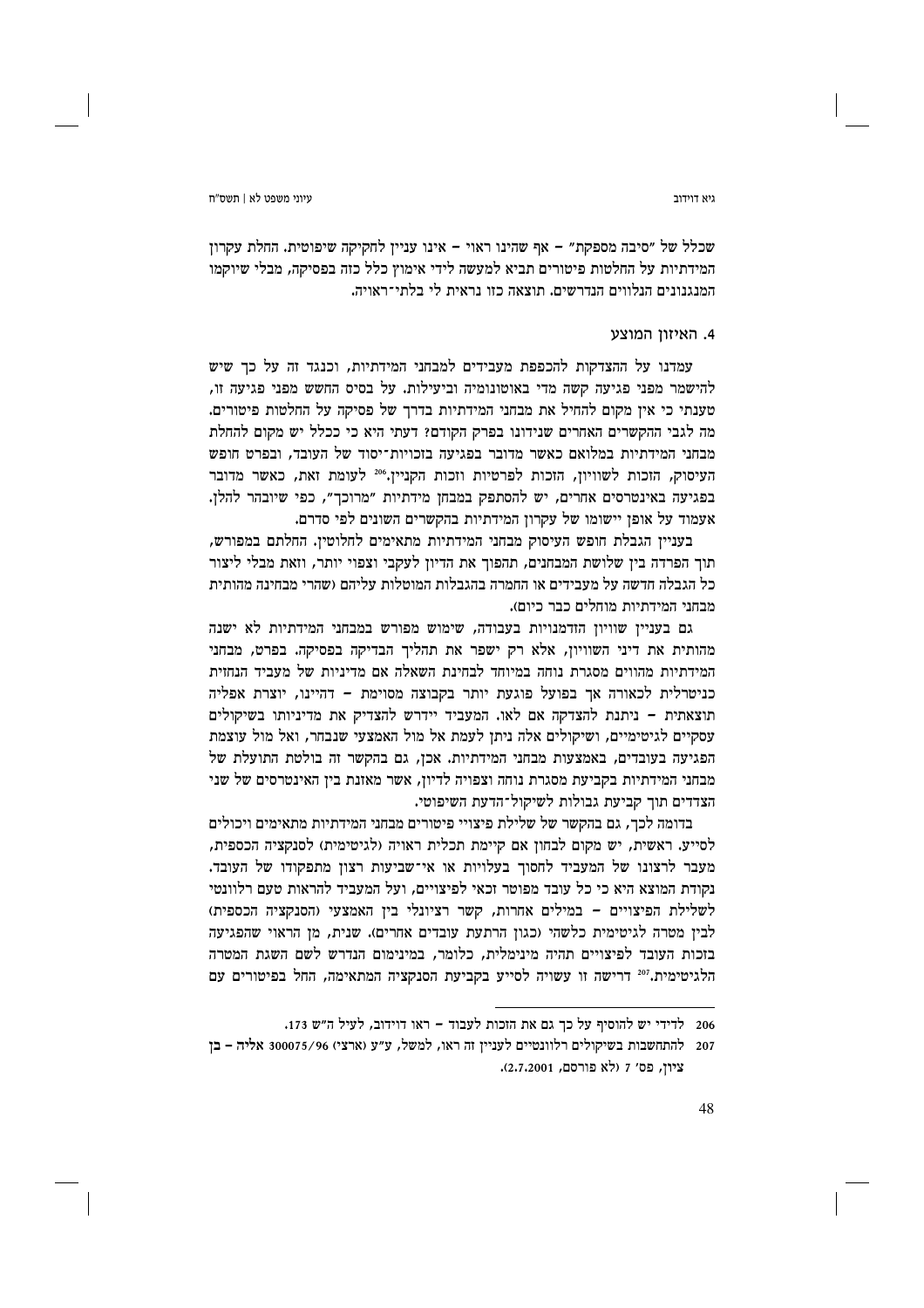### עקרוו המידתיות בדיני העבודה

פיצויים, דרך שלילה חלקית של הפיצויים (בשיעורים שונים) ועד לשלילה מלאה. לבסוף, יש מקום לדרוש כי יישמר יחס ראוי בין ה״מחיר״ לעובד כתוצאה מהסנקציה לבין התועלת המושגת מכך למעביד. במסגרת מבחן זה (המידתיות במובן הצר) יש להתחשב בנסיבות האישיות של העובד. אכן, יישום מבחני המידתיות כמוצע לעיל יוכל לסייע לבתי־הדין בהתמודדות עם הביקורת על הפסיקה בתחום זה, וליצור, גם כאן, מסגרת ברורה וצפויה יותר לניתוח.

בהקשר של פרטיות עמדנו בפרק הקודם על ההתנגשות בין האינטרסים של המעביד לבין הזכות לפרטיות של העובד. גם בהקשר זה מבחני המידתיות ראויים ומתאימים, ואינם יוצרים הכבדה מופרזת על האוטונומיה של המעביד או על היעילות העסקית. המעביד יידרש להראות, ראשית, כי הפגיעה בפרטיות משרתת תכלית עסקית אמיתית, ולא נועדה להתנכלות או למטרה לא־לגיטימית אחרת. כך, למשל, במקומות עבודה מסוימים יש הצדקה ולפחות ברמת הקשר הרציונלי) למעקב אחר תוכז התכתבויותיהם של עובדים בדואר האלקטרוני, ואילו במקומות עבודה אחרים אין הצדקה לכך. שנית, המעביד יצטרך להראות שהפגיעה בפרטיות היא מינימלית, כלומר, שאי־אפשר להשיג אותה מטרה (באופן מלא) באמצעים פוגעים פחות.208 במסגרת זו יהיה מקום להבחין, כאשר מדובר באמצעי פיקוח או בדרישה לעריכת בדיקות, בין נסיבות שבהן קיים חשד ספציפי מבוסס נגד עובד לבין רצון של המעביד לקיים בדיקות אקראיות ללא חשד; בין בילוש אחר עצם קיומה של פעילות מסוימת (למשל, עריכת שיחות פרטיות בטלפון מעבר לסביר) לבין בילוש אחר תוכן הדברים (למשל, האזנה לתוכן השיחות הפרטיות); בין בדיקות המעוגנות בנוהל ידוע מראש שהוסכם עם נציגי העובדים לבין בדיקות מפתיעות; וכיוצא בזה. הבחנות מעין אלה יוכלו לסייע לבית־הדין בבואו לקבוע אם האמצעי שנבחר אכן היה הכרחי להשגת המטרה העסקית או שמא היה אפשר להסתפק באמצעי חלופי ופוגע פחות. לבסוף, המעביד יצטרך להראות כי התועלת הצומחת לו מהאמצעים שנקט אינה קטנה – ביחס בלתי־ראוי – מהנזק שאמצעים אלה גורמים לעובדים. בהקשר זה, כאשר מדובר בפגיעה בזכות־יסוד, דומני כי אין מקום להפחית את הסטנדרט הנדרש ממעבידים, גם אם מבחן המידתיות השלישי יהווה הכבדה מסוימת בהשוואה לסטנדרט הנוהג כיום.

האם ראוי להחיל את דרישת המידתיות באופן דומה גם בהתייחס להחלטות שהמעביד מקבל במסגרת "הפררוגטיבה הניהולית" שלו, כגישתה של השופטת ברק־אוסוסקין? בהקשר זה מתעורר קושי רב יותר. הפררוגטיבה היא, כאמור, בגדר תניה משתמעת בחוזה העבודה. השאלה אם שינוי כלשהו במקום העבודה אשר משפיע על העובדים נופל בגדרי הפררוגטיבה אם לאו היא על־כן שאלה של פרשנות החוזה (החלק המשתמע שבו).200 עם זאת, אין מניעה - ולדעתי אף הגיוני וראוי - לקרוא אותו חלק משתמע בחוזה העבודה באופן שכולל בחובו את עקרון המידתיות. זאת, בכפוף לכך שיש מקום להעדיף מבחן מקל

<sup>208</sup> לשימוש במבחן האמצעי המינימלי בהקשר זה ראו גם ס׳ 20(ב) לחוק הגנת הפרטיות, התשמ״א־1981 (פגיעה ביודעין ״במידה גדולה משהיתה נחוצה באופן סביר״ יוצרת חזקה של חוסר תום־לב).

<sup>209 -</sup> להרחבה ראו דוידוב, לעיל ה״ש 135.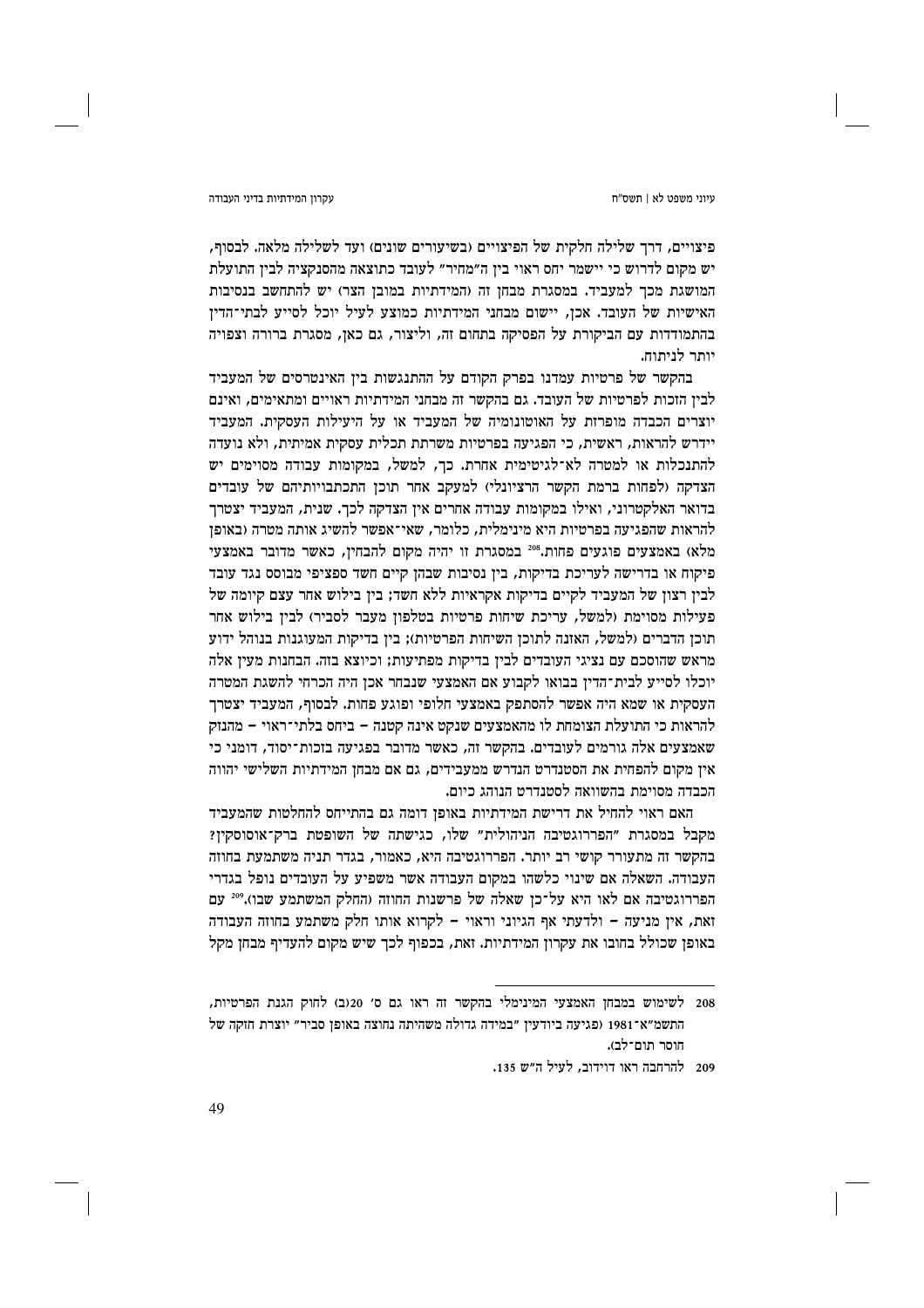ויא דוידור

(מוחלש) של מידתיות במובן הצר. מבחן זה (מבחן המידתיות השלישי) יחייב את המעביד לאון בין שיקולי התועלת שלו לבין הנזק שייגרם לעובד. מאחר שמדובר במעביד פרטי, והיחסים בין הצדדים הם יחסים שנוצרו במסגרת השוק – דהיינו, בבסיסם יש לגיטימציה לכל צד לנסות למקסם את תועלתו־הוא - מבחן המידתיות במובן הצר נראה בעייתי. החלתו בנוסח הנוקשה עלולה להגביל יתר על המידה את חופש הפעולה של המעביד, ולפגוע באוטונומיה שלו וביעילות, בפרט לנוכח העובדה שהחלטות ניהוליות אינן פוגעות בהכרח בזכויות־יסוד של העובד. ההצדקה להחלת מבחני המידתיות בנסיבות אלה חלשה יותר מלכתחילה. עם זאת, בשל הקרבה המיוחדת בין הצדדים, ולנוכח החשש הסביר לניצול לרעה של כוח מצד המעביד, יש מקום להחיל את שני מבחני המידתיות הראשונים, וכן את המבחן השלישי בנוסח מרוכך, בדומה למוצע בנסיבות מיוחדות גם במשפט החוקתי.210 כדי להביא לידי התערבות שיפוטית על בסיס מבחן מרוכך כזה, הנטל צריך להיות על העובד, ועליו להראות כי השינוי שנעשה על־ידי המעביד הינו בלתי־מידתי באופז קיצוני. כד נאזז בצורה הטובה ביותר, לדעתי, בין ההצדקה (גם אם מופחתת) להחלת מבחני המידתיות לבין הקשיים והפגיעה במעביד שינבעו מכך.[21

כלומר, ניתן להבין את ההסכמה המשתמעת בין הצדדים בחוזה העבודה, שלפיה העובד מכפיף את עצמו להוראותיו של המעביד ולשינויים שיוכתבו על־ידיו לפי צורכי העסק. ככפופה לכך שהחלטות המעביד בעניין זה, ככל שהן פוגעות בעובד, יעמדו בדרישות של מבחני המידתיות (ה"מרוככים"), קרי: שכל פגיעה בעובד אכן תהיה רציונלית (נדרשת) והכרחית (מינימלית), וכן לא תהיה חסרת פרופורציה באופן קיצוני בהשוואה לתועלת שתצמח ממנה למעביד. משמע שעקרון המידתיות מסייע בקביעת גבולות הפררוגטיבה, ומגביל בכך את האפשרות לשימוש לרעה בכוח על־ידי המעביד. כך, למשל, העברת עובד מתפקיד לתפקיד - אשר נתפסת כיום באופן אוטומטי כמעט כמותרת בשל היותה חלק מהפררוגטיבה של המעביד<sup>212</sup> – תצטרך לעמוד בתנאי המידתיות. ודוקו: אין מקום לחשש כי כל החלטה עסקית תוכפף לביקורת שיפוטית, וכי הכפפה כזו תגרום לפגיעה משמעותית ביעילות או ברווחיות. המעביד רשאי לקבל כל החלטה עסקית שימצא לנכון, אולם אסור לו לפגוע כתוצאה מכך בתנאי העבודה של העובדים או באינטרסים הלגיטימיים שלהם, אלא באופן מידתי. על־כן, החלטות שאינן משפיעות באופן ישיר או משמעותי על העובדים, כגון החלטה איזה מוצר לייצר או מה יהיה מחיר המוצר, אינן כפופות לביקורת

<sup>210</sup> ראו לעיל פרק ב.

<sup>211 –</sup> ודוקו: לעיתים החלטה המתקבלת מכוח הפררוגטיבה הניהולית כורכת בחובה פגיעה שניתן להציגה כפגיעה בזכות־יסוד. כך, למשל, הטלת איסור על עובדים לגדל זקן יכולה להיתפס כפגיעה בפרטיות, והחלטה על העברת עובד למקום מרוחק יותר מביתו יכולה להיתפס כפגיעה בזכות לחיי משפחה (ראו Lokiec, לעיל ה"ש 146, בעמ' 79). ייתכן – אם כי העניין מצדיק בחינה מעמיקה יותר – שבמקרים מעין אלה ראוי להחיל את מבחני המידתיות בנוסחם המחמיר.

<sup>212 -</sup> ראו, למשל, דב״ע (ארצי) נד/71-3 אילת – שרת העבודה ורווחה, פד״ע כז 169 (1993).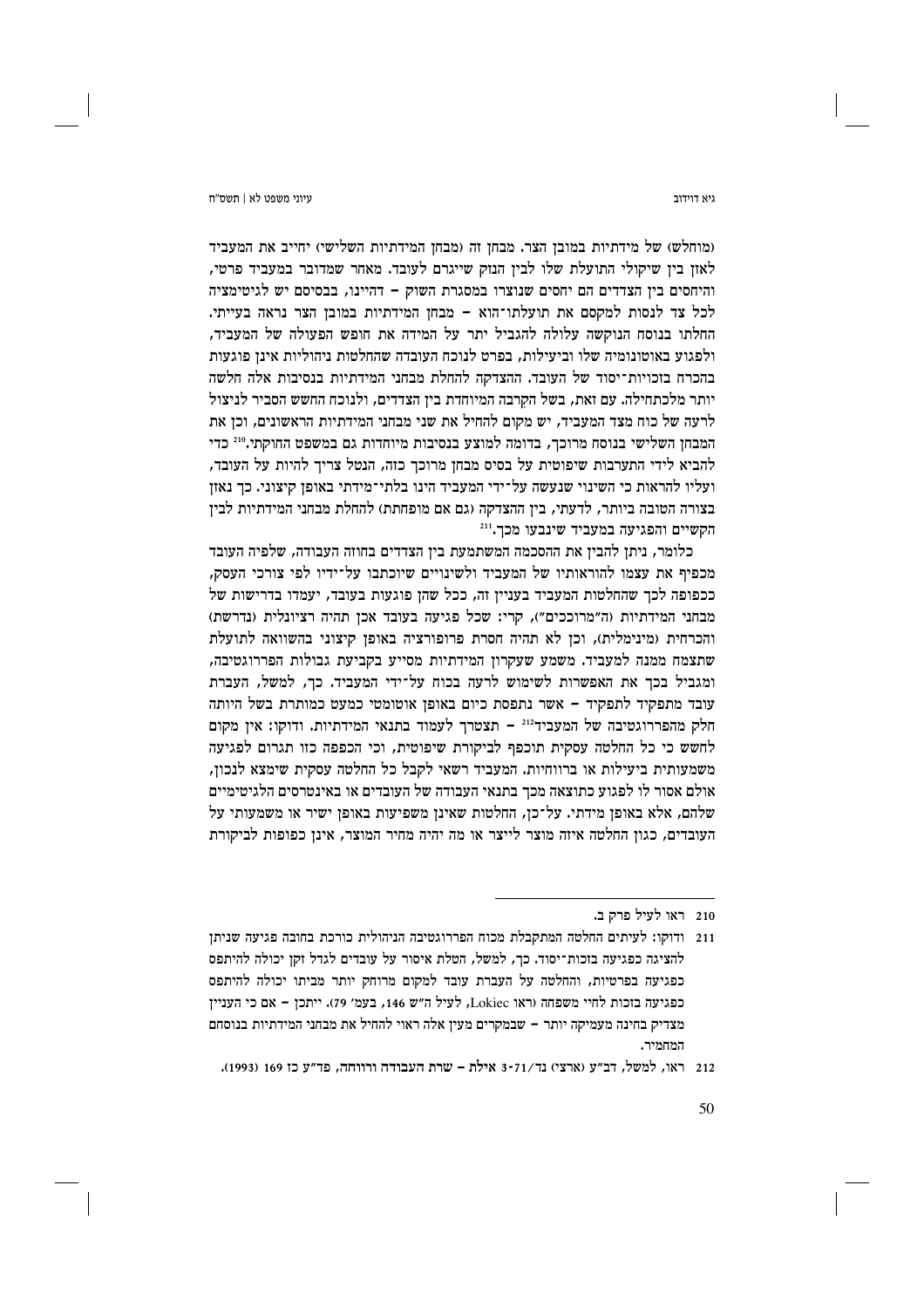#### עקרוו המידתיות בדיני העבודה

של בתי־הדין.<sup>213</sup> זאת ועוד, גם כאשר לשינוי יש השלכות משמעותיות על העובדים, פתוחה לפני המעביד האפשרות להפנים מיוזמתו את עלויות השינוי באופז שיאפשר את השינוי המבוקש תור מניעת הפגיעה בעובדים.<sup>214</sup> לעומת זאת, החלטות אשר הנשיא אדלר מכנה "מעורבות"<sup>215</sup> – כאלה שיש להן השלכה משמעותית על עובדים – צריכות להתקבל במידתיות, ככל שהמעביד אינו נוטל על עצמו את ה״מחיר״ שיש להז מבחינת העובדים.

אם כן, החלת מבחני המידתיות באופן המוצע לעיל תשאיר בידי המעביד מרווח פעולה רחב. ראשית, ביכולתו לערוך כל שינוי שאינו משליך באופן מהותי על תנאי העבודה של העובדים, לפי שיקול־דעתו הבלעדי. שנית, כאשר מדובר בשינוי שיביא לידי פגיעה ממשית בעובד כלשהו, המעביד יכול להפנים את העלות ולמצוא דרך לפצות את העובד, כלומר, למנוע את הפגיעה. שלישית, המעביד יכול לערוך את השינוי, למרות הפגיעה, אם הוא עומד בתנאים של מבחני המידתיות. במקרה כזה אכן תהיה פגיעה מסוימת ביעילות מעצם הצורר להצדיק את השינוי לפני בית־הדיז, ככל שהענייז יגיע לערכאות. אולם איז מדובר בפגיעה כה קשה. החובה לנהוג במידתיות אינה משתקת את הרשויות הציבוריות בפעילותן היומיומית, ולפיכך אין סיבה להניח כי חובה דומה תגביל יתר על המידה את פעילותם של מעבידים פרטיים. לעומת זאת, יש חשיבות רבה להנהגתו של כלל משפטי אשר יבטיח התנהגות ראויה. גם שינוי עסקי חיוני צריך להביא בחשבון את ההשלכות על העובדים. אם אפשר, למשל, להשיג אותן מטרות עסקיות בדרך שפוגעת פחות בעובדים, על המעביד להעדיף זאת.216

אם המידתיות נתפסת בהקשר זה כחלק מההסכמה המשתמעת בין הצדדים, האם ניתן להתנות עליה בהסכם מפורש? למעשה, השאלה היא אם ניתן לקבוע תניה מפורשת שלפיה העובד יציית לכל הנחיה של המעביד, ללא כל הגבלה שהיא. לדעתי, תניה כזו מנוגדת לתקנת הציבור, ואין לתת לה תוקף."<sup>212</sup> עובד אינו עבד. חייבת להיות הגבלה לגבי ההוראות שניתן לתת לו. בחוזה עבודה מעביד מבקש להימנע מקביעת מכלול ההסדרים בין הצדדים מראש. הוא מעדיף שההסכם יכלול ״סעיף־סל״ המאפשר לו לשנות מדי פעם הנחיות, דרישות והסדרים במקום העבודה. זהו מאפיין עיקרי של חוזה עבודה, אשר מבדיל אותו

- 215 עניין עובדי מנהל ומשק, לעיל ה"ש 193, בעמ' 120.
- 216 מובן שהפגיעה תהיה משמעותית יותר כאשר מדובר במעבידים קטנים. אכן, זה אחד הטעמים שבגינם סברתי, כאמור לעיל, כי אין להחיל את מבחני המידתיות על החלטות פיטורים. עם זאת. באיזון הכולל איני סבור כי יש לפטור מעבידים קטנים מחובת המידתיות גם בהקשרים אחרים. ייתכן שיש מקום להחיל את דרישת המידתיות ה״מרוככת״ בהתייחס אליהם, אולם בשלב זה, כאשר אין עדיין ניסיון מספיק עם הפעלת מבחני המידתיות בדיני העבודה, אבקש להשאיר נושא זה בצריך עיון.
	- 217 ס׳ 30 לחוק החוזים (חלק כללי), התשל״ג־1973.

<sup>213 –</sup>ראו ענייז עובדי מנהל ומשק, לעיל ה״ש 193, בעמ׳ 116−117. ראו גם רדאי, לעיל ה״ש 135: דוידוב, לעיל ה"ש 135.

<sup>214</sup> ראו עניין נהרי, לעיל ה"ש 138; ע"ע (ארצי) 350/03 מדינת ישראל, משרד העבודה והרווחה – גרינשפן (טרם פורסם, 24,4,2006). לדיון ראו דוידוב, לעיל ה"ש 135.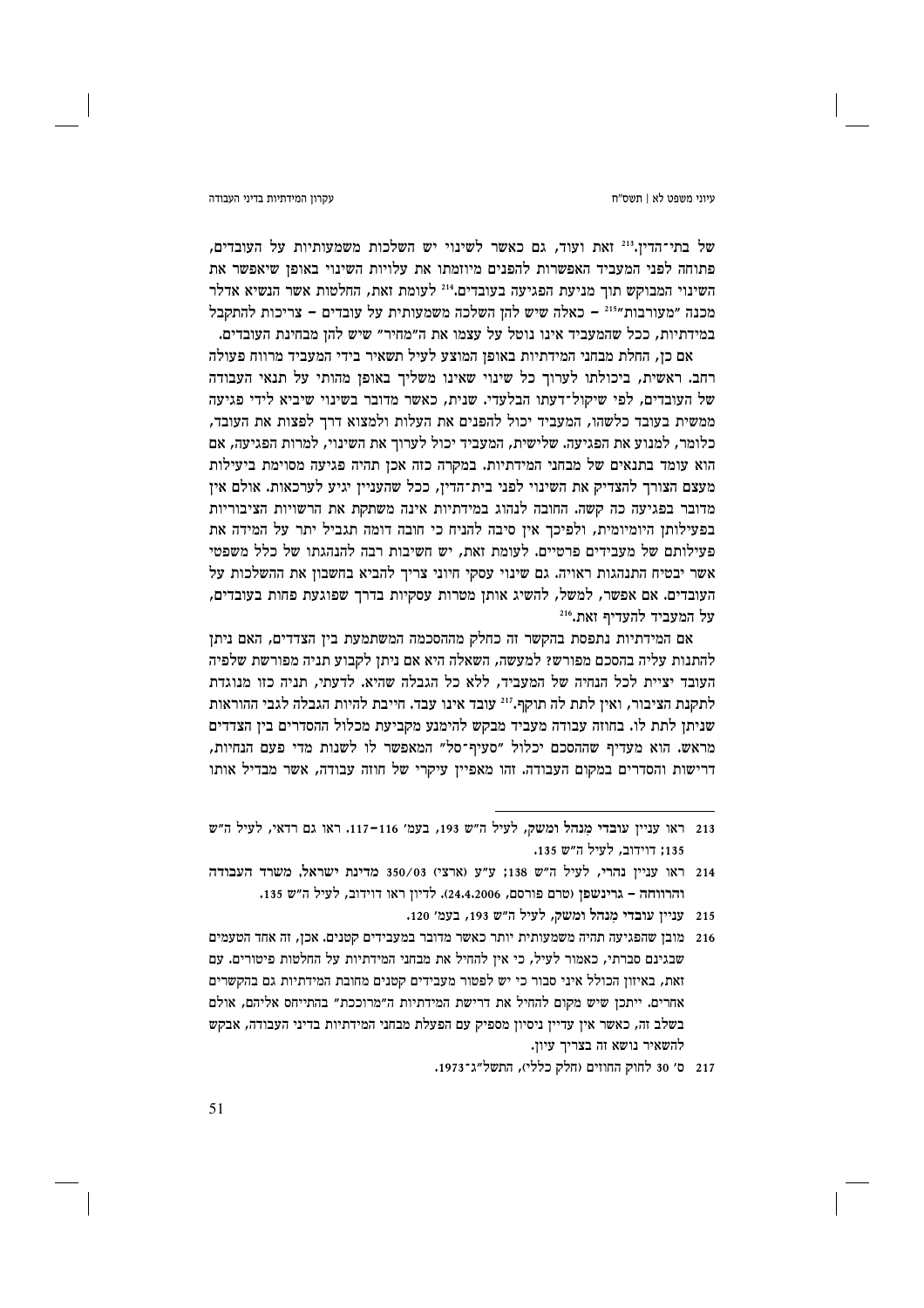עיוני משפט לא | תשס"ח

ויא דוידור

מחוזה מסחרי רגיל (לרבות התקשרות עם קבלן עצמאי).218 אולם כוח זה חייב לבוא עם הגבלות. על כך אין בפסיקה מחלוקת, גם אם אין עדיין הסכמה על אופיין של אותן הגבלות, ואם הז צריכות לכלול את דרישת המידתיות אם לאו. לכז ניתז להניח כי תניה חוזית שתבקש להתחמק מהגבלות הדין לגבי הפררוגטיבה – יהיו אלה אשר יהיו – לא תקבל תוקף.

### 5. הצדקה לשימוש במידתיות כמכשיר להגבלת שביתות והשבתות

עד כה התמקדתי בהצדקה להכפפת מעבידים לעקרון המידתיות. ראינו כי הצדקה זו קשורה לפערי הכוחות בין הצדדים ליחסי העבודה. אולם כפי שראינו בפרק הקודם, בתי־הדין נוהגים הלכה למעשה להכפיף גם ארגוני עובדים לעקרון המידתיות בעת קביעת הגבלות לגבי שביתות. האם ניתז להצדיק פרקטיקה זו?

התפיסה המקובלת היא כי התארגנות עובדים נועדה לאזן בין כוחם לבין כוחו של המעביד. הכוחות אומנם אינם מאוזנים בהכרח, אולם הנחת־המוצא של אי־שוויון בכוח המיקוח אינה קיימת כאשר עוסקים ביחסים קיבוציים (בין ארגון עובדים למעביד). עם זאת, בוודאי אי־אפשר להניח כי דווקא ארגון העובדים הוא שנהנה מכוח עדיף. אי־אפשר, אם כן, להצדיק הטלת חובת התנהגות "מוגברת" על הארגון בנימוק המתבסס על פערי כוח ביחסים. ברם, החוק והפסיקה נותנים לארגון העובדים אמצעי יוצא־דופן - כוח להכריז על שביתה. עובדים שובתים נהנים משורה של הגנות, <sup>219</sup> אשר מאפשרות להם להשיג הישגים באמצעות השביתה, ולגרום בתוך כך נזקים כבדים למעביד (לרבות פגיעה בזכות חוקתית – זכות הקניין) וכן לציבור בכללותו. מדובר אם כן בכוח ספציפי שהוענק לארגוני העובדים, אשר יש מקום לדרוש כי יופעל באחריות. אכן, אם בהתייחס למעביד ההכפפה לסטנדרט התנהגות מחמיר מוצדקת במיוחד בשל החשש מפני ניצול לרעה של כוח עדיף, בהקשר של שביתות ההצדקה קשורה לעוצמתו של ה״נשק״ יוצא־הדופן שניתן לארגוני העובדים. לכן יש הצדקה מלאה להכפיף גם החלטות בנושא שביתה לסטנדרט "מוגבר". מאחר שהמחוקק לא קבע כמעט הגבלות לגבי שביתות, אלא העדיף להשאיר את הנושא לפיתוח הלכתי (כאמור בפרק הקודם), מבחני המידתיות מהווים מכשיר מתאים למטרה זו.

אומנם, כשם שהטלת חובת המידתיות פוגעת באוטונומיה של המעביד, כך היא פוגעת גם ביכולתם של ארגוני העובדים להשיג את מטרותיהם. הכפיפות לביקורת שיפוטית משמעה שההחלטה הסופית בדבר דרך הפעולה הראויה עוברת לבתי־הדין, אשר עשויים לסכל - ולוּ בטעות - גם שביתות מוצדקות. יש לצפות שבתי־הדין יביאו זאת בחשבון, ויישמו את מבחני המידתיות בהקשר זה תוך מחשבה על התכליות של התאגדות העובדים<sup>220</sup>

Davidov 218, לעיל ה"ש 136.

<sup>219</sup> ראו בעיקר ס׳ 19 לחוק הסכמים קיבוציים, התשי״ז־1957; ס׳ 622) לפקודת הנזיקין [נוסח חדש]; ס׳ 44 לחוק שירות התעסוקה, התשי״ט־1959; ס׳ 16 לחוק העסקת עובדים על ידי קבלני כוח אדם, התשנ״ו־1996.

Davidov 220, לעיל ה"ש 46.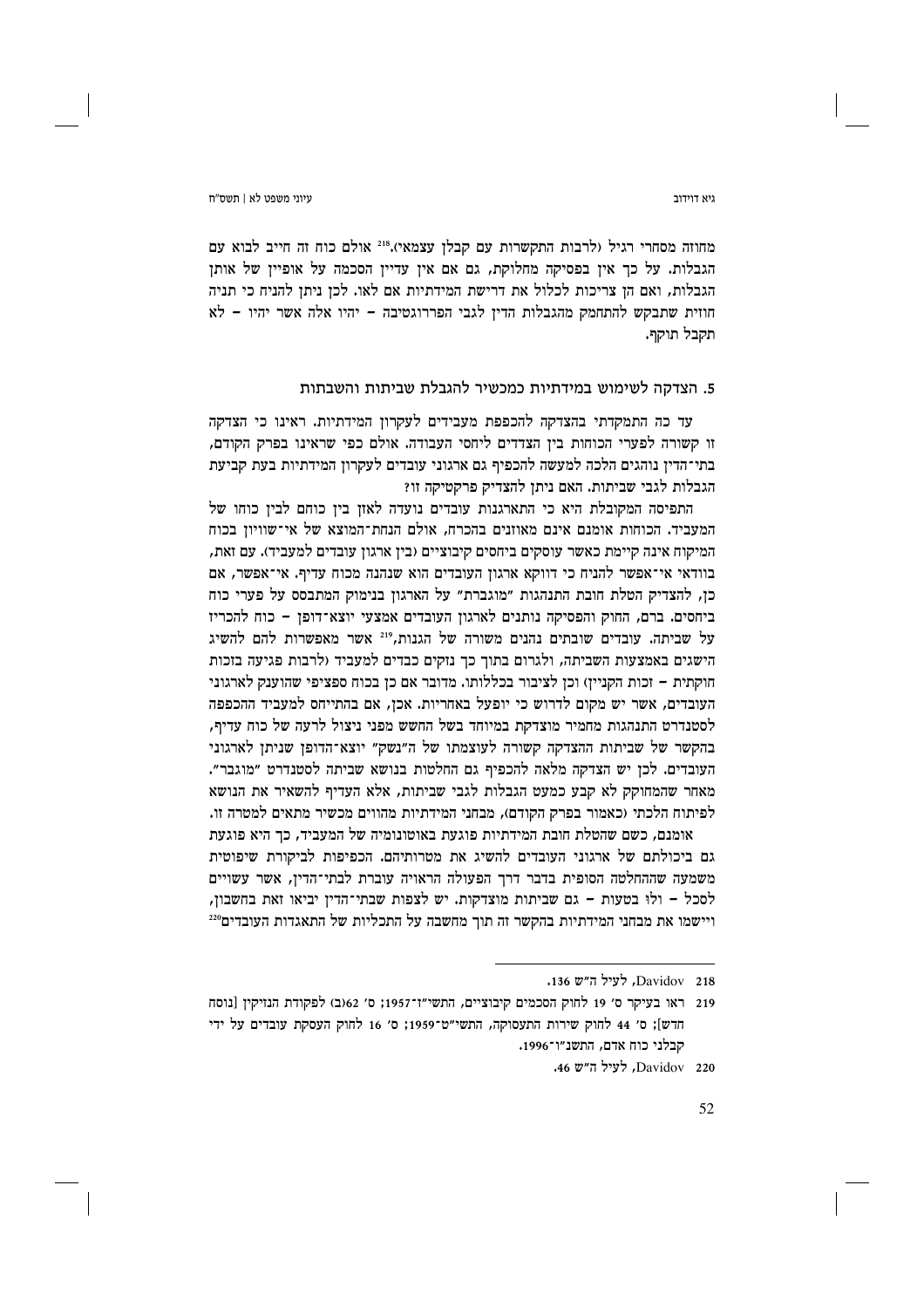עקרוו המידתיות בדיני העבודה

טיוני משפט לא | חשס״ח

ועל חשיבותה של השביתה. אולם אין בשיקול זה כדי להצדיק ויתור על דרישת המידתיות עצמה. האינטרס החברתי בהבטחת הפעלתו של "נשק" השביתה באחריות גובר, לדעתי, על החשש מפני פגיעה בכוחם של הארגונים.

אם כך לגבי הפעלת הכוח הקיבוצי של ארגוני העובדים, קל וחומר לגבי הפעלת כוח קיבוצי על־ידי המעביד. החלטה על השבתה שוללת את מקור ההכנסה מעובדים שלא בחרו מרצונם לשבות והיו מוכנים להמשיך לעבוד. הפגיעה בעובדים אלה קשה. גם כוח זה של המעביד ראוי שיופעל באחריות, ומבחני המידתיות מתאימים ביותר להבטיח כי המעביד יוכל להשיג את מטרותיו הלגיטימיות, אך תוך הגבלת הפגיעה בעובדים שאינם מעורבים ישירות בסכסוך למינימום ההכרחי.<sup>221</sup>

בפרק הקודם ראינו כי בתי־הדין משתמשים במבחני המידתיות לשם הגבלת שביתות והשבתות, אולם לא תמיד באופן מפורש ועקבי, ובדרך־כלל מבלי להבחין בין שלושת המבחנים. הפעלת מבחנים אלה באופז מפורש, תור הבחנה ביניהם ותור התייחסות מפורשת גם לתכלית שנציגי העובדים מבקשים להשיג (ובחינת הקשר בין האמצעים לבינה), תוכל לסייע לבתי־הדין בתהליך קבלת ההחלטה, ולצדדים ליחסי העבודה הקיבוציים בהבנת ההגבלות המוטלות עליהם באופן מדויק וצפוי יותר.

# ה. חירוח

ראינו שמבחני המידתיות יכולים לסייע בקביעת גבולות השימוש בכוח על־ידי המעביד, כמו־גם על־ידי ארגון העובדים. כך בהקשרים של שביתה, השבתה, הגבלת חופש העיסוק, שוויון הזדמנויות בעבודה, ענישה משמעתית ושלילת פיצויי פיטורים, ופרטיות במקום העבודה. טענתי כי סטנדרט מעין זה עשוי להתאים גם בהקשר של פיטורים, אולם רק בצירוף הסדרים נלווים, אשר מחייבים חקיקה. לבסוף, בהקשר של הפררוגטיבה של המעביד, לנוכח החשש מפני פגיעה באוטונומיה של המעביד וביעילות, טענתי כי יש

<sup>221</sup> לעומת זאת, ספק רב אם יש מקום להכפיף את ארגוני העובדים או את המעביד לעקרון המידתיות כאשר מדובר בהחלטות אחרות בתחום הקיבוצי, שאינן נוגעות בהפעלת כוח. בדב"ע (ארצי) נו/4-44 חיפה כימיקלים בע"מ – הסתדרות העובדים הכללית החדשה, ההסתדרות החדשה במרחב חיפה, פד"ע ל 216 (1997), השאיר הנשיא גולדברג בצריך עיון את השאלה אם עקרון המידתיות חל בהקשר של החלטת המעבידה לבטל את ההסכם הקיבוצי עם ארגון העובדים היציג (פס׳ 23 לפסק־דינו). איני סבור כי יש מקום להגבלה כזו כאשר מעביד פועל על־פי זכות מפורשת המוקנית לו בחוק. ראו גם בש״א (ארצי) 1226/01 הסתדרות העובדים הכללית החדשה, הסתדרות הפקידים – מרכז השלטון המקומי בישראל, פד״ע לו 418, 431 (2001), שם הביעה סגנית הנשיא ברק־אוסוסקין את עמדתה שעקרון המידתיות צריך לשמש לבחינה אם הצדדים ניהלו משא־ומתן בתום־לב ובאופן הוגן. ספק אם ניתן ליישם את מבחן המידתיות בהקשר כזה.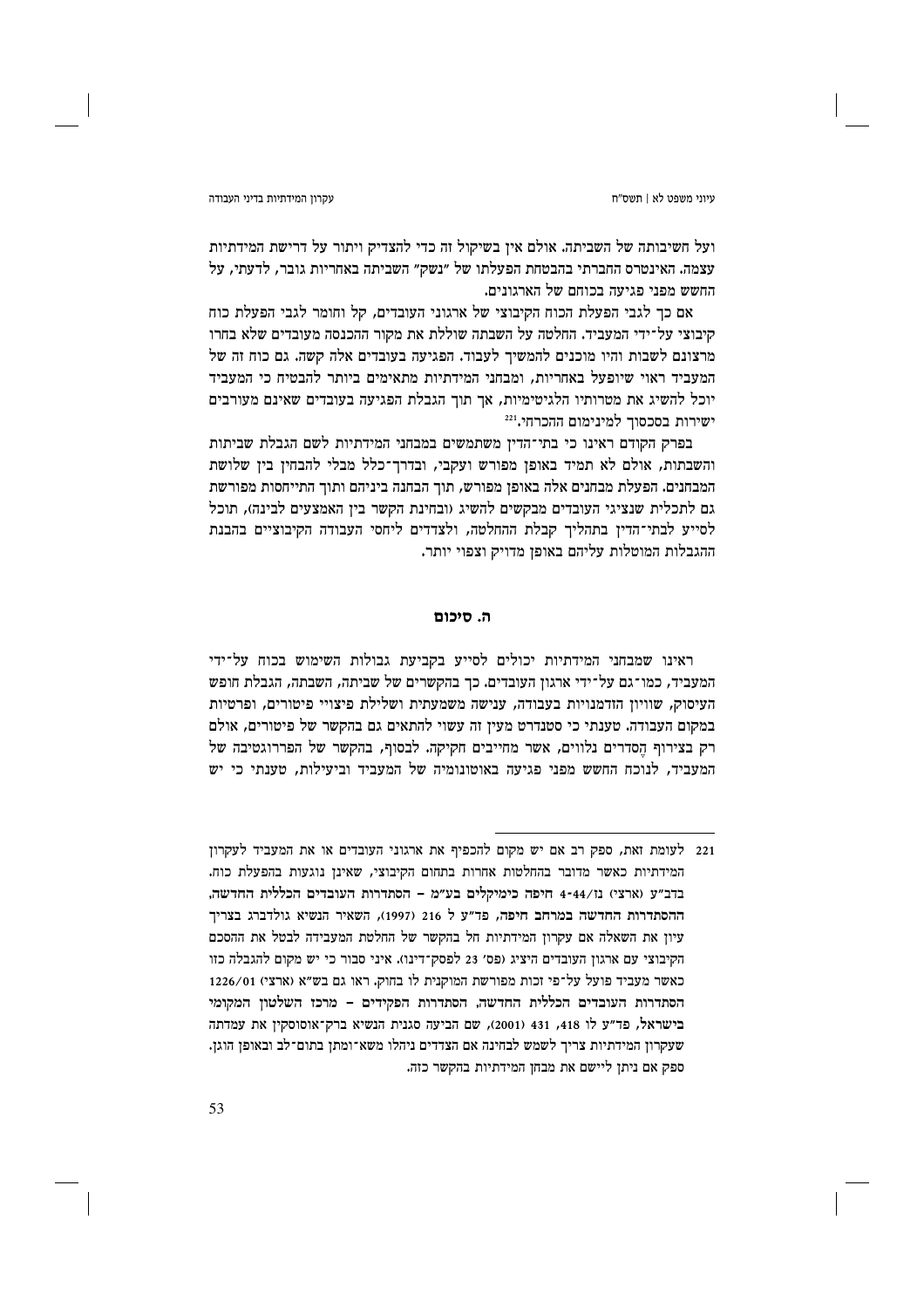ויא דוידור

הצדקה להחיל דרישת מידתיות "מופחתת" בלבד, במובן של צמצום ההתערבות השיפוטית על בסיס איזון של תועלת מול נזק (מבחן המידתיות במובן הצר).

ניתז לסכם את הצעתי בנוגע לתחולתו של עקרוז המידתיות בדיני העבודה כד: ראשית, ביחסי עבודה קיבוציים, שבהם לכל הפעלה של כוח יש השלכה רחבת־היקף, שני הצדדים (ארגון העובדים, מחד גיסא, והמעביד או ארגון המעבידים, מאידך גיסא) צריכים להפעיל את כוחם במידתיות, כלומר, הפעלת הכוח צריכה להיות כפופה לביקורת שיפוטית על בסיס שלושת מבחני המידתיות. שנית, ביחסי עבודה אישיים, אשר מתאפיינים לרוב בנחיתות מובנית של העובד ובפוטנציאל לשימוש לרעה בכוח מצידו של המעביד, על המעביד להפעיל את כוחו במידתיות (בהתאם לשלושת המבחנים). זאת, בכפוף לשני סייגים: (א) אין מקום להפעיל ביקורת שיפוטית על בסיס מבחני המידתיות בהקשרים שבהם תהיה בכך פגיעה קשה מדי באוטונומיה של המעביד וביעילות (או ב״גמישות הניהולית״) – למשל, בהקשר של החלטות פיטורים: (ב) כאשר החשש הנלווה להפעלת הכוח מצד המעביד הוא לפגיעה בזכויות של העובד שאינן זכויות־יסוד, מן הראוי להפעיל סטנדרט ביקורת מופחת במידת־מה, כדי למזער את הפגיעה בגמישות הניהולית. לפי הסטנדרט המופחת שהוצע כאן, תוגבל ההתערבות השיפוטית לפי מבחן המידתיות במובן הצר למקרים שבהם יוכיח העובד כי הפעלת הכוח אינה מידתית באופן קיצוני. זאת, מבלי לפגוע בסטנדרט המחייב על־פי שני מבחני המידתיות הראשונים, אשר מאפשרים ביקורת שמרכיביה הסובייקטיביים פחותים בהרבה.

אכן, יש הצדקה להכיר בעקרון המידתיות כעיקרון מנחה של דיני העבודה באופן כללי – לא עקרון־על שתחולתו מוחלטת, אולם בהחלט עיקרון מנחה שחל בשורה של הקשרים, ואשר אין מניעה להחילו גם בהקשרים נוספים שמתעורר בהם הצורך בביקורת שיפוטית על השימוש בכוח. עם זאת, מדובר בעיקרון שסייגיו בצידו. לפני החלתו בהקשרים חדשים, מן הראוי לבחון אם לא תהיה בכך פגיעה קשה מדי ובלתי־מוצדקת בגמישות הניהולית. אין להתעלם מכך שמדובר ביחסים בין פרטים, אשר התערבות בהם כרוכה בפגיעה באוטונומיה של הרצון הפרטי; ואין להתעלם גם מחוסר היעילות שעלול להיגרם כתוצאה מביקורת שיפוטית רחבה מדי על פעילותו של המעביד. על־כן יש מקום להבחין, כמוצע לעיל, ביז פגיעה בזכויות־יסוד של העובד לביז פגיעה באינטרסים כלכליים (או אחרים) בלבד. כמו־כן יש להבחין בין החלטות של מעביד אשר מתאימות לביקורת שיפוטית ישירה של בתי־הדין לבין החלטות שהחלת עקרון המידתיות עליהן תהיה מעשית רק אם יוקמו מנגנונים אחרים מתאימים.

מבחינת דיני העבודה המצויים כיום בישראל, תחולתו של עקרון המידתיות צרה יותר. ההקשרים שבהם העיקרון מוזכר בדיני העבודה ספורים ומוגבלים למדי. גם אי־אפשר כמעט למצוא אזכור של שלושת מבחני המידתיות, לא כל שכז יישום נפרד שלהם. עם זאת, עקרון המידתיות מוזכר בפסיקה במספר הולך וגובר של מקרים והקשרים. העיקרון נהפך בשנים האחרונות לעיקרון מרכזי במשפט הציבורי, אשר כל פעולה של רשות ציבורית נבחנת לאורו, ופסיקת בית־המשפט העליוז בתחום זה השפיעה רבות גם על בתי־הדיז. עקרון המידתיות מיושם בהקשר של מעבידים ציבוריים, אשר המשפט המנהלי חל עליהם במישרין, ומשם תחולתו הולכת ומתרחבת בהדרגה גם למשפט הפרטי. אומנם, דעותיהם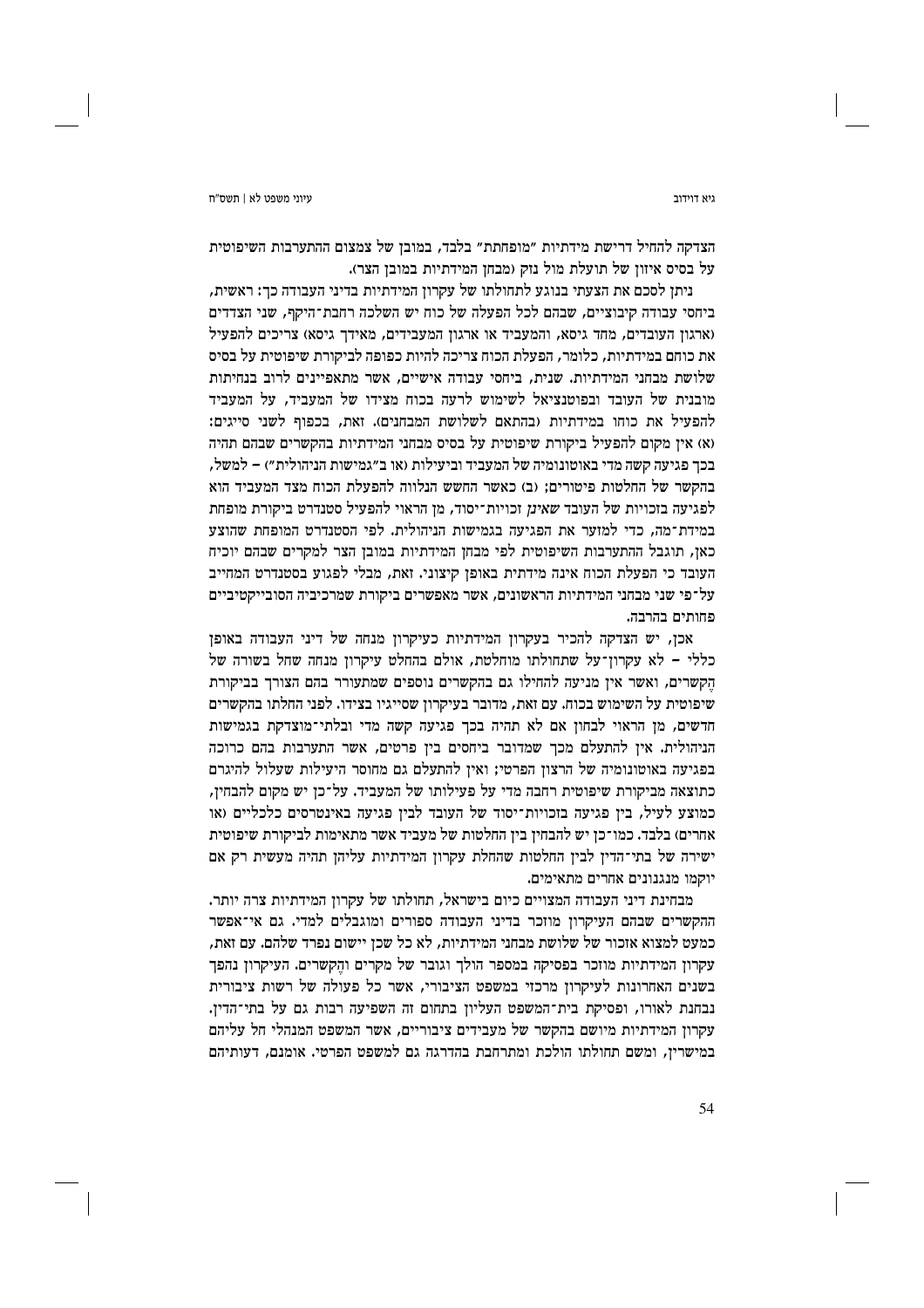עיוני משפט לא | תשס"ח

### עקרון המידתיות בדיני העבודה

של שופטי בית־הדין הארצי חלוקות בנוגע למידה שבה ראוי לדרוש ממעביד פרטי עמידה בסטנדרטים "ציבוריים" (או "מוגברים"): אצל סגנית הנשיא (בדימוס) ברק־אוסוסקין השוני בין המעביד הפרטי לבין המעביד הציבורי דק ביותר; ואילו אצל הנשיא אדלר ורוב השופטים האחרים דומה כי השוני משמעותי בהרבה. אולם כולם מסכימים כי לפחות בהקשרים מסוימים יש מקום להחלת עקרון המידתיות בדיני העבודה, ודומה כי מעמדו ומשקלו של העיקרון הולכים ומתחזקים בהדרגה.

אם תתקבל הצעתי, יורחב היקף תחולתו והשפעתו של עקרון המידתיות בתחום העבודה. הציפייה היא כי שלושת מבחני המידתיות ייהפכו למרכזיים בפסיקתם של בתי־ הדין לעבודה. יש להניח כי שינוי מעין זה יביא לידי החמרה מסוימת בהגבלות המוטלות על מעבידים, על־אף הסייגים שהצעתי, שנועדו לצמצם פגיעה באוטונומיה וביעילות. אך חשוב מכך: מבחני המידתיות יסייעו לבתי־הדין להכריע באופן מובנה יותר, מבוסס־עקרונות (principled) וצפוי מבעבר גם באותם מקרים שבהם התערבות שיפוטית כבר נעשית כיום, בדרכים שונות ומשונות. בכך עשויה להיות טמונה תועלתם הגדולה מכל.